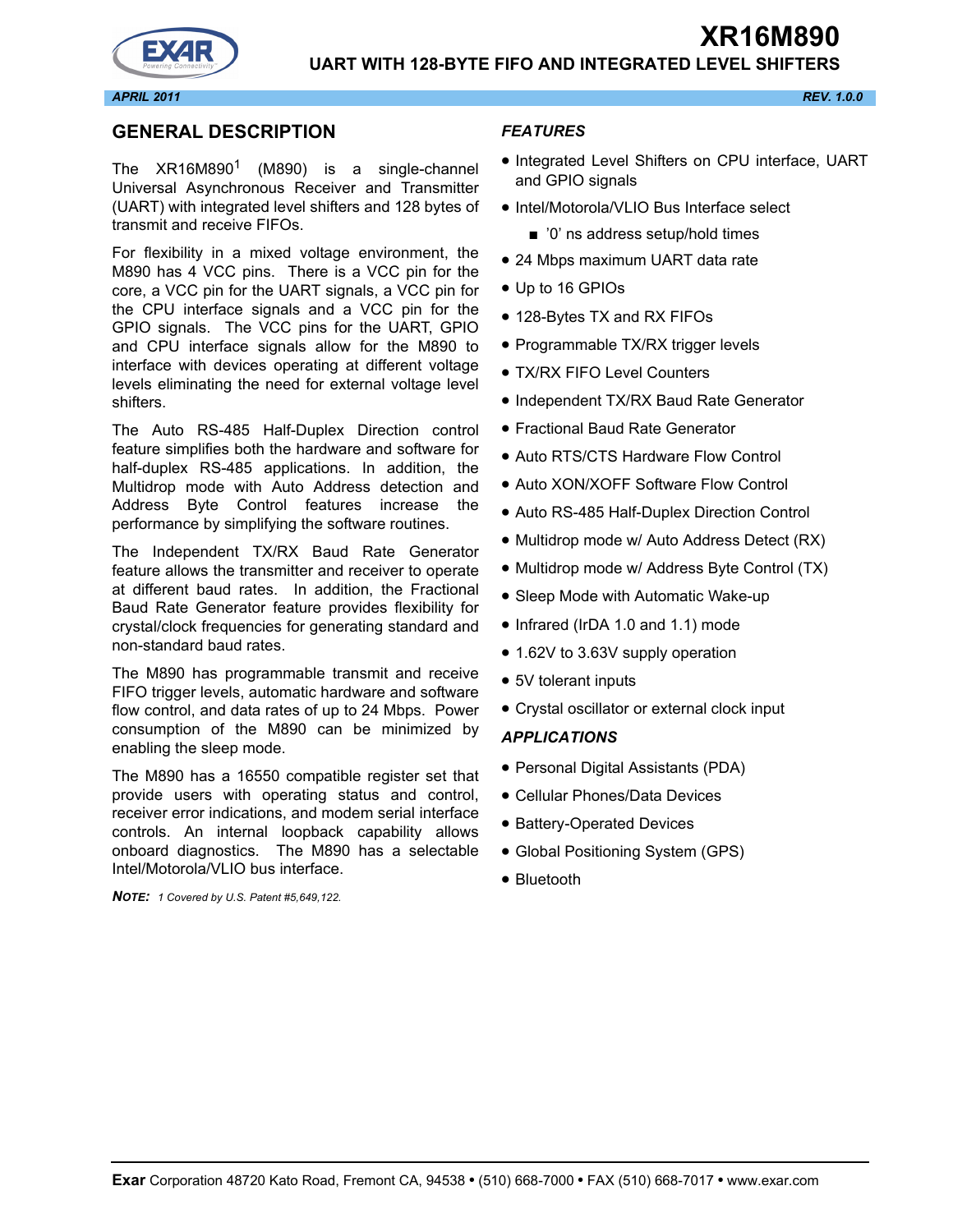#### **UART WITH 128-BYTE FIFO AND INTEGRATED LEVEL SHIFTERS** *REV. 1.0.0*



#### **FIGURE 1. XR16M890 BLOCK DIAGRAM**



#### *ORDERING INFORMATION*

| <b>PART NUMBER</b> | <b>PACKAGE</b> | <b>NUMBER OF</b><br><b>GPIOS</b> | <b>OPERATING TEMPERATURE</b><br><b>RANGE</b> | <b>DEVICE STATUS</b> |
|--------------------|----------------|----------------------------------|----------------------------------------------|----------------------|
| XR16M890IL32-F     | QFN-32         | 4                                | -40 $^{\circ}$ C to +85 $^{\circ}$ C         | Active               |
| XR16M890IL32TR-F   | QFN-32         | 4                                | -40 $^{\circ}$ C to +85 $^{\circ}$ C         | Active               |
| XR16M890IL40-F     | QFN-40         | 8                                | -40 $^{\circ}$ C to +85 $^{\circ}$ C         | Active               |
| XR16M890IL40TR-F   | QFN-40         | 8                                | -40 $^{\circ}$ C to +85 $^{\circ}$ C         | Active               |
| XR16M890IM48-F     | TOFP-48        | 16                               | -40 $^{\circ}$ C to +85 $^{\circ}$ C         | Active               |
| XR16M890IM48TR-F   | TOFP-48        | 16                               | -40 $^{\circ}$ C to +85 $^{\circ}$ C         | Active               |

*NOTE:* **TR = Tape and Reel, F = Green / RoHS**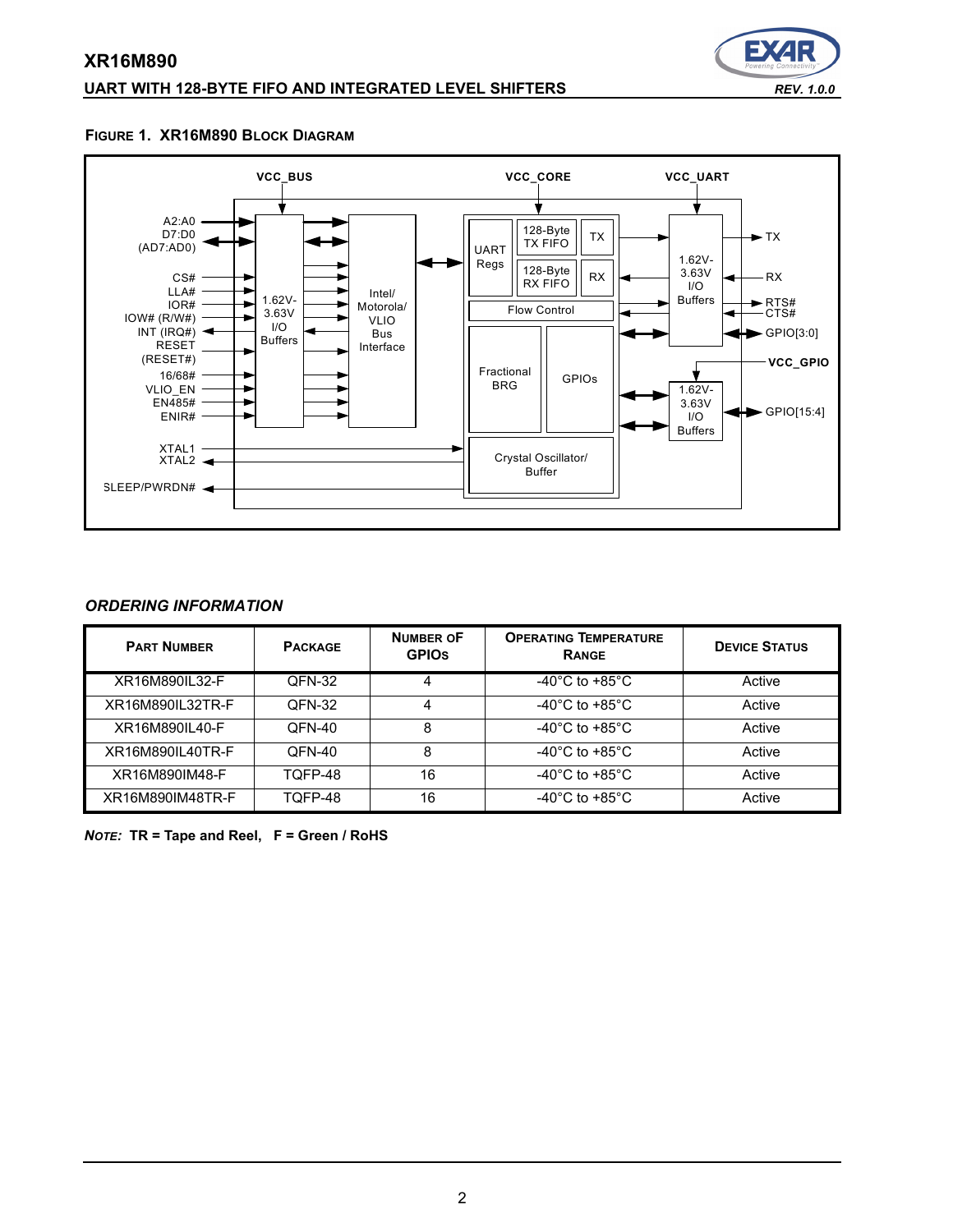

# *REV. 1.0.0* **UART WITH 128-BYTE FIFO AND INTEGRATED LEVEL SHIFTERS**

**XR16M890**

#### **FIGURE 2. PIN OUT ASSIGNMENTS - 48-PIN TQFP**

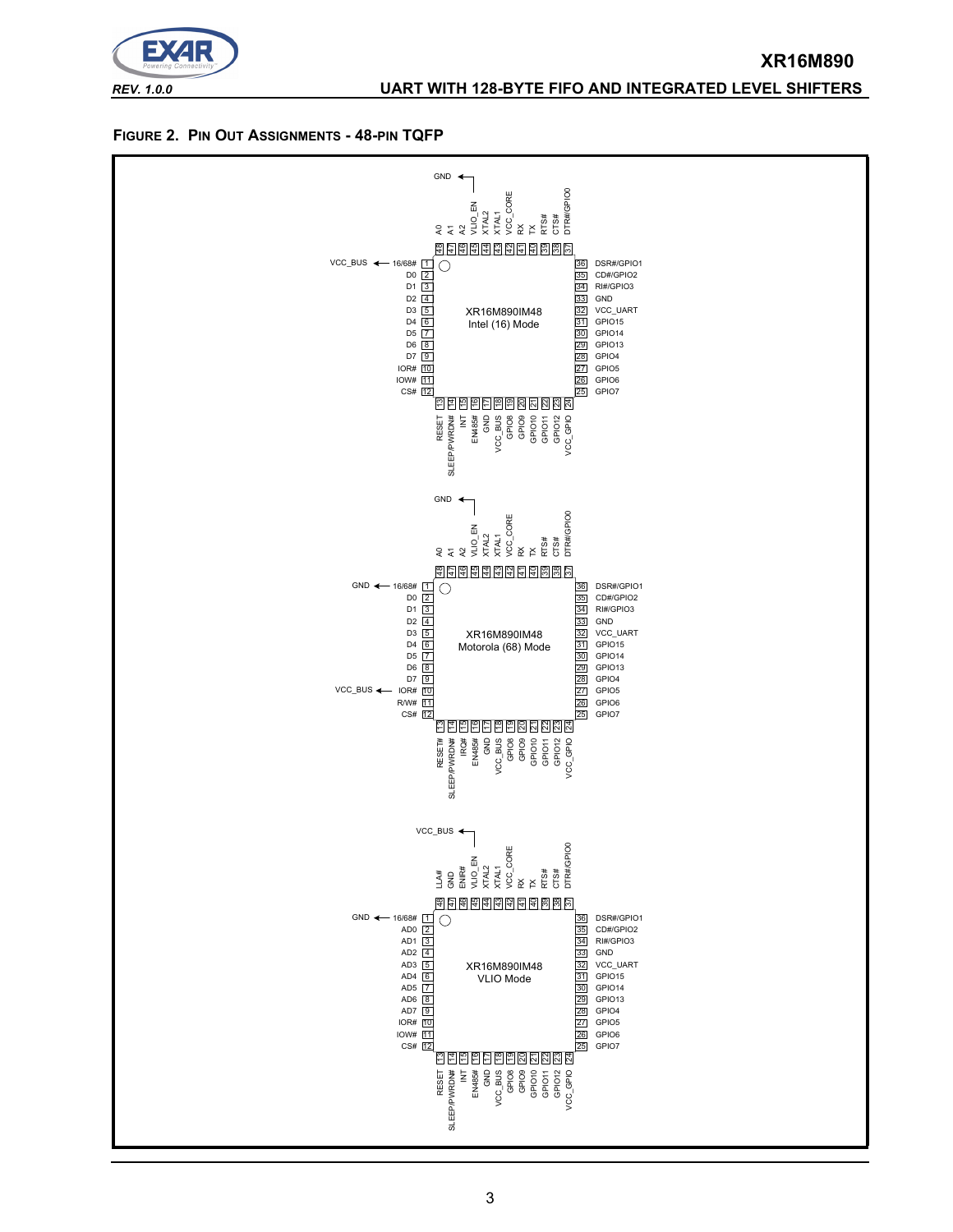#### **UART WITH 128-BYTE FIFO AND INTEGRATED LEVEL SHIFTERS** *REV. 1.0.0*



#### **FIGURE 3. PIN OUT ASSIGNMENTS - 40-PIN QFN AND 32-PIN QFN**

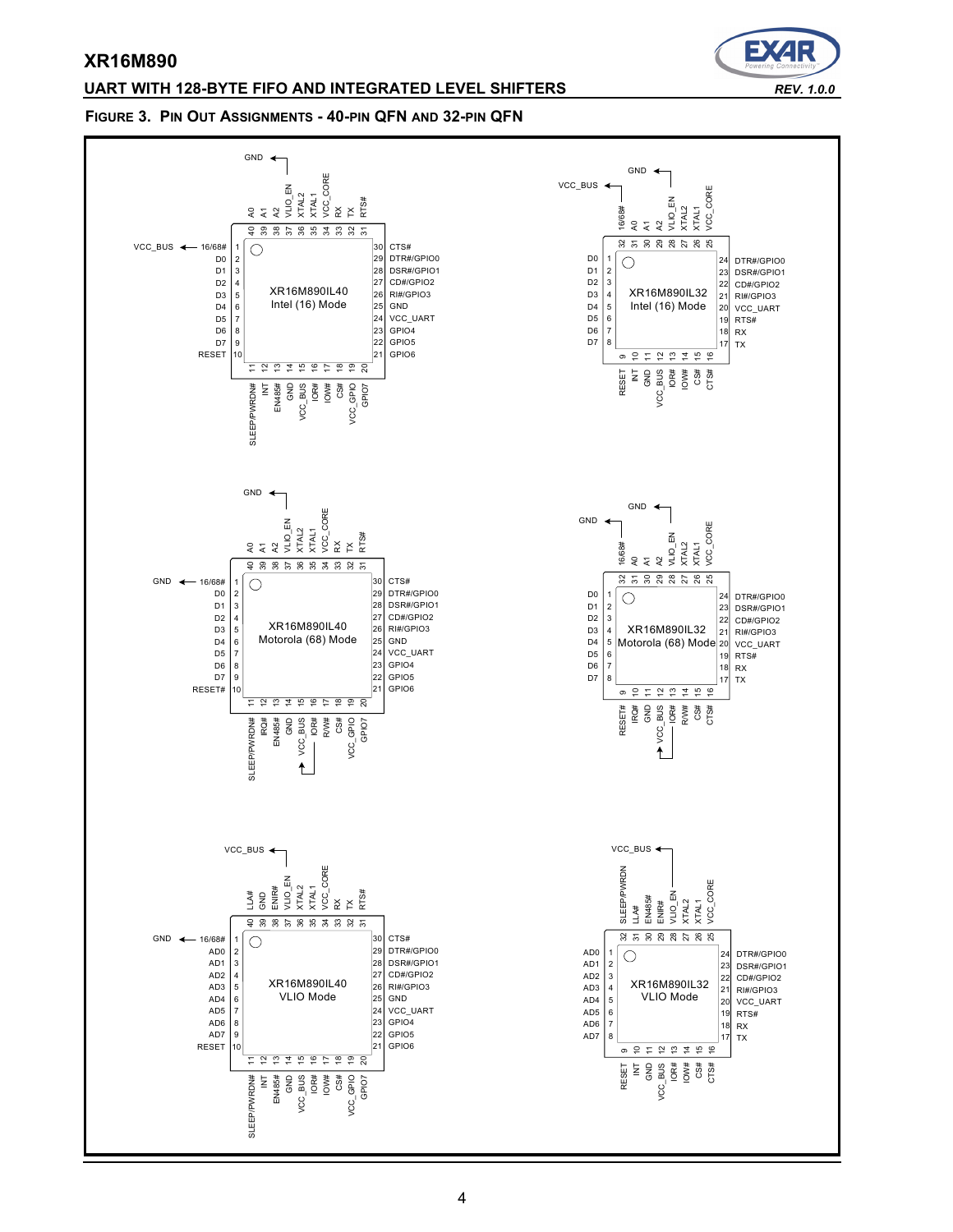

# *REV. 1.0.0* **UART WITH 128-BYTE FIFO AND INTEGRATED LEVEL SHIFTERS**

**XR16M890**

# **PIN DESCRIPTIONS**

# **Pin Description**

| <b>NAME</b>                                | <b>QFN-32</b><br>P <sub>IN#</sub> | <b>QFN-40</b><br>PIN# | TQFP-48<br>PIN# | <b>TYPE</b> | <b>DESCRIPTION</b>                                                                                                                                                                                                                                                                                                                                                                                                                                                                                         |
|--------------------------------------------|-----------------------------------|-----------------------|-----------------|-------------|------------------------------------------------------------------------------------------------------------------------------------------------------------------------------------------------------------------------------------------------------------------------------------------------------------------------------------------------------------------------------------------------------------------------------------------------------------------------------------------------------------|
| <b>DATA BUS INTERFACE - Intel/Motorola</b> |                                   |                       |                 |             |                                                                                                                                                                                                                                                                                                                                                                                                                                                                                                            |
| 16/68#                                     | 32                                | 1                     | 1               |             | Intel or Motorola Bus Select. This pin selects the 16 or 68 mode<br>when VLIO_EN is a logic 0. In the VLIO mode (VLIO_EN is a logic<br>1), this pin becomes the SLEEP/PWRDN# pin in the QFN-32 pack-<br>age.                                                                                                                                                                                                                                                                                               |
|                                            |                                   |                       |                 |             | When 16/68# pin is at logic 1, 16 or Intel Mode, the device will oper-<br>ate in the Intel bus type of interface.<br>When 16/68# pin is at logic 0, 68 or Motorola mode, the device will<br>operate in the Motorola bus type of interface. This pin does not have<br>an internal pull-up or pull-down resistor.                                                                                                                                                                                            |
| A2<br>A1                                   | 29<br>30                          | 38<br>39              | 46<br>47        |             | Address lines [2:0]. These 3 address lines select the internal regis-<br>ters in UART channel during a data bus transaction.                                                                                                                                                                                                                                                                                                                                                                               |
| A <sub>0</sub>                             | 31                                | 40                    | 48              |             | In the VLIO bus mode (details on next page):<br>■ A2 becomes ENIR#<br>A1 becomes ENRS485# in the QFN-32 package<br>A1 is an unused input on the TQFP-48 and QFN-40                                                                                                                                                                                                                                                                                                                                         |
|                                            |                                   |                       |                 |             | packages and should be connected to GND<br>$\blacksquare$ A0 becomes LLA#                                                                                                                                                                                                                                                                                                                                                                                                                                  |
| D7                                         | 8                                 |                       |                 | I/O         |                                                                                                                                                                                                                                                                                                                                                                                                                                                                                                            |
| D6                                         | 7                                 | 9<br>8                | 9<br>8          |             | Data bus lines [7:0] (bidirectional).                                                                                                                                                                                                                                                                                                                                                                                                                                                                      |
| D <sub>5</sub>                             | 6                                 | 7                     | 7               |             | In the VLIO bus mode, D7:D0 becomes AD7:AD0.                                                                                                                                                                                                                                                                                                                                                                                                                                                               |
| D <sub>4</sub>                             | 5                                 | 6                     | 6               |             |                                                                                                                                                                                                                                                                                                                                                                                                                                                                                                            |
| D <sub>3</sub>                             | 4                                 | 5                     | 5               |             |                                                                                                                                                                                                                                                                                                                                                                                                                                                                                                            |
| D <sub>2</sub><br>D <sub>1</sub>           | 3                                 | 4                     | 4               |             |                                                                                                                                                                                                                                                                                                                                                                                                                                                                                                            |
| D <sub>0</sub>                             | 2<br>1                            | 3<br>2                | 3<br>2          |             |                                                                                                                                                                                                                                                                                                                                                                                                                                                                                                            |
| IOR#                                       | 13                                | 16                    | 10              |             | When 16/68# pin is at logic 1, the Intel bus interface is selected and<br>this input becomes read strobe (active low). The falling edge insti-<br>gates an internal read cycle and retrieves the data byte from an<br>internal register pointed by the address lines [A2:A0], puts the data<br>byte on the data bus to allow the host processor to read it on the ris-<br>ing edge.<br>When 16/68# pin is at logic 0, the Motorola bus interface is selected<br>and this input should be connected to VCC. |
| IOW#<br>(R/W#)                             | 14                                | 17                    | 11              | I.          | When 16/68# pin is at logic 1, it selects Intel bus interface and this<br>input becomes write strobe (active low). The falling edge instigates<br>the internal write cycle and the rising edge transfers the data byte<br>on the data bus to an internal register pointed by the address lines.<br>When 16/68# pin is at logic 0, the Motorola bus interface is selected<br>and this input becomes read (logic 1) and write (logic 0) signal.                                                              |
| CS#                                        | 15                                | 18                    | 12              |             | This input is chip select (active low) to enable the device.                                                                                                                                                                                                                                                                                                                                                                                                                                               |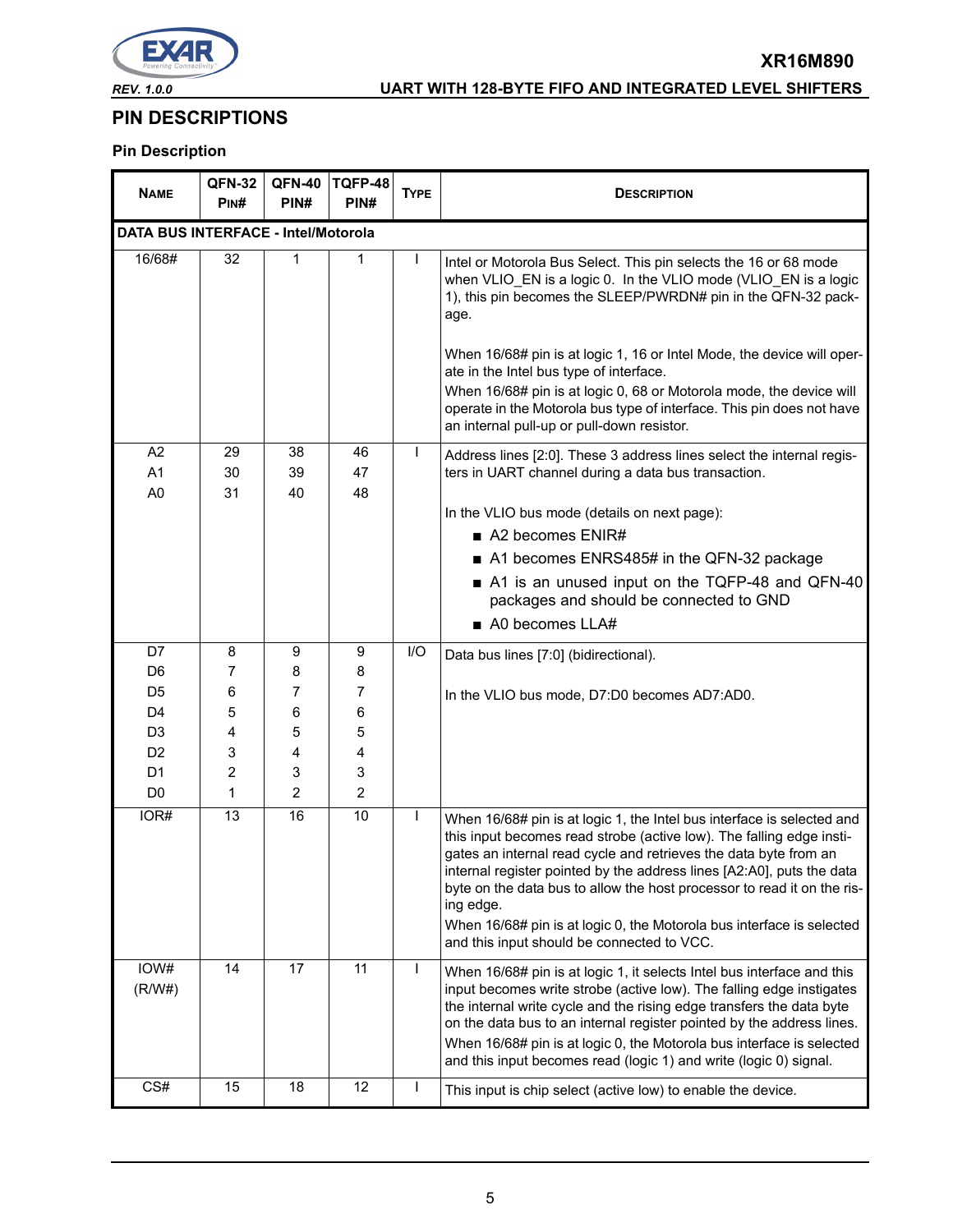# **UART WITH 128-BYTE FIFO AND INTEGRATED LEVEL SHIFTERS** *REV. 1.0.0*



# **Pin Description**

| <b>NAME</b>                      | <b>QFN-32</b>  | <b>QFN-40</b>   | TQFP-48          | <b>TYPE</b> | <b>DESCRIPTION</b>                                                                                                                                                                                                                                                                                                                                                                                                                                                                                                                                                       |  |  |
|----------------------------------|----------------|-----------------|------------------|-------------|--------------------------------------------------------------------------------------------------------------------------------------------------------------------------------------------------------------------------------------------------------------------------------------------------------------------------------------------------------------------------------------------------------------------------------------------------------------------------------------------------------------------------------------------------------------------------|--|--|
|                                  | PIN#           | PIN#            | PIN#             |             |                                                                                                                                                                                                                                                                                                                                                                                                                                                                                                                                                                          |  |  |
| <b>INT</b><br>(IRQ#)             | 10             | $\overline{12}$ | $\overline{15}$  | O<br>(OD)   | When 16/68# pin is at logic 1 for Intel bus interface, this output<br>become the active high device interrupt output. The output state is<br>defined by the user through the software setting of MCR[3]. INT is<br>set to the active mode when MCR[3] is set to a logic 1. INT is set to<br>the three state mode when MCR[3] is set to a logic 0. See MCR[3].<br>When 16/68# pin is at logic 0 for Motorola bus interface, this output<br>becomes the active low device interrupt output (open drain). An<br>external pull-up resistor is required for proper operation. |  |  |
| <b>RESET</b><br>(RESET#)         | 9              | 10              | 13               | L           | When 16/68# pin is at logic 1 for Intel bus interface, this input<br>becomes RESET (active high). When 16/68# pin is at logic 0 for<br>Motorola bus interface, this input becomes RESET# (active low).<br>A 40 ns minimum active pulse on this pin will reset the internal reg-<br>isters and all outputs of the UART. The UART transmitter output will<br>be held at logic 1, the receiver input will be ignored and outputs are<br>reset during reset period (see UART Reset Conditions).                                                                              |  |  |
| <b>DATA BUS INTERFACE - VLIO</b> |                |                 |                  |             |                                                                                                                                                                                                                                                                                                                                                                                                                                                                                                                                                                          |  |  |
| VLIO_EN                          | 28             | 37              | 45               | ı           | VLIO Bus Enable. When VLIO EN pin is at logic 0, the bus interface<br>is selected by the 16/68# pin. When VLIO_EN pin is at logic 1, the<br>VLIO bus interface is enabled and the 16/68# pin has no effect.                                                                                                                                                                                                                                                                                                                                                              |  |  |
| AD7                              | 8              | 9               | $\boldsymbol{9}$ | I/O         | Multiplexed Address/Data lines [7:0]. The register address is                                                                                                                                                                                                                                                                                                                                                                                                                                                                                                            |  |  |
| AD <sub>6</sub>                  | 7              | 8               | 8                |             | latched on the rising edge of the LLA#. After the LLA# signal goes                                                                                                                                                                                                                                                                                                                                                                                                                                                                                                       |  |  |
| AD <sub>5</sub>                  | $\,6\,$        | 7               | 7                |             | high, the UART enters the data phase where the data is placed on<br>these lines.                                                                                                                                                                                                                                                                                                                                                                                                                                                                                         |  |  |
| AD4                              | 5              | 6               | 6                |             |                                                                                                                                                                                                                                                                                                                                                                                                                                                                                                                                                                          |  |  |
| AD <sub>3</sub>                  | 4              | 5               | 5                |             |                                                                                                                                                                                                                                                                                                                                                                                                                                                                                                                                                                          |  |  |
| AD <sub>2</sub>                  | 3              | 4               | 4                |             |                                                                                                                                                                                                                                                                                                                                                                                                                                                                                                                                                                          |  |  |
| AD1                              | $\overline{2}$ | 3               | 3                |             |                                                                                                                                                                                                                                                                                                                                                                                                                                                                                                                                                                          |  |  |
| AD <sub>0</sub>                  | 1              | 2               | $\overline{2}$   |             |                                                                                                                                                                                                                                                                                                                                                                                                                                                                                                                                                                          |  |  |
| IOR#                             | 13             | 16              | 10               | L           | Read strobe (active low). The falling edge instigates an internal<br>read cycle and retrieves the data byte from an internal register<br>pointed by the latched address. The UART places the data byte on<br>the data bus to allow the host processor to read it on the rising<br>edge.                                                                                                                                                                                                                                                                                  |  |  |
| IOW#                             | 14             | 17              | 11               | L           | Write strobe (active low). The falling edge instigates the internal<br>write cycle and the rising edge transfers the data byte on the data<br>bus to an internal register pointed by the latched address.                                                                                                                                                                                                                                                                                                                                                                |  |  |
| CS#                              | 15             | 18              | 12               | T           | Chip select (active low). The falling edge starts the access to the<br>UART. A read or write is determined by the IOR# and IOW# sig-<br>nals.                                                                                                                                                                                                                                                                                                                                                                                                                            |  |  |
| LLA#                             | 31             | 40              | 48               | L           | Latch Lower Address (active low). The register address is latched<br>on the rising edge of the LLA# signal. After the LLA# goes high, the<br>device enters the data phase where the data is placed on the<br>AD[7:0] lines.<br>In the Intel/Motorola mode, this pin becomes A0.                                                                                                                                                                                                                                                                                          |  |  |
|                                  |                |                 |                  |             |                                                                                                                                                                                                                                                                                                                                                                                                                                                                                                                                                                          |  |  |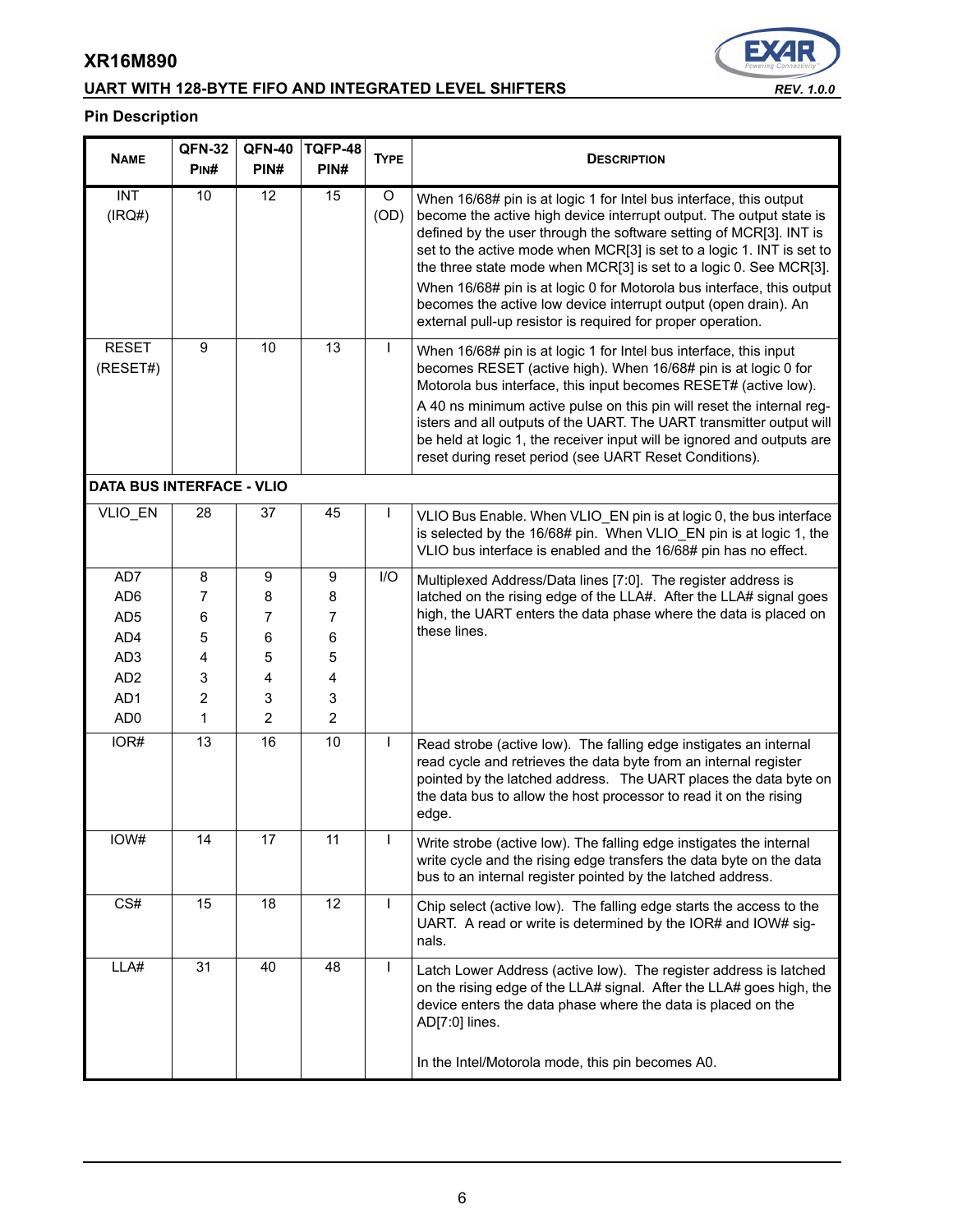

# *REV. 1.0.0* **UART WITH 128-BYTE FIFO AND INTEGRATED LEVEL SHIFTERS**

**XR16M890**

#### **Pin Description**

|                            | <b>QFN-32</b> | <b>QFN-40</b>     | TQFP-48 |                         |                                                                                                                                                                                                                                                                                                                                                                                                                                                      |  |  |
|----------------------------|---------------|-------------------|---------|-------------------------|------------------------------------------------------------------------------------------------------------------------------------------------------------------------------------------------------------------------------------------------------------------------------------------------------------------------------------------------------------------------------------------------------------------------------------------------------|--|--|
| <b>NAME</b>                | PIN#          | PIN#              | PIN#    | <b>TYPE</b>             | <b>DESCRIPTION</b>                                                                                                                                                                                                                                                                                                                                                                                                                                   |  |  |
| $\overline{\text{INT}}$    | 10            | 12                | 15      | O                       | Interrupt output (active high). The output state is defined by the user<br>through the software setting of MCR[3]. INT is set to the active<br>mode when MCR[3] is set to a logic 1. INT is set to the three state<br>mode when MCR[3] is set to a logic 0. See MCR[3].                                                                                                                                                                              |  |  |
| <b>MODEM I/O and GPIOs</b> |               |                   |         |                         |                                                                                                                                                                                                                                                                                                                                                                                                                                                      |  |  |
| <b>TX</b>                  | 17            | 32                | 40      | O                       | UART Transmit Data or infrared encoder data. Standard transmit<br>and receive interface is enabled when $MCR[6] = 0$ . In this mode, the<br>TX signal will be a logic 1 during reset or idle (no data). Infrared<br>IrDA transmit and receive interface is enabled when $MCR[6] = 1$ . In<br>the Infrared mode, the inactive state (no data) for the Infrared<br>encoder/decoder interface is a logic 0. If it is not used, leave it<br>unconnected. |  |  |
| <b>RX</b>                  | 18            | 33                | 41      | L                       | UART Receive Data or infrared receive data. Normal receive data<br>input must idle at logic 1 condition. The infrared receiver idles at<br>logic 0. This input should be connected to VCC when not used.                                                                                                                                                                                                                                             |  |  |
| RTS#                       | 19            | 31                | 39      | O                       | UART Request-to-Send (active low) or general purpose output. This<br>output must be asserted prior to using Auto RTS HW flow control,<br>see EFR[6], MCR[1] and IER[6]. This output can also be used for<br>the Auto RS-485 half-duplex output control.                                                                                                                                                                                              |  |  |
| CTS#                       | 16            | 30                | 38      | L                       | UART Clear-to-Send (active low) or general purpose input. It can<br>be used for auto CTS flow control, see EFR[7], MSR[4] and IER[7].<br>This input should be connected to VCC when not used.                                                                                                                                                                                                                                                        |  |  |
| DTR#/GPIO0                 | 24            | 29                | 37      | I/O                     | General purpose I/O or UART Data-Terminal-Ready (active low).                                                                                                                                                                                                                                                                                                                                                                                        |  |  |
| DSR#/GPIO1                 | 23            | 28                | 36      | I/O                     | General purpose I/O or UART Data-Set-Ready (active low).                                                                                                                                                                                                                                                                                                                                                                                             |  |  |
| CD#/GPIO2                  | 22            | 27                | 35      | I/O                     | General purpose I/O or UART Carrier-Detect (active low).                                                                                                                                                                                                                                                                                                                                                                                             |  |  |
| RI#/GPIO3                  | 21            | 26                | 34      | I/O                     | General purpose I/O or UART Ring-Indicator (active low).                                                                                                                                                                                                                                                                                                                                                                                             |  |  |
| GPIO4                      |               | 23                | 28      | I/O                     | General purpose I/Os.                                                                                                                                                                                                                                                                                                                                                                                                                                |  |  |
| GPIO <sub>5</sub>          |               | 22                | 27      | I/O                     |                                                                                                                                                                                                                                                                                                                                                                                                                                                      |  |  |
| GPIO6                      |               | 21                | 26      | I/O                     | These GPIOs are only available on the QFN-40 and TQFP-48 pack-                                                                                                                                                                                                                                                                                                                                                                                       |  |  |
| GPIO7                      |               | 20                | 25      | I/O                     | ages.                                                                                                                                                                                                                                                                                                                                                                                                                                                |  |  |
| GPIO8                      |               | $\qquad \qquad -$ | 19      | I/O                     | General purpose I/Os.                                                                                                                                                                                                                                                                                                                                                                                                                                |  |  |
| GPIO9                      |               |                   | 20      | $\mathsf{I}/\mathsf{O}$ |                                                                                                                                                                                                                                                                                                                                                                                                                                                      |  |  |
| GPIO10                     |               |                   | 21      | I/O                     | These GPIOs are only available on the TQFP-48 package.                                                                                                                                                                                                                                                                                                                                                                                               |  |  |
| GPIO11                     |               |                   | 22      | I/O                     |                                                                                                                                                                                                                                                                                                                                                                                                                                                      |  |  |
| GPIO12                     |               |                   | 23      | I/O                     |                                                                                                                                                                                                                                                                                                                                                                                                                                                      |  |  |
| GPIO13                     |               |                   | 29      | $\mathsf{I}/\mathsf{O}$ |                                                                                                                                                                                                                                                                                                                                                                                                                                                      |  |  |
| GPIO14                     |               |                   | 30      | I/O                     |                                                                                                                                                                                                                                                                                                                                                                                                                                                      |  |  |
| GPIO15                     |               |                   | 31      | $\mathsf{I}/\mathsf{O}$ |                                                                                                                                                                                                                                                                                                                                                                                                                                                      |  |  |
| <b>ANCILLARY SIGNALS</b>   |               |                   |         |                         |                                                                                                                                                                                                                                                                                                                                                                                                                                                      |  |  |
| XTAL1                      | 26            | 35                | 43      |                         | Crystal or external clock input. Note: This input is not 5V tolerant.                                                                                                                                                                                                                                                                                                                                                                                |  |  |
| XTAL <sub>2</sub>          | 27            | 36                | 44      | O                       | Crystal or buffered clock output.                                                                                                                                                                                                                                                                                                                                                                                                                    |  |  |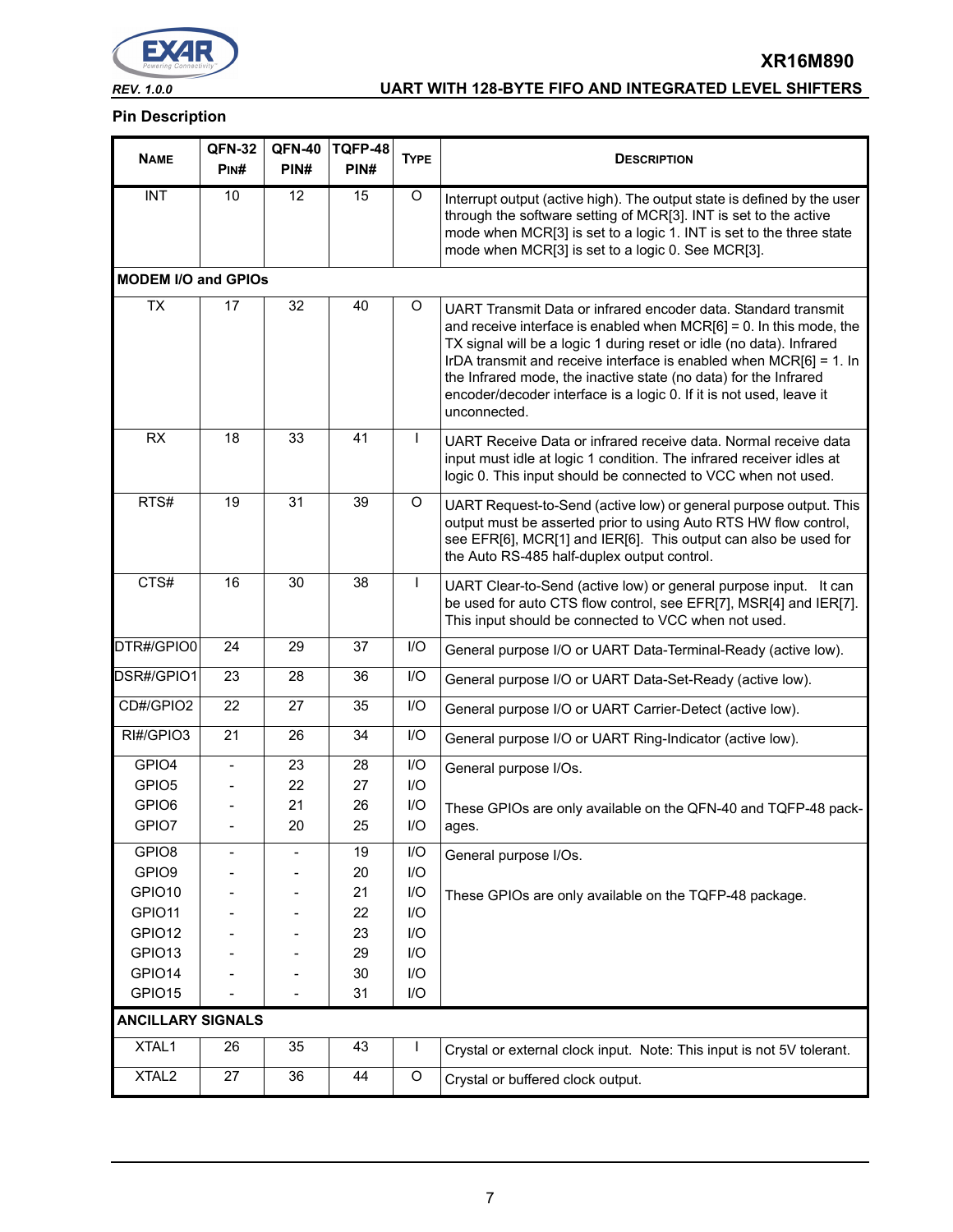# **UART WITH 128-BYTE FIFO AND INTEGRATED LEVEL SHIFTERS** *REV. 1.0.0*

#### **Pin Description**

| <b>NAME</b>                  | <b>QFN-32</b><br>PINH | <b>QFN-40</b><br>PIN# | TQFP-48<br>PIN# | <b>TYPE</b> | <b>DESCRIPTION</b>                                                                                                                                                                                                                                                                                                                                                                                             |  |  |  |
|------------------------------|-----------------------|-----------------------|-----------------|-------------|----------------------------------------------------------------------------------------------------------------------------------------------------------------------------------------------------------------------------------------------------------------------------------------------------------------------------------------------------------------------------------------------------------------|--|--|--|
| <b>EN485#</b>                | 30                    | 13                    | 16              | L           | Enable Auto RS-485 Half-Duplex Mode. This pin is sampled upon<br>power-up. If this pin is HIGH, then the RTS# output can be used for<br>Auto RTS Hardware Flow Control or as a general purpose output. If<br>this pin is LOW, then the RTS# output is the Auto RS-485 Half-<br>Duplex direction control pin.                                                                                                   |  |  |  |
|                              |                       |                       |                 |             | In the QFN-32 package, this pin is the A1 pin when in the Intel/<br>Motorola mode.                                                                                                                                                                                                                                                                                                                             |  |  |  |
| ENIR#                        | 29                    | 38                    | 46              | L           | Enable IR Mode. This pin is sampled upon power-up. If this pin is<br>HIGH, then the TX output and RX input will behave as the UART<br>transmit data output and UART receive data input. If this pin is<br>LOW, then the TX output and RX input will behave as the infrared<br>encoder data output and the infrared receive data input.<br>In the Intel/Motorola mode, this pin is the A2 pin for all packages. |  |  |  |
|                              |                       |                       |                 |             |                                                                                                                                                                                                                                                                                                                                                                                                                |  |  |  |
| SLEEP/<br>PWRDN#<br>(16/68#) | 32                    | 11                    | 14              | I/O         | Sleep / Power Down pin. This pin powers up as the SLEEP input.<br>The SLEEP input can force the UART to enter into the sleep mode<br>after the next byte transmitted or received without meeting any of<br>the sleep mode conditions. See "Section 1.20.2, Sleep Mode -<br>SLEEP pin" on page 25.                                                                                                              |  |  |  |
|                              |                       |                       |                 |             | This pin can also be configured as an output pin which can be used<br>to indicate to the CPU that the UART has entered the sleep mode.<br>This output can also be used to power down other devices.                                                                                                                                                                                                            |  |  |  |
|                              |                       |                       |                 |             | In the QFN-32 package, this pin is the 16/68# input pin when the<br>VLIO mode is disabled.                                                                                                                                                                                                                                                                                                                     |  |  |  |
| VCC CORE                     | 25                    | 34                    | 42              | Pwr         | 1.62V to 3.63V VCC for the core. This supply voltage is used for the<br>core logic including the crystal oscillator circuit.                                                                                                                                                                                                                                                                                   |  |  |  |
| VCC BUS                      | $\overline{12}$       | 15                    | 18              | Pwr         | 1.62V to 3.63V VCC for bus interface signals.                                                                                                                                                                                                                                                                                                                                                                  |  |  |  |
|                              |                       |                       |                 |             | This supply voltage pin will determine the I/O levels of the CPU bus<br>interface signals.                                                                                                                                                                                                                                                                                                                     |  |  |  |
| VCC_UART                     | 20                    | 24                    | 32              | Pwr         | 1.62V to 3.63V VCC for the UART signals.                                                                                                                                                                                                                                                                                                                                                                       |  |  |  |
|                              |                       |                       |                 |             | This supply voltage pin will determine the I/O levels of the UART I/O<br>signals including GPIO[3:0].                                                                                                                                                                                                                                                                                                          |  |  |  |
| VCC_GPIO                     |                       | 19                    | 24              | Pwr         | 1.62V to 3.63V VCC for the GPIO signals.                                                                                                                                                                                                                                                                                                                                                                       |  |  |  |
|                              |                       |                       |                 |             | This supply voltage pin will determine the I/O levels of the<br>GPIO[15:4] signals.                                                                                                                                                                                                                                                                                                                            |  |  |  |
| GND                          | 11                    | 14, 25                | 17, 33          | Pwr         | Power supply common, ground.                                                                                                                                                                                                                                                                                                                                                                                   |  |  |  |
| GND                          | Center<br>Pad         | Center<br>Pad         | Center<br>Pad   | Pwr         | The center pad on the backside of the QFN package is metallic and<br>should be connected to GND on the PCB. The thermal pad size on<br>the PCB should be the approximate size of this center pad and<br>should be solder mask defined. The solder mask opening should be<br>at least 0.0025" inwards from the edge of the PCB thermal pad.                                                                     |  |  |  |

**Pin type: I=Input, O=Output, I/O= Input/output, OD=Output Open Drain.**

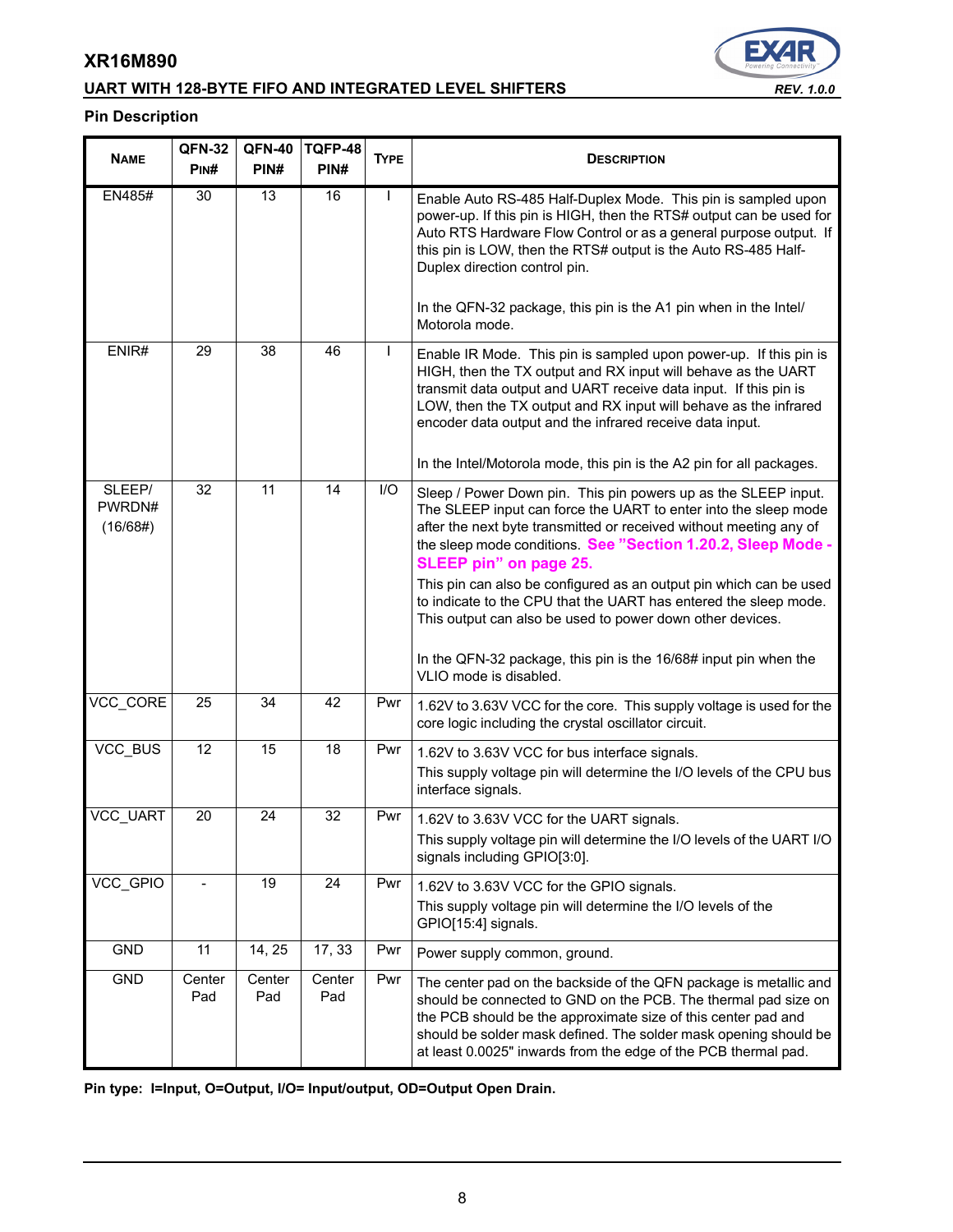

#### **1.0 FUNCTIONAL DESCRIPTIONS**

#### *1.1 CPU Interface*

There are 3 CPU interfaces that can be selected on the XR16M890. They are the Intel, Motorola and VLIO bus interfaces. Note: no clock (crystal or external clock) is required for data bus transactions. Each bus cycle is asynchronous.

#### **1.1.1 Intel bus interface (16 mode)**

The Intel bus interface consists of 8 data bits, 3 address lines and 3 control signals (CS#, IOR# and IOW#) for data bus read/write transactions. In this mode, the interrupt output (INT) is active high. A typical data bus interconnection is shown in **[Figure](#page-8-0) 4**.



<span id="page-8-0"></span>

#### **1.1.2 Motorola bus interface (68 mode)**

The Motorola bus interface is similar to the Intel bus interface. This interface consists of 8 data bits, 3 address lines, but only 2 control signals (CS# and R/W#) for data bus read/write transactions. In this mode, the interrupt output (IRQ#) is an open-drain and active low. A typical data bus interconnection is shown in **[Figure](#page-8-1) 5**.

<span id="page-8-1"></span>

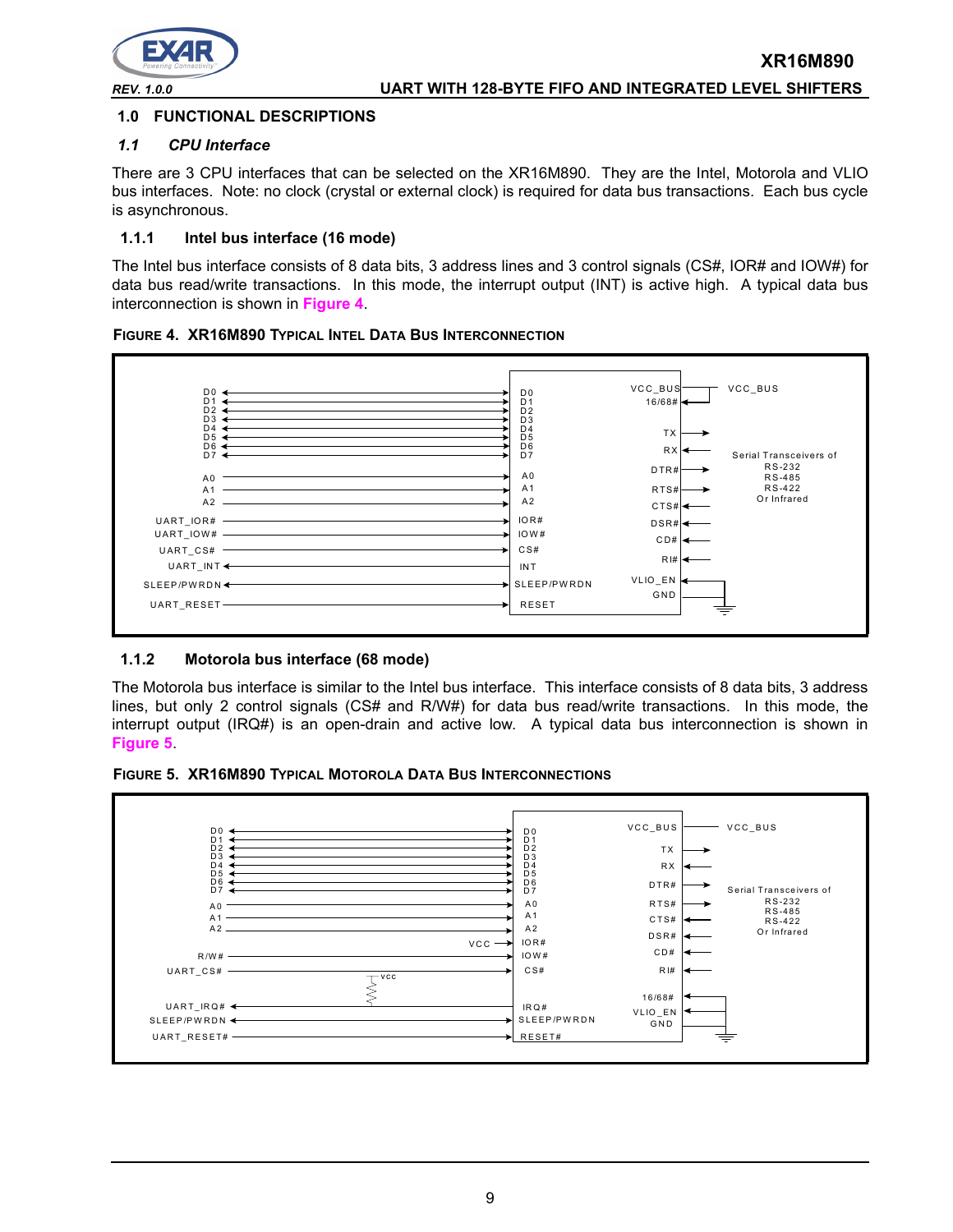#### **UART WITH 128-BYTE FIFO AND INTEGRATED LEVEL SHIFTERS** *REV. 1.0.0*



#### **1.1.3 VLIO bus interface**

The VLIO bus interface is similar to the Intel bus interface. The only difference is that the address and data lines are shared. A typical data bus interconnection is shown below in **[Figure](#page-9-0) 6**.

#### <span id="page-9-0"></span>**FIGURE 6. XR16M890 TYPICAL VLIO DATA BUS INTERCONNECTIONS**

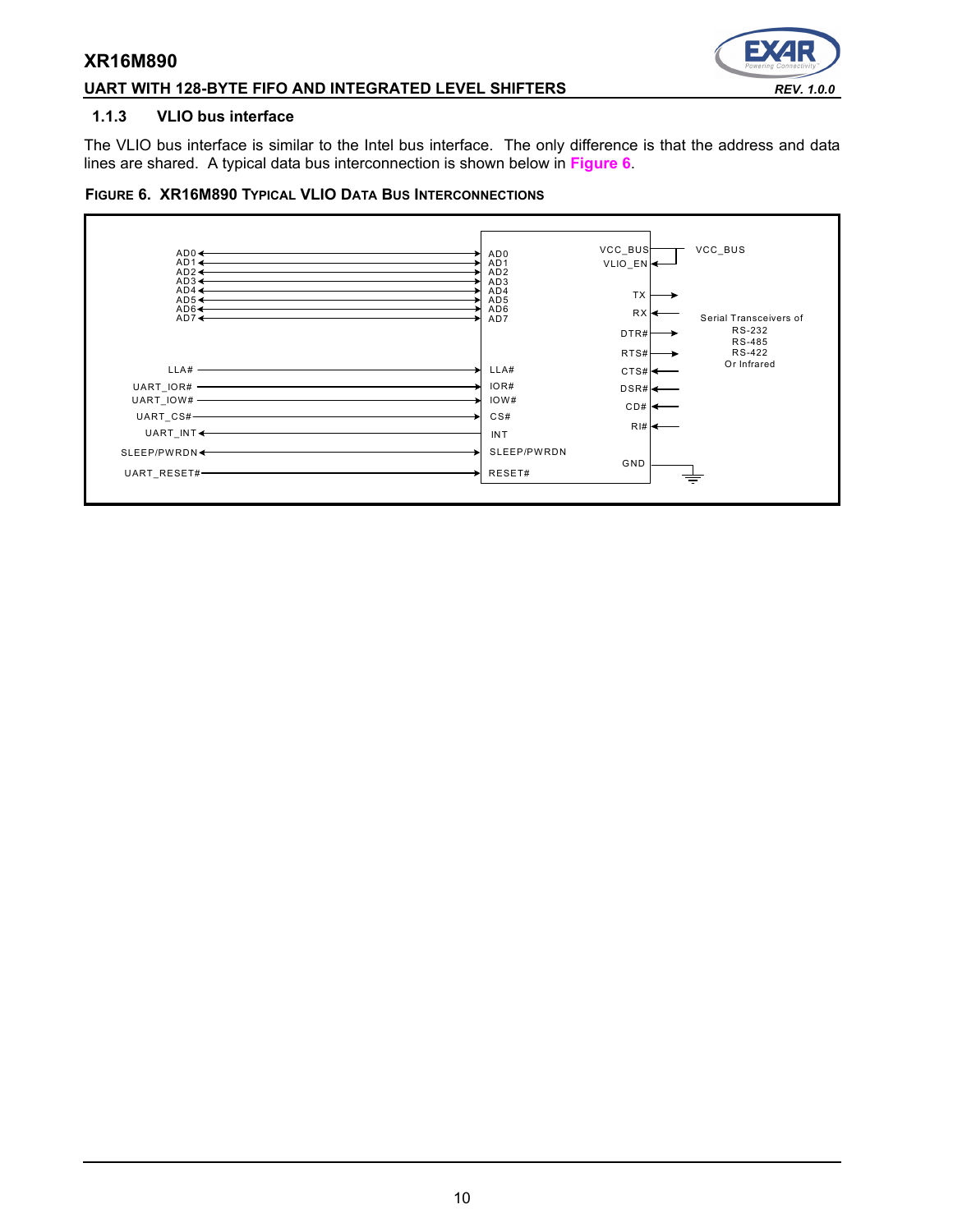

#### *1.2 Serial Interface*

The M890 is typically used with RS-232, RS-485 and IR transceivers. The following figure shows typical connections from the UART to the different transceivers. For more information on RS-232 and RS-485/422 transceivers, go to www.exar.com or send an e-mail to uarttechsupport@exar.com.



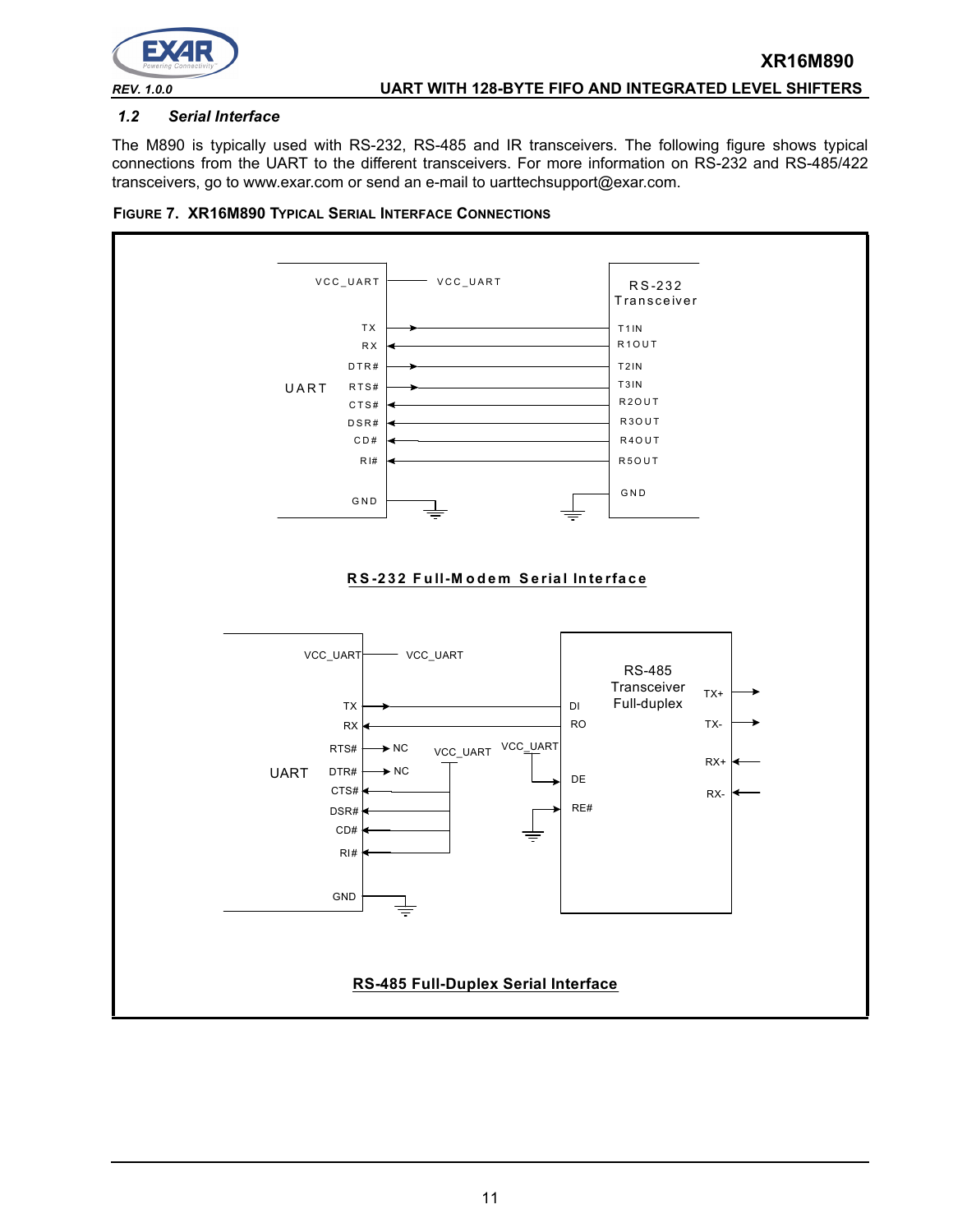#### **UART WITH 128-BYTE FIFO AND INTEGRATED LEVEL SHIFTERS** *REV. 1.0.0*

# Ð

#### **FIGURE 8. XR16M890 TYPICAL SERIAL INTERFACE CONNECTIONS**

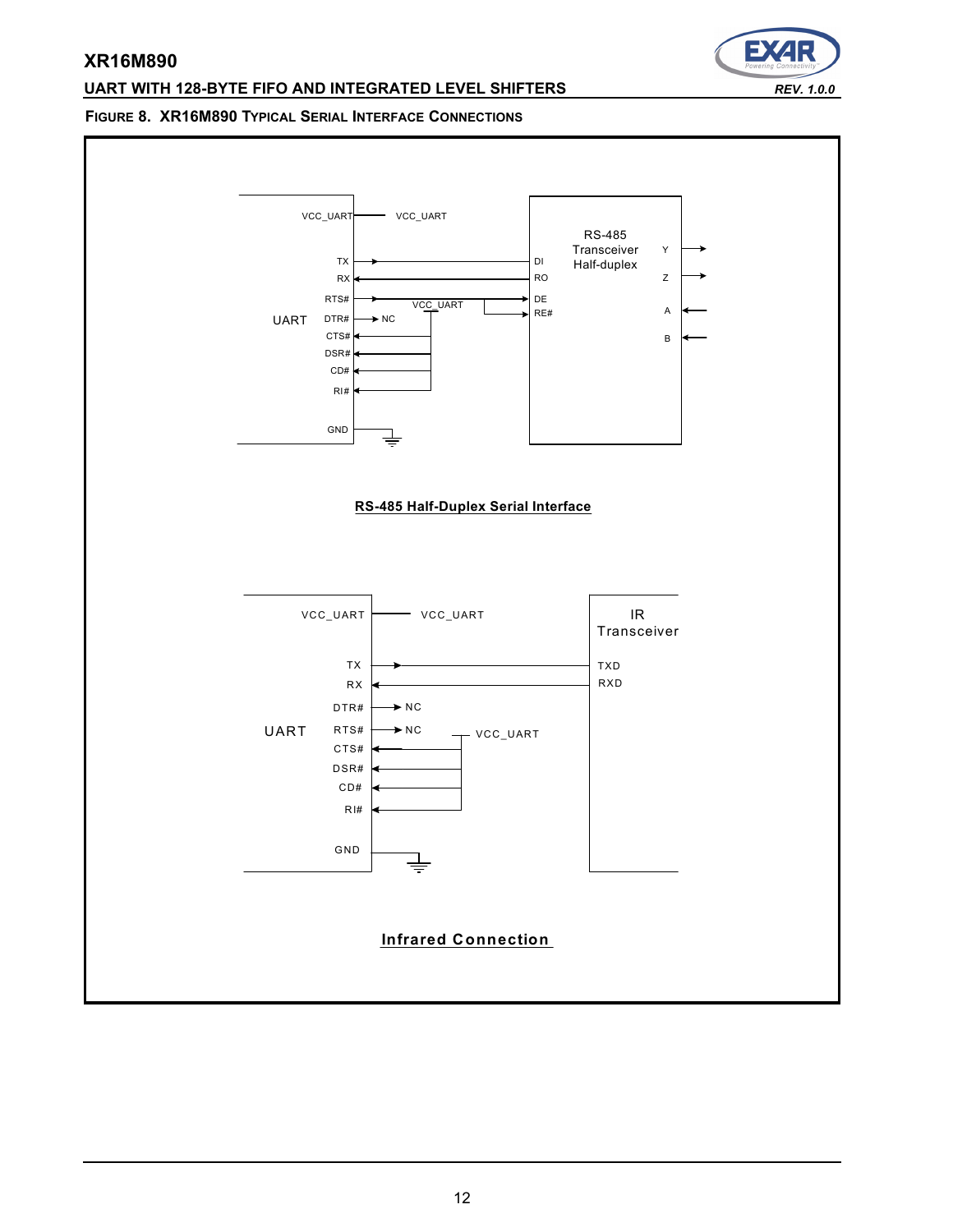

#### *1.3 Device Reset*

The RESET (RESET#) input resets the internal registers and the serial interface outputs to their default state (see **[Table](#page-49-0) 19**). An active high (RESET) or active low (RESET#) pulse of longer than 40 ns duration will be required to activate the reset function in the device. Following a power-on reset or an external reset, the M890 is software compatible with previous generation of UARTs.

#### **1.4 5-Volt Tolerant Inputs**

The M890 can accept and withstand 5V signals on the inputs without any damage. But note that if the supply voltage for the M890 is at the lower end of the supply voltage range (ie. 1.8V), its  $V_{OH}$  may not be high enough to meet the requirements of the  $V_{H}$  of a CPU or a serial transceiver that is operating at 5V. Caution: XTAL1 is not 5 volt tolerant.

#### *1.5 Internal Registers*

The M890 has a set of 16550 compatible registers for controlling, monitoring and data loading and unloading. These registers function as data holding registers (THR/RHR), interrupt status and control registers (ISR/IER), a FIFO control register (FCR), receive line status and control registers (LSR/LCR), modem status and control registers (MSR/MCR), programmable data rate (clock) divisor registers (DLL/DLM/DLD), and a user accessible scratchpad register (SPR).

Beyond the general 16C550 features and capabilities, the M890 offers enhanced feature registers (EFR, Xon1/ Xoff 1, Xon2/Xoff 2, DLD, FCTR, EMSR, FC and TRIG, SFR, SHR, GPIOINT, GPIO3T, GPIOINV, GPIOSEL) that provide automatic RTS and CTS hardware flow control, automatic Xon/Xoff software flow control, 9-bit (Multidrop) mode, auto RS-485 half duplex control, different baud rate for TX and RX and fractional baud rate generator. All the register functions are discussed in full detail later in **["Section 2.0, UART Internal Registers"](#page-26-0) [on page](#page-26-0) 27**.

#### *1.6 INT Ouput*

The interrupt outputs change according to the operating mode and enhanced features setup. **[Table](#page-12-0) 1 [and](#page-12-1) 2** summarize the operating behavior for the transmitter and receiver. Also see **[Figure](#page-57-0) 26** through **[29](#page-58-0)**.

<span id="page-12-0"></span>

|                      | FCR BIT-0 = 0 (FIFO<br>DISABLED) | FCR BIT-0 = 1 (FIFO ENABLED)                  |
|----------------------|----------------------------------|-----------------------------------------------|
| INT Pin              | LOW = One byte in THR            | LOW = FIFO above trigger level                |
| (Intel or VLIO Mode) | $HIGH = THR$ empty               | HIGH = FIFO below trigger level or FIFO empty |
| IRQ# Pin             | HIGH = One byte in THR           | HIGH = FIFO above trigger level               |
| (Motorola Mode)      | $LOW = THR$ empty                | LOW = FIFO below trigger level or FIFO empty  |

#### **TABLE 1: INTERRUPT PIN OPERATION FOR TRANSMITTER**

#### **TABLE 2: INTERRUPT PIN OPERATION FOR RECEIVER**

<span id="page-12-1"></span>

|                      | FCR BIT-0 = 0 (FIFO<br>DISABLED) | FCR BIT-0 = 1 (FIFO ENABLED)                       |
|----------------------|----------------------------------|----------------------------------------------------|
| <b>INT Pin</b>       | HIGH = One byte in RHR           | LOW = FIFO below trigger level                     |
| (Intel or VLIO Mode) | $LOW = RHR$ empty                | HIGH = FIFO above trigger level or RX Data Timeout |
| IRQ# Pin             | HIGH = One byte in THR           | HIGH = FIFO above trigger level                    |
| (Motorola Mode)      | LOW = RHR empty                  | LOW = FIFO above trigger level or RX Data Timeout  |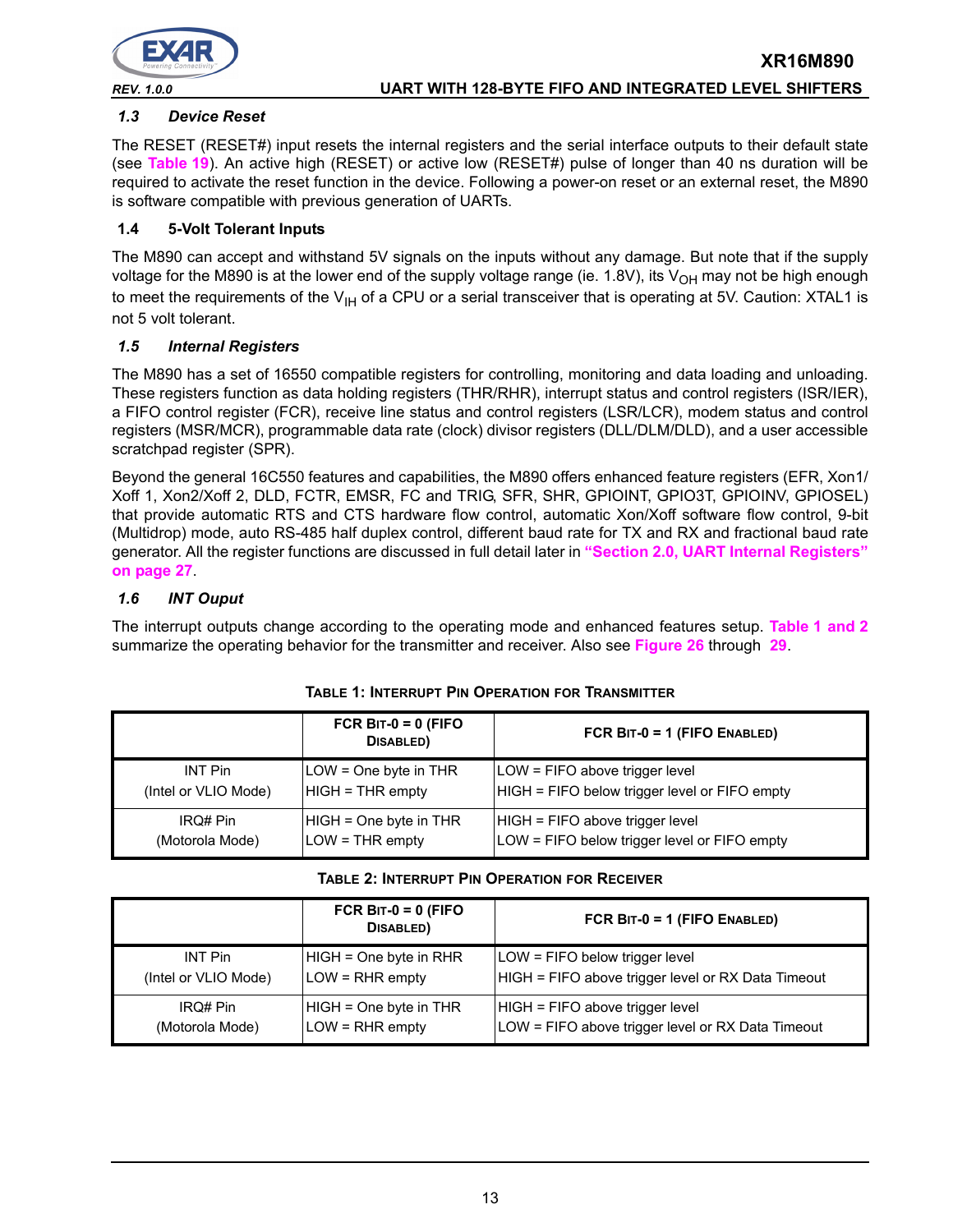#### **UART WITH 128-BYTE FIFO AND INTEGRATED LEVEL SHIFTERS** *REV. 1.0.0*

#### *1.7 Crystal Oscillator or External Clock Input*

The M890 includes an on-chip oscillator to produce a clock for the baud rate generators in the device when a crystal is connected between XTAL1 and XTAL2 as show below. The CPU data bus does not require this clock for bus operation. The crystal oscillator provides a system clock to the Baud Rate Generators (BRGs) in the UART. XTAL1 is the input to the oscillator or external clock buffer input with XTAL2 pin being the output. For programming details, see **["Section 1.8, Programmable Baud Rate Generator with Fractional Divisor" on](#page-14-0)  [page](#page-14-0) 15**.

#### <span id="page-13-0"></span>**FIGURE 9. TYPICAL CRYSTAL CONNECTIONS**



The on-chip oscillator is designed to use an industry standard microprocessor crystal (parallel resonant, fundamental frequency with 10-22 pF capacitance load, ESR of 20-120 ohms and 100ppm frequency tolerance) connected externally between the XTAL1 and XTAL2 pins. Typical oscillator connections are shown in **[Figure](#page-13-0) 9**. Alternatively, an external clock can be connected to the XTAL1 pin to clock the internal baud rate generator for standard or custom rates. For further reading on oscillator circuit, see application note DAN108 on EXAR's web site.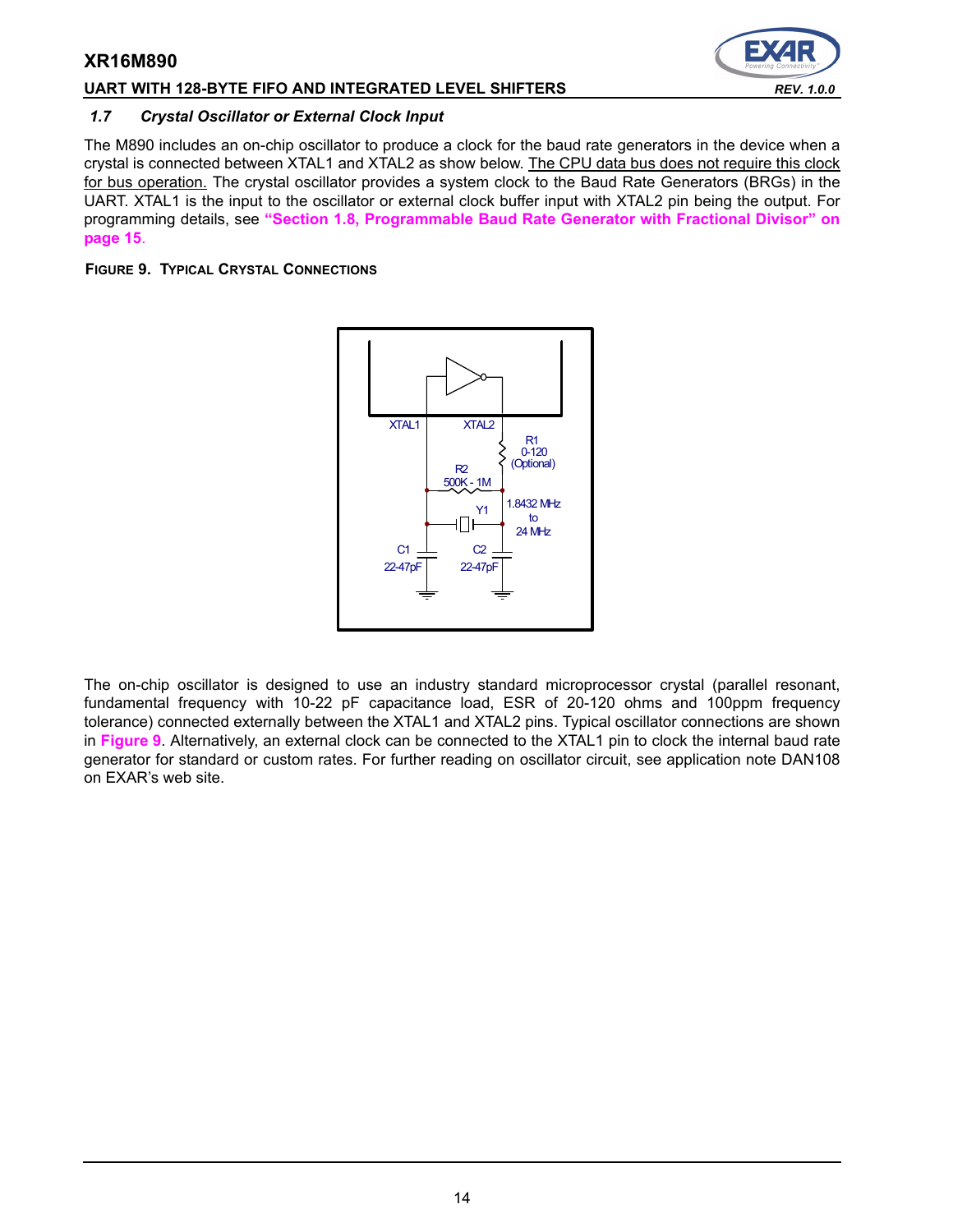

*REV. 1.0.0* **UART WITH 128-BYTE FIFO AND INTEGRATED LEVEL SHIFTERS**

#### <span id="page-14-0"></span>*1.8 Programmable Baud Rate Generator with Fractional Divisor*

The M890 has independent Baud Rate Generators (BRGs) with prescalers for the transmitter and receiver. The prescalers are controlled by a software bit in the MCR register. The MCR register bit-7 sets the prescalers to divide the input crystal or external clock by 1 or 4. The output of the prescaler clocks to the BRG. The BRG further divides this clock by a programmable divisor between 1 and  $(2^{16} - 0.0625)$  in increments of 0.0625 (1/ 16) to obtain a 16X or 8X or 4X sampling clock of the serial data rate. The sampling clock is used by the transmitter for data bit shifting and receiver for data sampling.

The BRG divisor (DLL, DLM, and DLD registers) defaults to the value of '1' (DLL = 0x01, DLM = 0x00 and DLD = 0x00) during power-on reset. The DLL and DLM registers provide the integer part of the divisor and the DLD register provides the fractional part of the divisor. The four lower bits of the DLD are used to select a value from 0 (for setting 0000) to 0.9375 or 15/16 (for setting 1111). The divisor values can be calculated with the following equations:

```
Divisor = (XTAL1 clock frequency / prescaler) / (serial data rate * 16), with 16X mode, DLD[5:4] = '00'
Divisor = (XTAL1 clock frequency / prescaler / (serial data rate * 8), with 8X mode, DLD[5:4] = '01'
Divisor = (XTAL1 clock frequency / prescaler / (serial data rate * 4), with 4X mode, DLD[5:4] = '10'
```
The BRG divisors can be calculated using the following formulas:

Integer Divisor = TRUNC (Divisor) Fractional Divisor = Divisor - Integer Divisor DLM = Integer Divisor / 256 DLL = Integer Divisor & 256 DLD = TRUNC(Fractional Divisor \* 16)

In the formulas above, please note that TRUNC  $(N)$  = Integer Part of N. For example, TRUNC (5.6) = 5.

#### **1.8.1 Fractional BRG Example**

For example, if the crystal clock is 24MHz, prescaler is 1, and the sampling mode is 16X, the divisor for a baud rate of 38400bps would be:

Divisor =  $(24000000 / 1) / (38400 * 16) = 39.0625$ Integer Divisor = TRUNC (39.0625) = 39 Fractional Divisor = 39.0625 - 39 = 0.0625  $DLM = 39 / 256 = 0 = 0 \times 00$  $DI = 39$  & 256 = 39 = 0x27  $DLD = 0.0625 * 16 = 1 = 0x1$ 

**[Table](#page-15-0) 3** shows the standard data rates available with a 24MHz crystal or external clock at 16X clock rate. If the pre-scaler is used (MCR bit-7 = 1), the output data rate will be 4 times less than that shown in **[Table](#page-15-0) 3**. At 8X sampling rate, these data rates would double. And at 4X sampling rate, they would quadruple. Also, when using 8X sampling mode, please note that the bit-time will have a jitter (+/- 1/16) whenever the DLD is non-zero and is an odd number.

#### **1.8.2 Independent TX/RX BRG**

The XR16M890 has two independent sets of TX and RX baud rate generator. See **[Figure](#page-15-1) 10**. TX and RX can use different baud rates by setting DLD, DLL and DLM register. For example, TX can transmit data to the remote UART at 9600 bps while RX receives data from remote UART at 921.6 Kbps. For the baud rate setting, **[See "Section 3.15, Baud Rate Generator Registers \(DLL, DLM and DLD\) - Read/Write" on page](#page-44-0) 45.**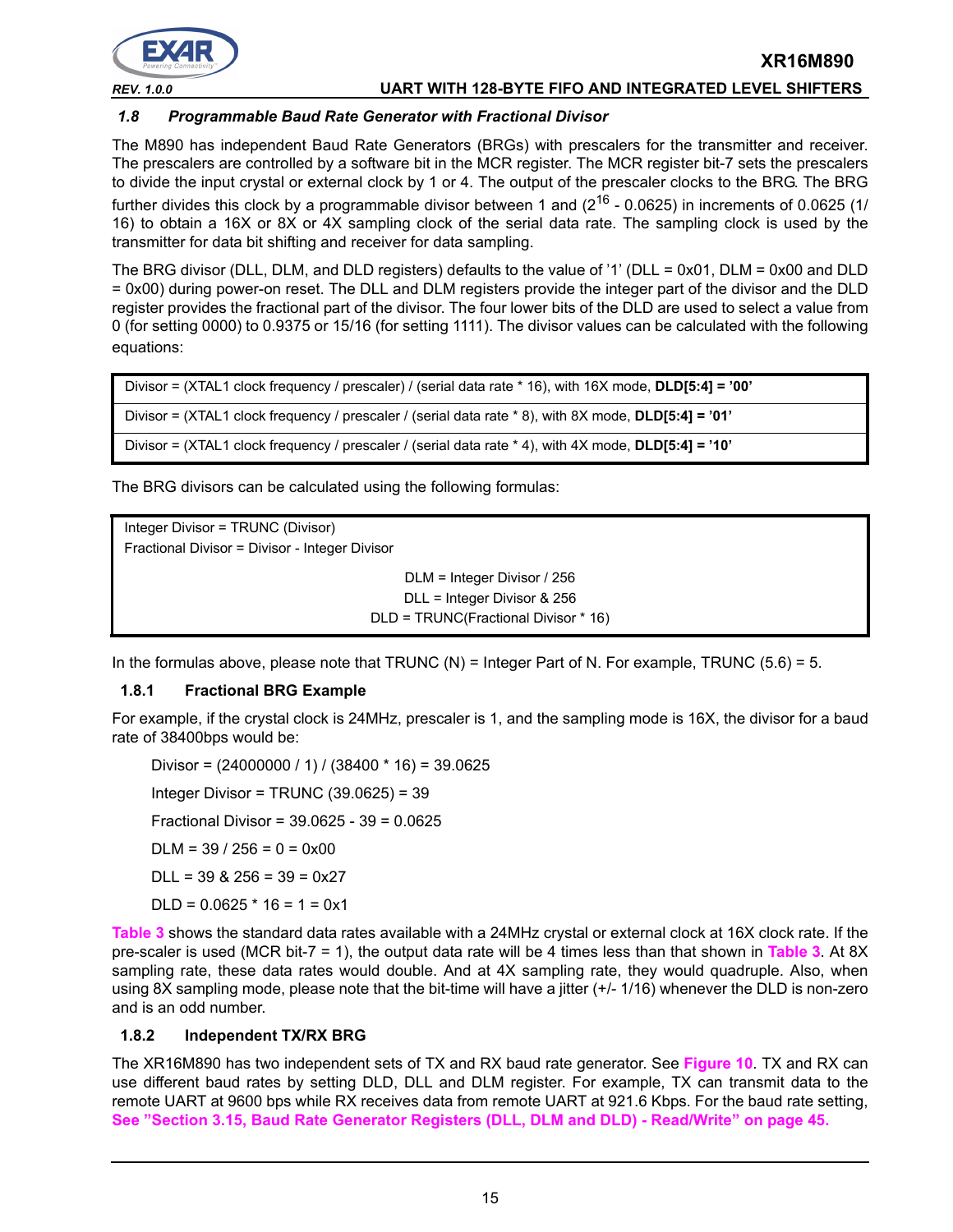## **UART WITH 128-BYTE FIFO AND INTEGRATED LEVEL SHIFTERS** *REV. 1.0.0*



#### <span id="page-15-1"></span>**FIGURE 10. BAUD RATE GENERATOR**



**TABLE 3: TYPICAL DATA RATES WITH A 24 MHZ CRYSTAL OR EXTERNAL CLOCK AT 16X SAMPLING**

<span id="page-15-0"></span>

| <b>Required Output</b><br><b>Data Rate</b> | <b>DIVISOR FOR 16x</b><br><b>Clock (Decimal)</b> | <b>DLL PROGRAM</b><br><b>DLD PROGRAM</b><br><b>DLM PROGRAM</b><br>VALUE (HEX)<br>VALUE (HEX)<br>VALUE (HEX) |                 | <b>DATA ERROR</b><br><b>RATE (%)</b> |                |
|--------------------------------------------|--------------------------------------------------|-------------------------------------------------------------------------------------------------------------|-----------------|--------------------------------------|----------------|
| 400                                        | 3750                                             | E                                                                                                           | A <sub>6</sub>  | 0                                    | 0              |
| 2400                                       | 625                                              | $\overline{2}$                                                                                              | $\overline{71}$ | $\overline{0}$                       | $\overline{0}$ |
| 4800                                       | 312.5                                            | 1                                                                                                           | 38              | 8                                    | $\mathsf 0$    |
| 9600                                       | 156.25                                           | $\overline{0}$                                                                                              | 9C              | $\overline{\mathbf{4}}$              | $\mathsf 0$    |
| 10000                                      | 150                                              | 0                                                                                                           | $\overline{96}$ | 0                                    | $\overline{0}$ |
| 19200                                      | 78.125                                           | 0                                                                                                           | 4E              | $\overline{2}$                       | $\mathsf 0$    |
| 25000                                      | 60                                               | 0                                                                                                           | 3C              | $\pmb{0}$                            | $\overline{0}$ |
| 28800                                      | 52.0833                                          | 0                                                                                                           | 34              | $\mathbf{1}$                         | 0.04           |
| 38400                                      | 39.0625                                          | $\overline{0}$                                                                                              | $\overline{27}$ | $\mathbf{1}$                         | $\pmb{0}$      |
| 50000                                      | 30                                               | 0                                                                                                           | 1E              | $\pmb{0}$                            | $\overline{0}$ |
| 57600                                      | 26.0417                                          | $\overline{0}$                                                                                              | 1A              | $\mathbf 0$                          | 0.08           |
| 75000                                      | 20                                               | $\mathsf 0$                                                                                                 | 14              | $\pmb{0}$                            | $\pmb{0}$      |
| 100000                                     | $\overline{15}$                                  | $\overline{0}$                                                                                              | F               | $\overline{0}$                       | $\overline{0}$ |
| 115200                                     | 13.0208                                          | $\mathsf 0$                                                                                                 | D               | $\mathbf 0$                          | 0.16           |
| 153600                                     | 9.7656                                           | $\overline{0}$                                                                                              | $\overline{9}$  | $\overline{\text{c}}$                | 0.16           |
| 200000                                     | 7.5                                              | 0                                                                                                           | $\overline{7}$  | 8                                    | $\mathbf 0$    |
| 225000                                     | 6.6667                                           | 0                                                                                                           | $\overline{6}$  | $\overline{\mathsf{A}}$              | 0.31           |
| 230400                                     | 6.5104                                           | 0                                                                                                           | $\,6\,$         | 8                                    | 0.16           |
| 250000                                     | 6                                                | 0                                                                                                           | $\overline{6}$  | $\mathsf 0$                          | $\pmb{0}$      |
| 300000                                     | $\overline{5}$                                   | $\overline{0}$                                                                                              | 5               | $\overline{0}$                       | $\overline{0}$ |
| 400000                                     | 3.75                                             | $\overline{0}$                                                                                              | $\overline{3}$  | $\overline{C}$                       | $\overline{0}$ |
| 460800                                     | 3.2552                                           | 0                                                                                                           | $\overline{3}$  | 4                                    | 0.16           |
| 500000                                     | $\overline{3}$                                   | $\overline{0}$                                                                                              | $\overline{3}$  | $\mathsf 0$                          | $\overline{0}$ |
| 750000                                     | $\overline{2}$                                   | $\overline{0}$                                                                                              | $\overline{2}$  | $\overline{0}$                       | $\overline{0}$ |
| 921600                                     | 1.6276                                           | 0                                                                                                           | $\mathbf{1}$    | $\mathsf A$                          | 0.16           |
| 1000000                                    | 1.5                                              | $\overline{0}$                                                                                              | 1               | $\overline{8}$                       | $\overline{0}$ |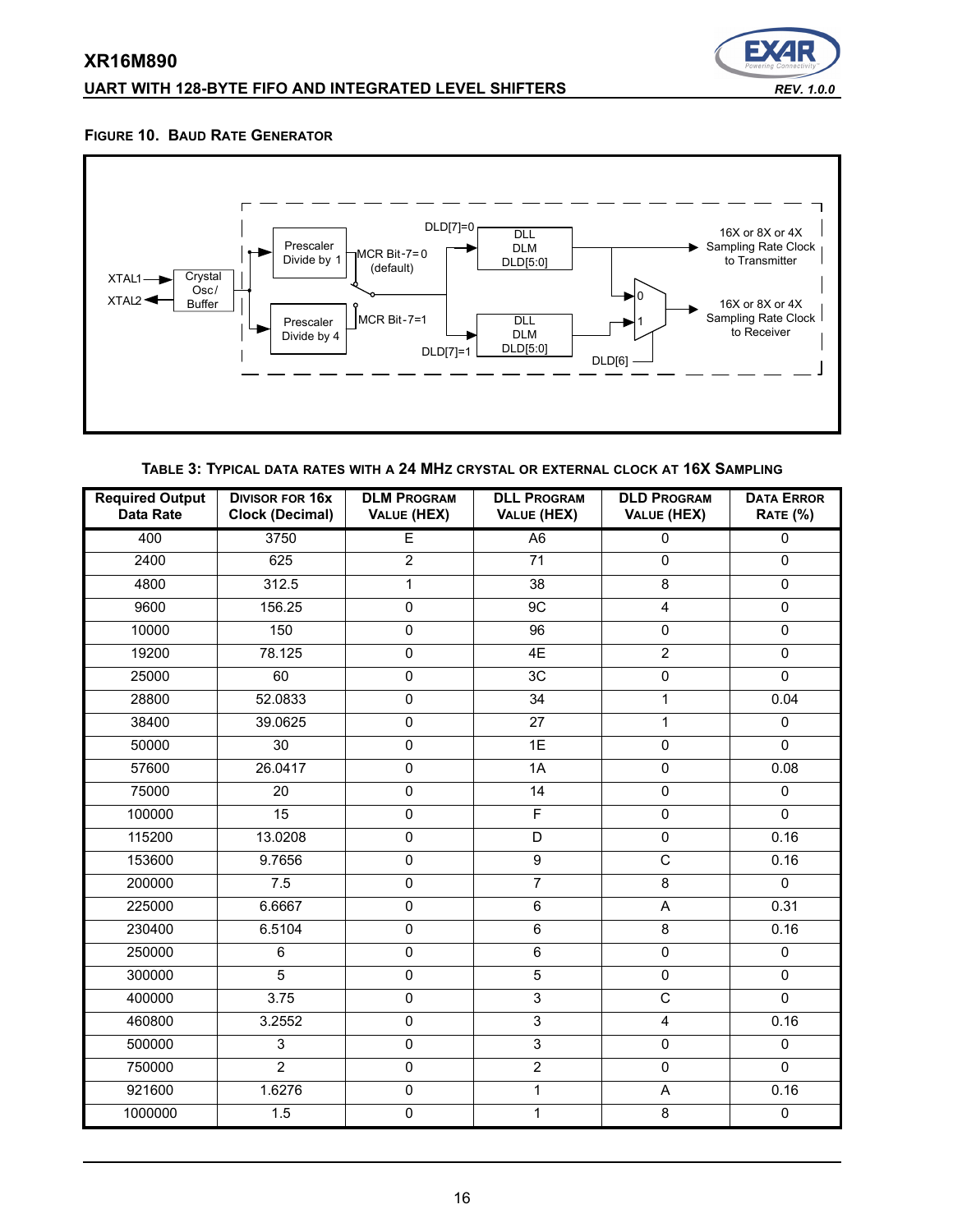

# <span id="page-16-0"></span>*1.9 Transmitter*

The transmitter section comprises of an 8-bit Transmit Shift Register (TSR) and 128 bytes of FIFO which includes a byte-wide Transmit Holding Register (THR). TSR shifts out every data bit with the 16X/8X/4X internal clock. A bit time is 16/8/4 clock periods. The transmitter sends the start-bit followed by the number of data bits, inserts the proper parity-bit if enabled, and adds the stop-bit(s). The status of the FIFO and TSR are reported in the Line Status Register (LSR bit-5 and bit-6).

#### **1.9.1 Transmit Holding Register (THR) - Write Only**

The transmit holding register is an 8-bit register providing a data interface to the host processor. The host writes transmit data byte to the THR to be converted into a serial data stream including start-bit, data bits, parity-bit and stop-bit(s). The least-significant-bit (Bit-0) becomes first data bit to go out. The THR is the input register to the transmit FIFO of 128 bytes when FIFO operation is enabled by FCR bit-0. Every time a write operation is made to the THR, the FIFO data pointer is automatically bumped to the next sequential data location.

#### **1.9.2 Transmitter Operation in non-FIFO Mode**

The host loads transmit data to THR one character at a time. The THR empty flag (LSR bit-5) is set when the data byte is transferred to TSR. THR flag can generate a transmit empty interrupt (ISR bit-1) when it is enabled by IER bit-1. The TSR flag (LSR bit-6) is set when TSR becomes completely empty.

#### **FIGURE 11. TRANSMITTER OPERATION IN NON-FIFO MODE**

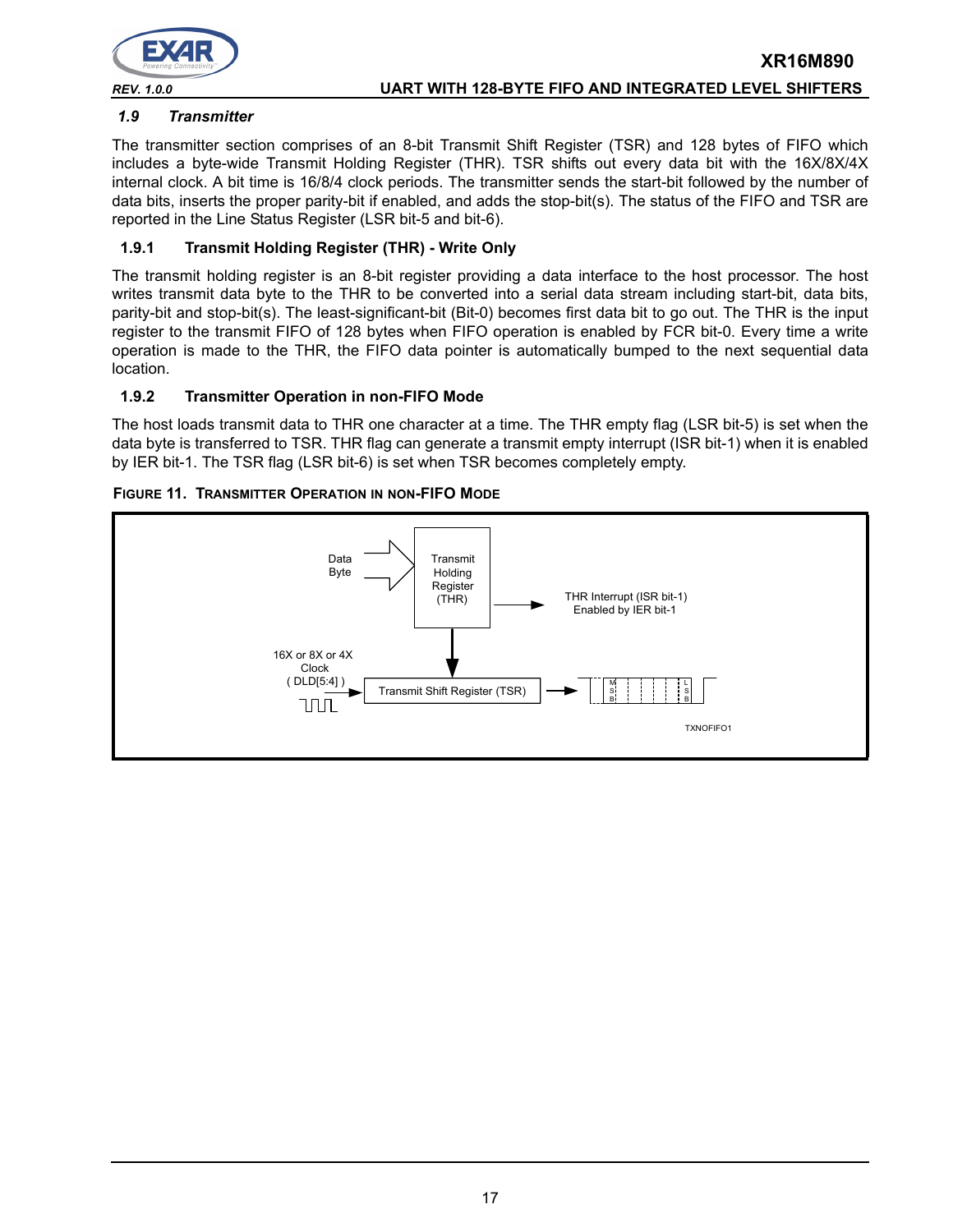#### **UART WITH 128-BYTE FIFO AND INTEGRATED LEVEL SHIFTERS** *REV. 1.0.0*

#### **1.9.3 Transmitter Operation in FIFO Mode**

The host may fill the transmit FIFO with up to 128 bytes of transmit data. The THR empty flag (LSR bit-5) is set whenever the FIFO is empty. The THR empty flag can generate a transmit empty interrupt (ISR bit-1) when the FIFO becomes empty. The transmit empty interrupt is enabled by IER bit-1. The TSR flag (LSR bit-6) is set when TSR/FIFO becomes empty.





#### <span id="page-17-0"></span>*1.10 Receiver*

The receiver section contains an 8-bit Receive Shift Register (RSR) and 128 bytes of FIFO which includes a byte-wide Receive Holding Register (RHR). The RSR uses the 16X/8X/4X clock (DLD[5:4]) for timing. It verifies and validates every bit on the incoming character in the middle of each data bit. On the falling edge of a start or false start bit, an internal receiver counter starts counting at the 16X/8X/4X clock rate. After 8 clocks (or 4 if 8X or 2 if 4X) the start bit period should be at the center of the start bit. At this time the start bit is sampled and if it is still a logic 0 it is validated. Evaluating the start bit in this manner prevents the receiver from assembling a false character. The rest of the data bits and stop bits are sampled and validated in this same manner to prevent false framing. If there were any error(s), they are reported in the LSR register bits 2-4. Upon unloading the receive data byte from RHR, the receive FIFO pointer is bumped and the error tags are immediately updated to reflect the status of the data byte in RHR register. RHR can generate a receive data ready interrupt upon receiving a character or delay until it reaches the FIFO trigger level. Furthermore, data delivery to the host is guaranteed by a receive data ready time-out interrupt when data is not received for 4 word lengths as defined by LCR[1:0] plus 12 bits time. This is equivalent to 3.7-4.6 character times. The RHR interrupt is enabled by IER bit-0. See **[Figure](#page-18-0) 13** and **[Figure](#page-18-1) 14** below.

#### **1.10.1 Receive Holding Register (RHR) - Read-Only**

The Receive Holding Register is an 8-bit register that holds a receive data byte from the Receive Shift Register. It provides the receive data interface to the host processor. The RHR register is part of the receive FIFO of 128 bytes by 11-bits wide, the 3 extra bits are for the 3 error tags to be reported in LSR register. When the FIFO is enabled by FCR bit-0, the RHR contains the first data character received by the FIFO. After the RHR is read, the next character byte is loaded into the RHR and the errors associated with the current data byte are immediately updated in the LSR bits 2-4.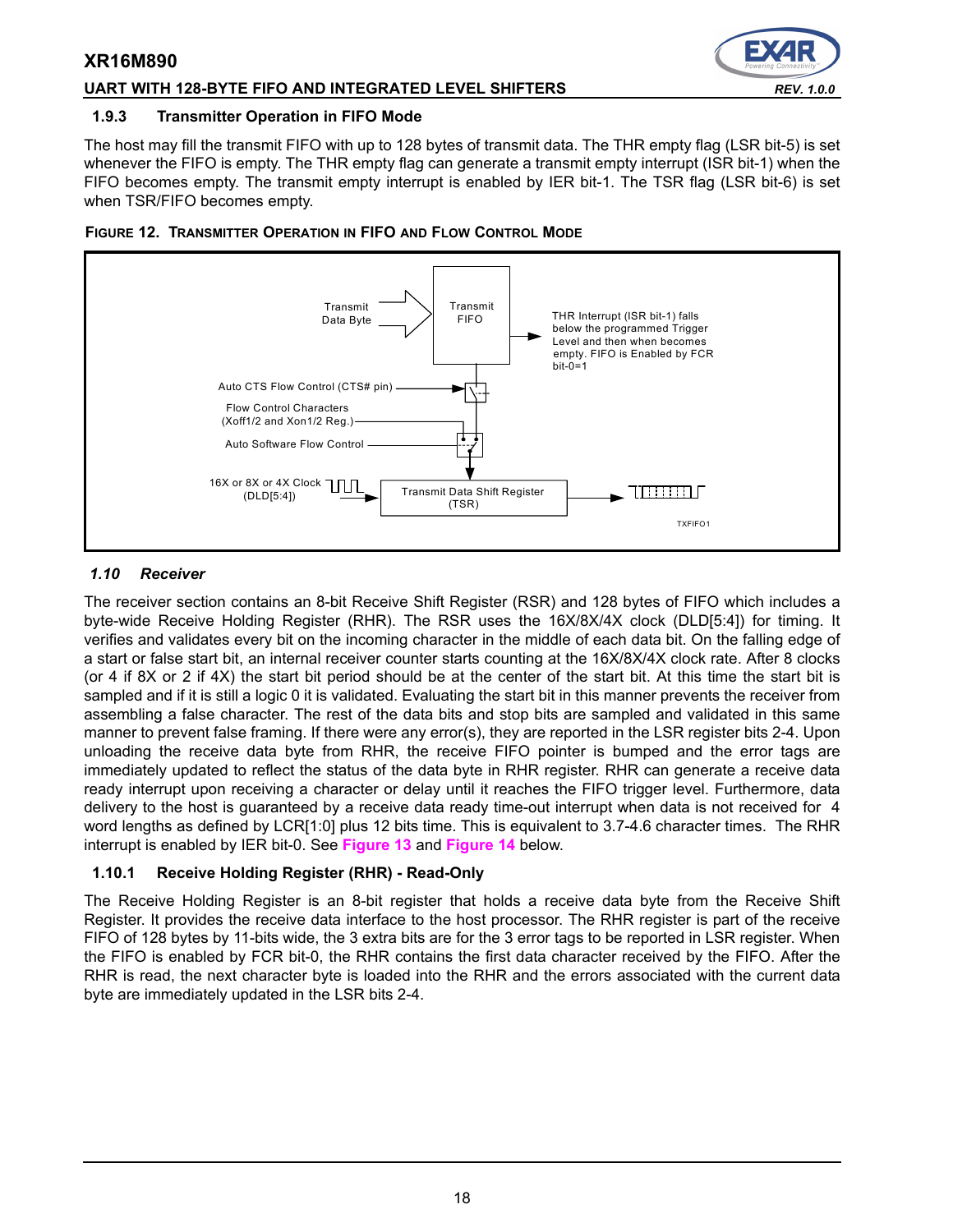

#### <span id="page-18-0"></span>**FIGURE 13. RECEIVER OPERATION IN NON-FIFO MODE**



<span id="page-18-1"></span>**FIGURE 14. RECEIVER OPERATION IN FIFO AND AUTO RTS FLOW CONTROL MODE**

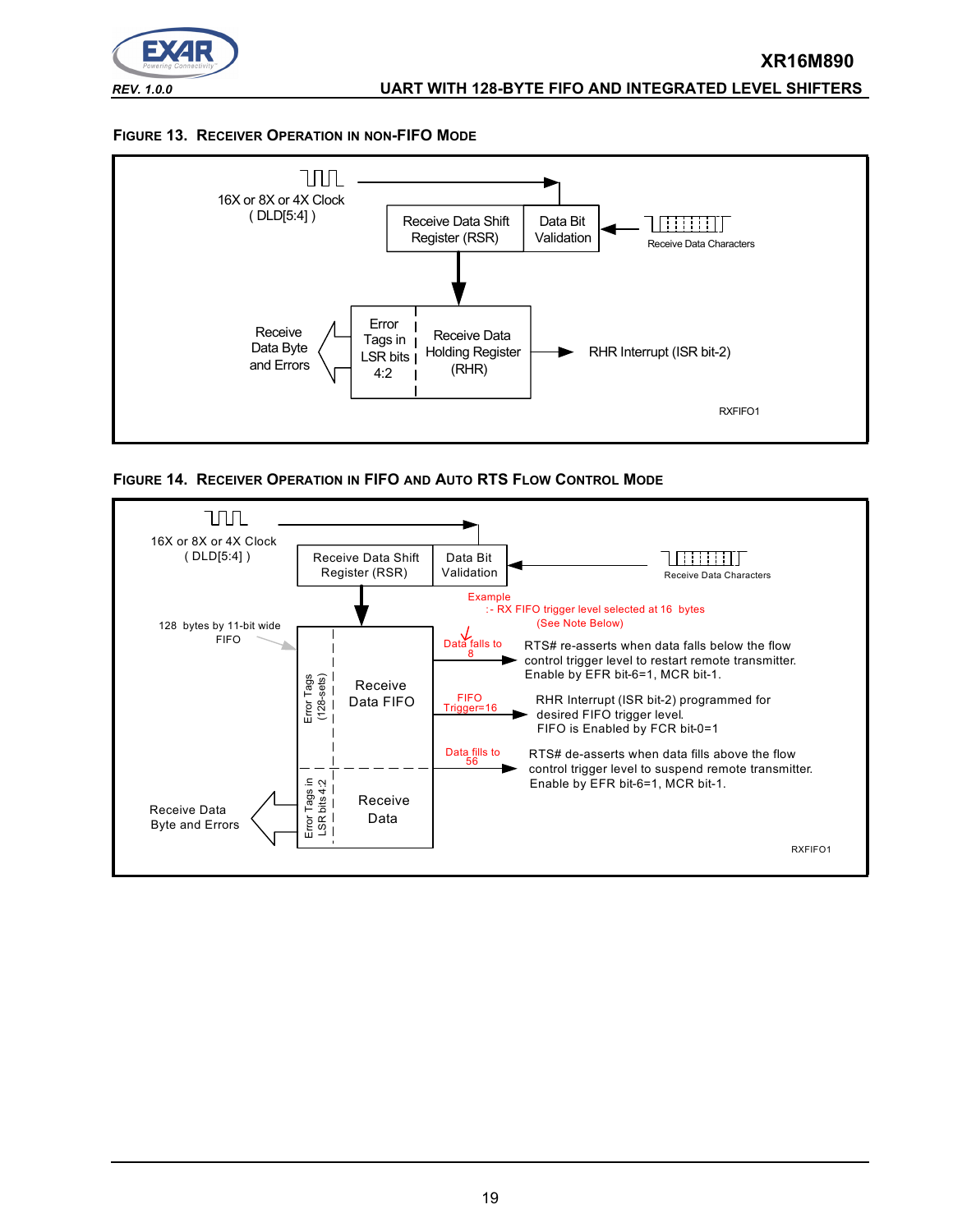#### **UART WITH 128-BYTE FIFO AND INTEGRATED LEVEL SHIFTERS** *REV. 1.0.0*



#### *1.11 Auto RTS (Hardware) Flow Control*

Automatic RTS hardware flow control is used to prevent data overrun to the local receiver FIFO. The RTS# output is used to request remote unit to suspend/resume data transmission. The auto RTS flow control features is enabled to fit specific application requirement (see **[Figure](#page-20-0) 15**):

- Enable auto RTS flow control using EFR bit-6.
- The auto RTS function must be started by asserting RTS# output pin (MCR bit-1 to logic 1 after it is enabled).

If using the Auto RTS interrupt:

• Enable RTS interrupt through IER bit-6 (after setting EFR bit-4). The UART issues an interrupt when the RTS# pin makes a transition from low to high: ISR bit-5 will be set to logic 1.

#### *1.12 Auto RTS Hysteresis*

With the Auto RTS function enabled, an interrupt is generated when the receive FIFO reaches the selected RX trigger level. The RTS# pin will not be forced HIGH (RTS off) until the receive FIFO reaches one trigger level above the selected trigger level in the trigger table (**[Table](#page-34-0) 10**). The RTS# pin will return LOW after the RX FIFO is unloaded to one level below the selected trigger level. Under the above described conditions, the M890 will continue to accept data until the receive FIFO gets full. The Auto RTS function is initiated when the RTS# output pin is asserted LOW (RTS On). **[Table](#page-19-0) 4** below explains this when the Trigger Table-C (**[Table](#page-34-0) 10**) is selected.

<span id="page-19-0"></span>

| <b>RX TRIGGER LEVEL</b> | <b>INT PIN ACTIVATION</b> | <b>RTS# DE-ASSERTED (HIGH)</b><br>(CHARACTERS IN RX FIFO) | <b>RTS# ASSERTED (LOW)</b><br>(CHARACTERS IN RX FIFO) |  |
|-------------------------|---------------------------|-----------------------------------------------------------|-------------------------------------------------------|--|
|                         | 8                         | 16                                                        |                                                       |  |
| 16                      | 16                        | 56                                                        |                                                       |  |
| 56                      | 56                        | 60                                                        | 16                                                    |  |
| 60                      | 60                        | 60                                                        | 56                                                    |  |

#### **TABLE 4: AUTO RTS (HARDWARE) FLOW CONTROL**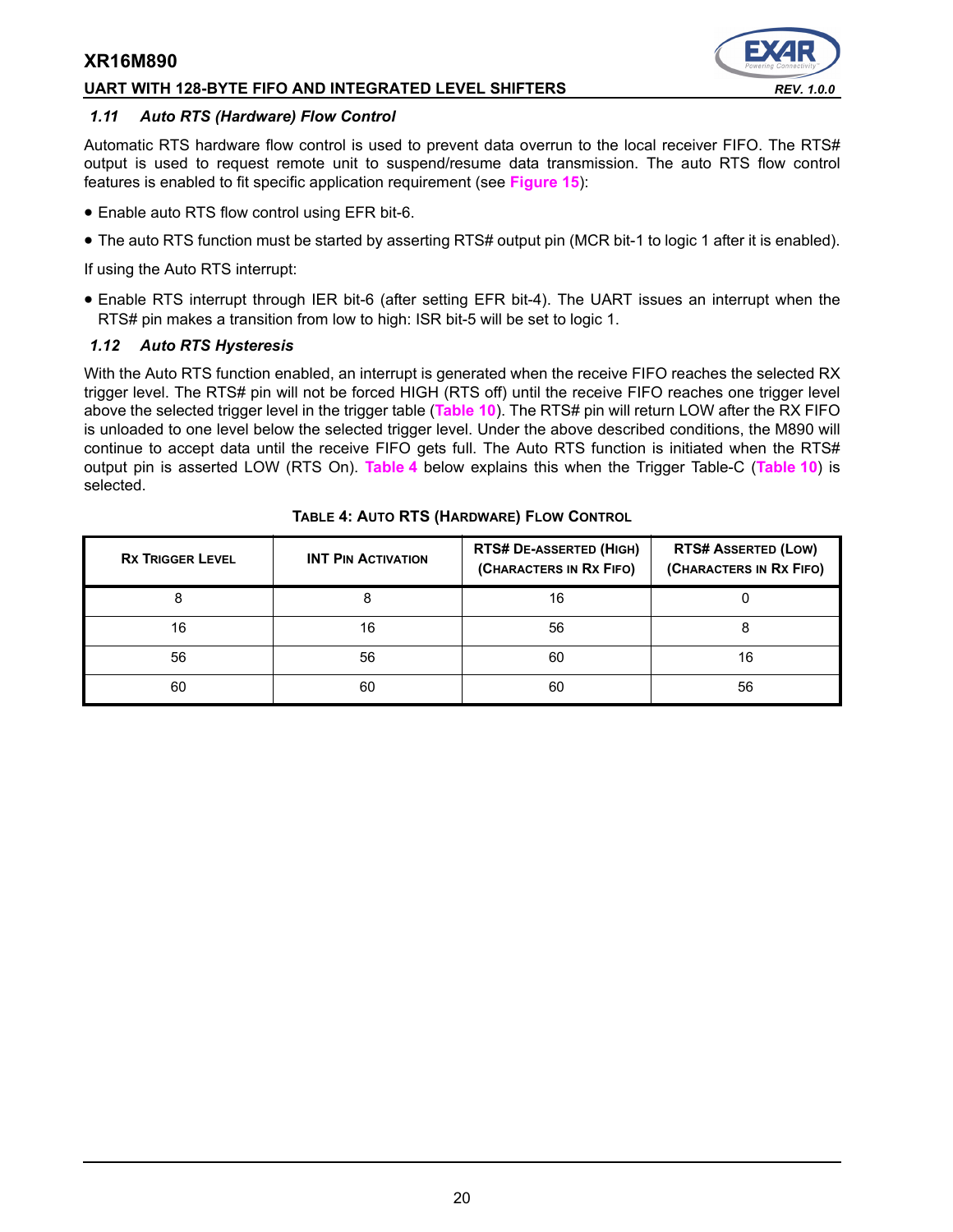

#### *1.13 Auto CTS Flow Control*

Automatic CTS flow control is used to prevent data overrun to the remote receiver FIFO. The CTS# input is monitored to suspend/restart the local transmitter. The auto CTS flow control feature is selected to fit specific application requirement (see **[Figure](#page-20-0) 15**):

• Enable auto CTS flow control using EFR bit-7.

If needed, the CTS interrupt can be enabled through IER bit-7 (after setting EFR bit-4). The UART issues an interrupt when the CTS# pin is de-asserted (HIGH): ISR bit-5 will be set to 1, and UART will suspend transmission as soon as the stop bit of the character in process is shifted out. Transmission is resumed after the CTS# input is re-asserted (LOW), indicating more data may be sent.



<span id="page-20-0"></span>**FIGURE 15. AUTO RTS AND CTS FLOW CONTROL OPERATION**

*The local UART (UARTA) starts data transfer by asserting RTSA# (1). RTSA# is normally connected to CTSB# (2) of remote UART (UARTB). CTSB# allows its transmitter to send data (3). TXB data arrives and fills UARTA receive FIFO (4). When RXA data fills up to its receive FIFO trigger level, UARTA activates its RXA data ready interrupt (5) and continues to receive and put data into its FIFO. If interrupt service latency is long and data is not being unloaded, UARTA monitors its receive data fill level to match the upper threshold of RTS delay and de-assert RTSA# (6). CTSB# follows (7) and request UARTB transmitter to suspend data transfer. UARTB stops or finishes sending the data bits in its transmit shift register (8). When receive FIFO data in UARTA is unloaded to match the lower threshold of RTS delay (9), UARTA re-asserts RTSA# (10), CTSB# recognizes the change (11) and restarts its transmitter and data flow again until next receive FIFO trigger (12). This same event applies to the reverse direction when UARTA sends data to UARTB with RTSB# and CTSA# controlling the data flow.*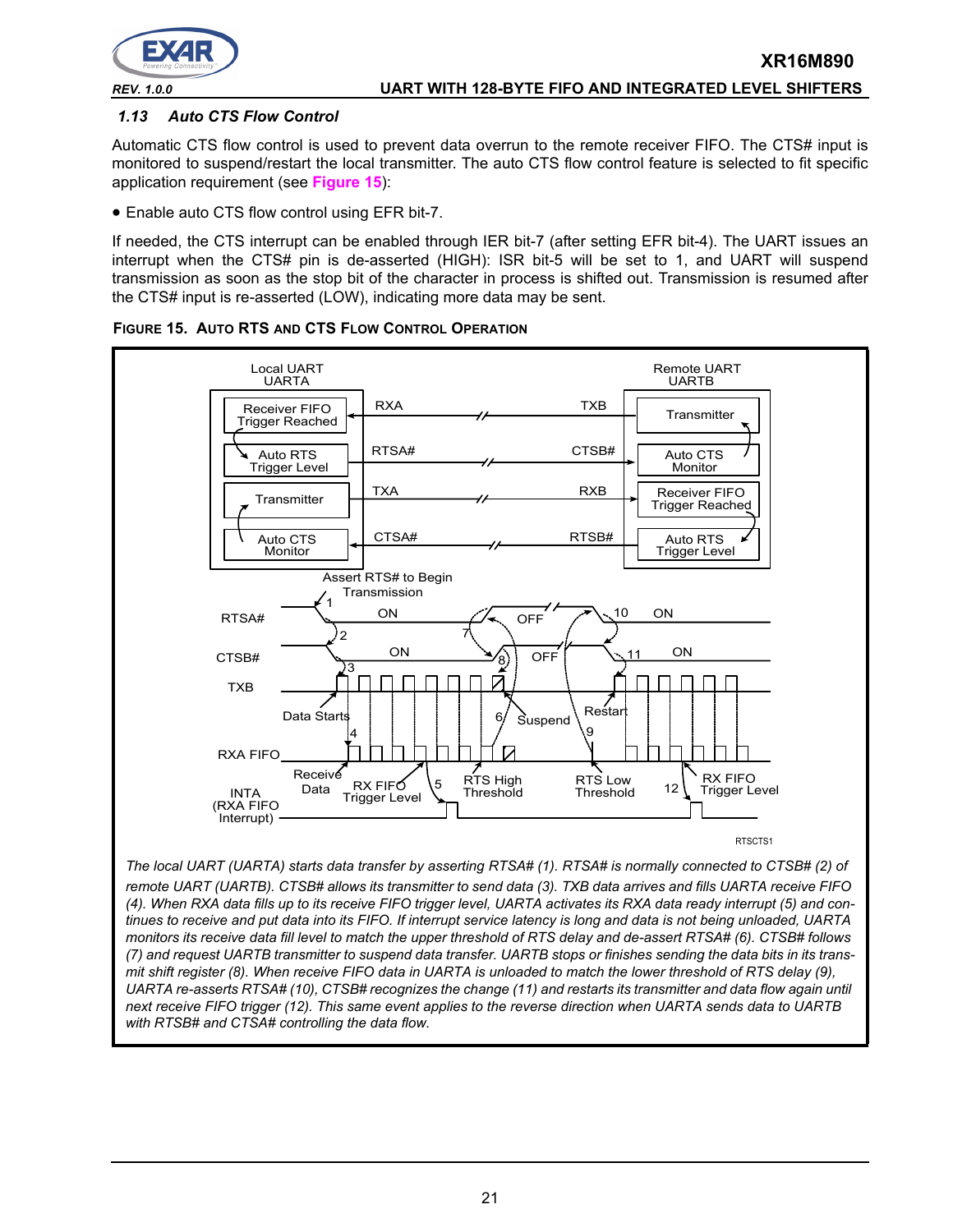#### **UART WITH 128-BYTE FIFO AND INTEGRATED LEVEL SHIFTERS** *REV. 1.0.0*



#### *1.14 Auto Xon/Xoff (Software) Flow Control*

When software flow control is enabled (**[See Table](#page-47-0) 18**), the M890 compares one or two sequential receive data characters with the programmed Xon or Xoff-1,2 character value(s). If receive character(s) (RX) match the programmed values, the M890 will halt transmission (TX) as soon as the current character has completed transmission. When a match occurs, the Xoff (if enabled via IER bit-5) flag will be set and the interrupt output pin will be activated. Following a suspension due to a match of the Xoff character, the M890 will monitor the receive data stream for a match to the Xon-1,2 character. If a match is found, the M890 will resume operation and clear the flags (ISR bit-4).

Reset initially sets the contents of the Xon/Xoff 8-bit flow control registers to a logic 0. Following reset the user can write any Xon/Xoff value desired for software flow control. Different conditions can be set to detect Xon/ Xoff characters (**[See Table](#page-47-0) 18**) and suspend/resume transmissions. When double 8-bit Xon/Xoff characters are selected, the M890 compares two consecutive receive characters with two software flow control 8-bit values (Xon1, Xon2, Xoff1, Xoff2) and controls TX transmissions accordingly. Under the above described flow control mechanisms, flow control characters are not placed in the RX FIFO.

In the event that the receive buffer is overfilling and flow control needs to be executed, the M890 automatically sends an Xoff message (when enabled) via the serial TX output to the remote modem. The M890 sends the Xoff-1,2 characters two-character-times (= time taken to send two characters at the programmed baud rate) after the receive FIFO crosses the programmed trigger level. To clear this condition, the M890 will transmit the programmed Xon-1,2 characters as soon as receive FIFO is less than one trigger level below the programmed trigger level. **[Table](#page-21-0) 5** below explains this when the Trigger Table-C (**[Table](#page-34-0) 10**) is selected.

<span id="page-21-0"></span>

| <b>RX TRIGGER LEVEL</b> | <b>INT PIN ACTIVATION</b> | <b>XOFF CHARACTER(S) SENT</b><br>(CHARACTERS IN RX FIFO) | <b>XON CHARACTER(S) SENT</b><br>(CHARACTERS IN RX FIFO) |  |  |
|-------------------------|---------------------------|----------------------------------------------------------|---------------------------------------------------------|--|--|
|                         |                           | 8*                                                       |                                                         |  |  |
| 16                      | 16                        | $16*$                                                    |                                                         |  |  |
| 56                      | 56                        | $56*$                                                    | 16                                                      |  |  |
| 60                      | 60                        | $60*$                                                    | 56                                                      |  |  |

**TABLE 5: AUTO XON/XOFF (SOFTWARE) FLOW CONTROL**

\* *After the trigger level is reached, an xoff character is sent after a short span of time (= time required to send 2* characters); for example, after 2.083ms has elapsed for 9600 baud and 10-bit word length setting.

#### *1.15 Special Character Detect*

A special character detect feature is provided to detect an 8-bit character when bit-5 is set in the Enhanced Feature Register (EFR). When this character (Xoff2) is detected, it will be placed in the FIFO along with normal incoming RX data.

The M890 compares each incoming receive character with Xoff-2 data. If a match exists, the received data will be transferred to the RX FIFO and ISR bit-4 will be set to indicate detection of special character. Although the Internal Register Table shows Xon, Xoff Registers with eight bits of character information, the actual number of bits is dependent on the programmed word length. Line Control Register (LCR) bits 0-1 defines the number of character bits, i.e., either 5 bits, 6 bits, 7 bits, or 8 bits. The word length selected by LCR bits 0-1 also determines the number of bits that will be used for the special character comparison. Bit-0 in the Xon, Xoff Registers corresponds with the LSB bit for the receive character.

#### *1.16 Auto RS485 Half-Duplex Control Operation*

The auto RS485 half-duplex direction control feature can be enabled by FCTR bit [3]. The RTS# pin becomes the half-duplex control output when this feature has been enabled. The RTS# pin is typically connected to both the Driver Enable (DE) and Receiver Enable (RE) of an RS-485 transceiver. When the Transmitter is idle, the RTS# pin is de-asserted so that the RS-485 driver is disabled and the RS-485 receiver is enabled. When data is loaded into the TX FIFO, the RTS# pin is asserted to enable the RS-485 driver and disable the RS-485 receiver. This changes the transmitter empty interrupt to TSR empty instead of THR empty.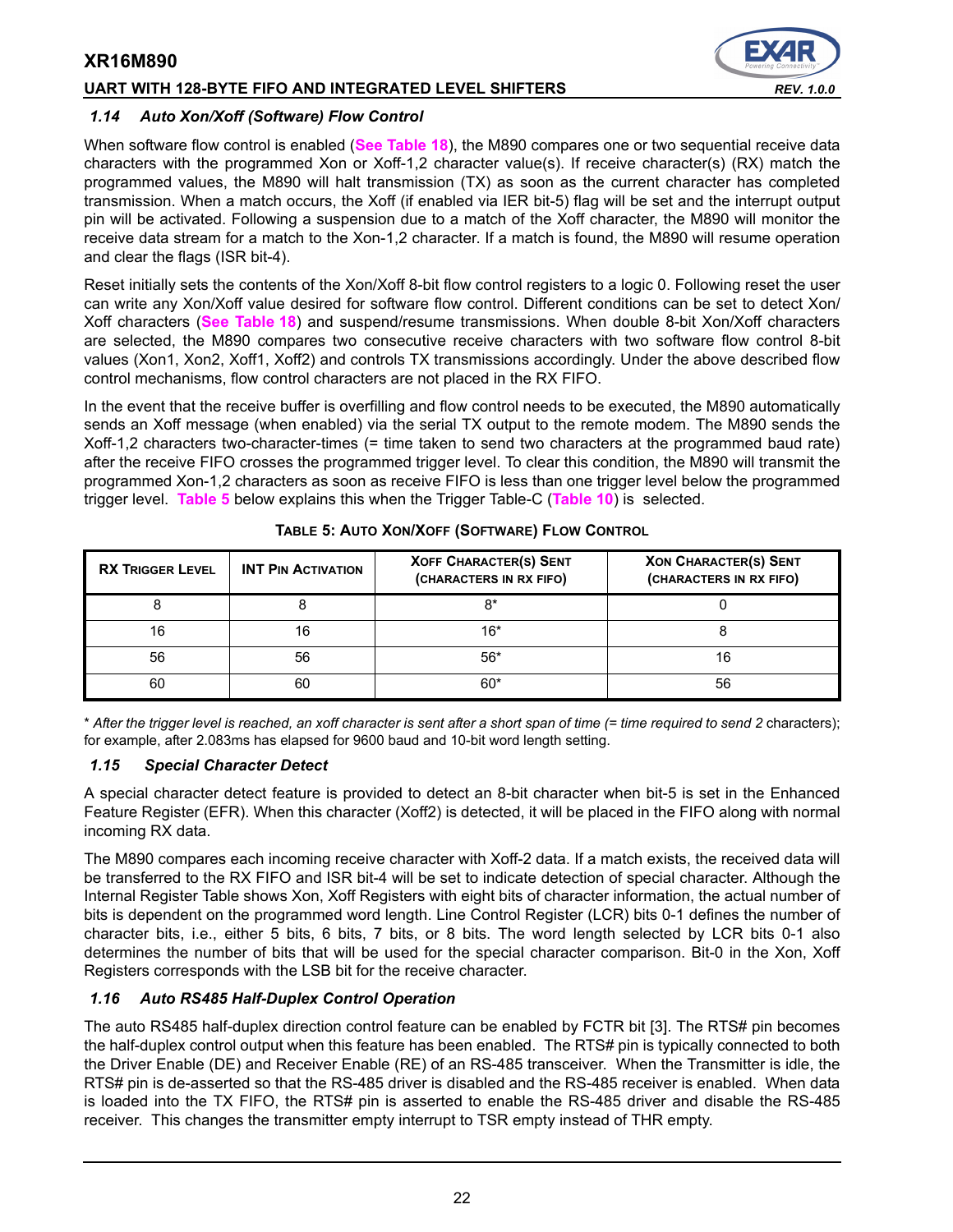

#### **1.16.1 RS-485 Setup Time**

By default, the RTS# pin is asserted immediately before there is data on the TX output pin. For faster baud rates, it may be possible that data is lost due to a long start-up time for an RS-485 transceiver. The M890 can delay the data from 0-15 bit times to allow the RS-485 transceiver to start up (**[See "Section , SHR\[7:4\]: RS-](#page-39-0)[485 Setup Delay" on page](#page-39-0) 40.**).

#### **1.16.2 RS-485 Turn-Around Delay**

At the end of sending data, the RTS# pin is de-asserted immediately after the TX pin goes idle. The RTS# pin can be programmed to delay the RTS# from being asserted from 0-15 bit times (See "Section, SHR[3:0]: RS-**[485 Turn-Around Delay / Auto RTS Hysteresis" on page](#page-39-1) 40.**). The delay optimizes the time needed for the last transmission to reach the farthest station on a long cable network before switching off the line driver.

#### <span id="page-22-0"></span>*1.17 Normal Multidrop (9-bit) Mode - Receiver*

Normal multidrop mode is enabled when SFR[6] = 1 (requires EFR[4] = 1) and EFR[5] = 0 (Special Character Detect disabled). The receiver is set to Force Parity 0 (LCR[5:3] = '111') in order to detect address bytes.

With the receiver initially disabled, it ignores all the data bytes (parity bit = 0) until an address byte is received (parity bit = 1). This address byte will cause the UART to set the parity error. The UART will generate an LSR interrupt and place the address byte in the RX FIFO. The software then examines the byte and enables the receiver if the address matches its slave address, otherwise, it does not enable the receiver.

If the receiver has been enabled, the receiver will receive the subsequent data. If an address byte is received, it will generate an LSR interrupt. The software again examines the byte and if the address matches its slave address, it does not have to do anything. If the address does not match its slave address, then the receiver should be disabled.

#### <span id="page-22-2"></span>**1.17.1 Auto Address Detection - Receiver**

Auto address detection mode is enabled when  $SFR[6] = 1$  (requires  $EFR[4] = 1$ ) and EFR bit-5 = 1. The desired slave address will need to be written into the XOFF2 register. The receiver will try to detect an address byte that matches the porgrammed character in the XOFF2 register. If the received byte is a data byte or an address byte that does not match the programmed character in the XOFF2 register, the receiver will discard these data. Upon receiving an address byte that matches the XOFF2 character, the receiver will be automatically enabled if not already enabled, and the address character is pushed into the RX FIFO along with the parity bit (in place of the parity error bit). The receiver also generates an LSR interrupt. The receiver will then receive the subsequent data. If another address byte is received and this address does not match the programmed XOFF2 character, then the receiver will automatically be disabled and the address byte is ignored. If the address byte matches XOFF2, the receiver will put this byte in the RX FIFO along with the parity bit in the parity error bit.

#### <span id="page-22-1"></span>*1.18 Multidrop (9-bit) Mode - Transmitter*

This feature simplifies sending an address byte (9th bit = 1) and improves the efficiency of the transmit data routine for transmitting 9-bit data. In previous generation UARTs, the only way to send an address byte is by changing the parity to Forced 1 parity, load the address byte in the THR, wait for the byte to be transmitted, change the parity back to Forced 0 parity, then load data into the TX FIFO. In the XR16M890, there's no waiting required and no changing parity. The transmit routine can set SFR[7]=1, then write the address byte into the TX FIFO followed immediately by the data bytes. SFR[7] is self-clearing, therefore, if multiple address bytes need to be transmitted, then SFR[7] will need to be set prior to each address byte written into the TX FIFO. During initialization, the parity must be set to Force Parity 0 (LCR[5:3] = '111').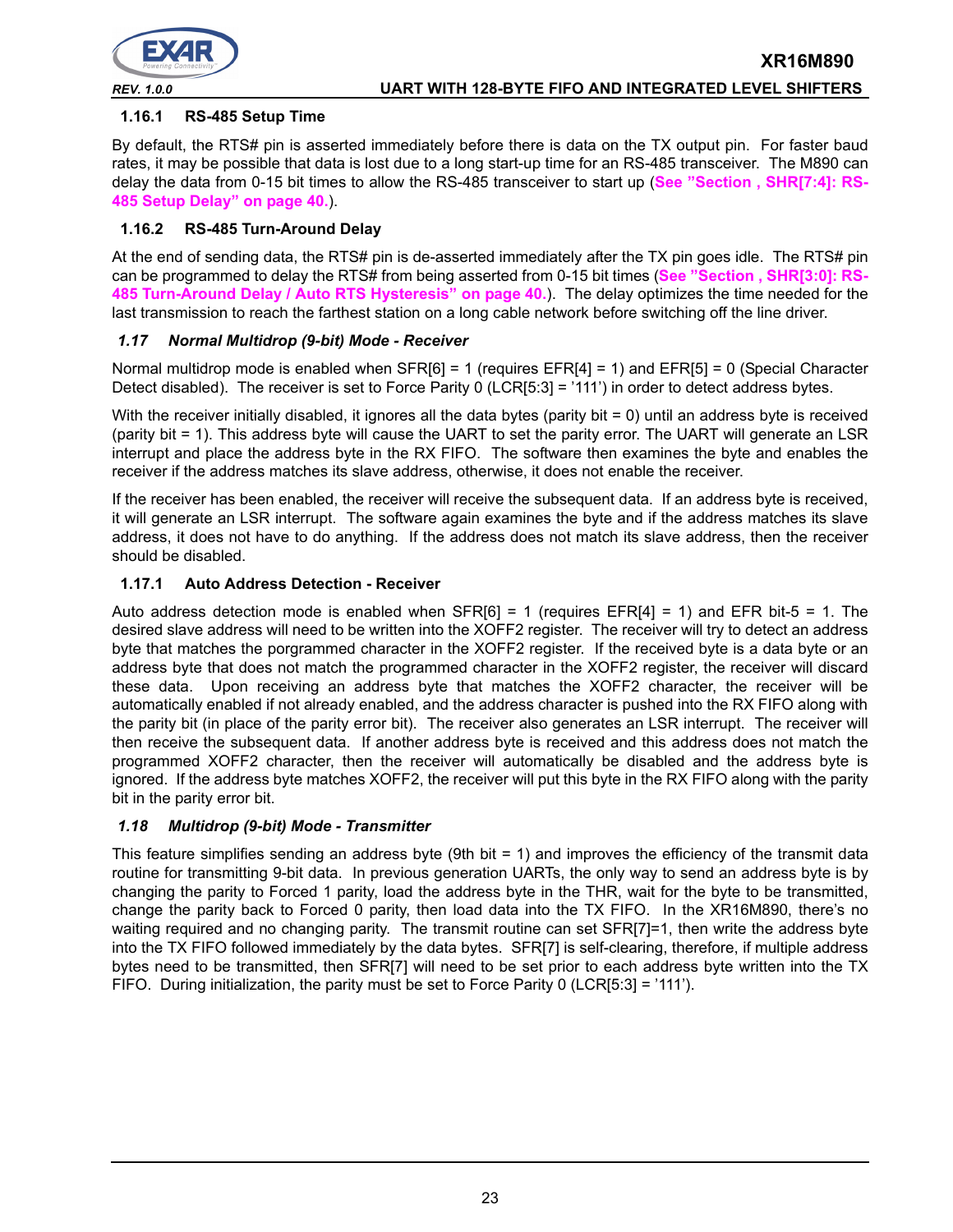#### **UART WITH 128-BYTE FIFO AND INTEGRATED LEVEL SHIFTERS** *REV. 1.0.0*

#### <span id="page-23-1"></span>*1.19 Infrared Mode*

The M890 UART includes the infrared encoder and decoder compatible to the IrDA (Infrared Data Association) version 1.0 and 1.1. The IrDA 1.0 standard that stipulates the infrared encoder sends out a 3/16 of a bit wide HIGH-pulse for each "0" bit in the transmit data stream with a data rate up to 115.2 Kbps. For the IrDA 1.1 standard, the infrared encoder sends out a 1/4 of a bit time wide HIGH-pulse for each "0" bit in the transmit data stream with a data rate up to 1.152 Mbps. This signal encoding reduces the on-time of the infrared LED, hence reduces the power consumption. See **[Figure](#page-23-0) 16** below.

The infrared encoder and decoder are enabled by setting MCR register bit-6 to a '1'. With this bit enabled, the infrared encoder and decoder is compatible to the IrDA 1.0 standard. For the infrared encoder and decoder to be compatible to the IrDA 1.1 standard, SFR bit-3 will also need to be set to a '1' when EFR bit-4 is set to '1'. Likewise, the RX input assumes an idle level of logic zero from a reset and power up, see **[Figure](#page-23-0) 16**.

Typically, the wireless infrared decoder receives the input pulse from the infrared sensing diode on the RX pin. Each time it senses a light pulse, it returns a logic 1 to the data bit stream.



#### <span id="page-23-0"></span>**FIGURE 16. INFRARED TRANSMIT DATA ENCODING AND RECEIVE DATA DECODING**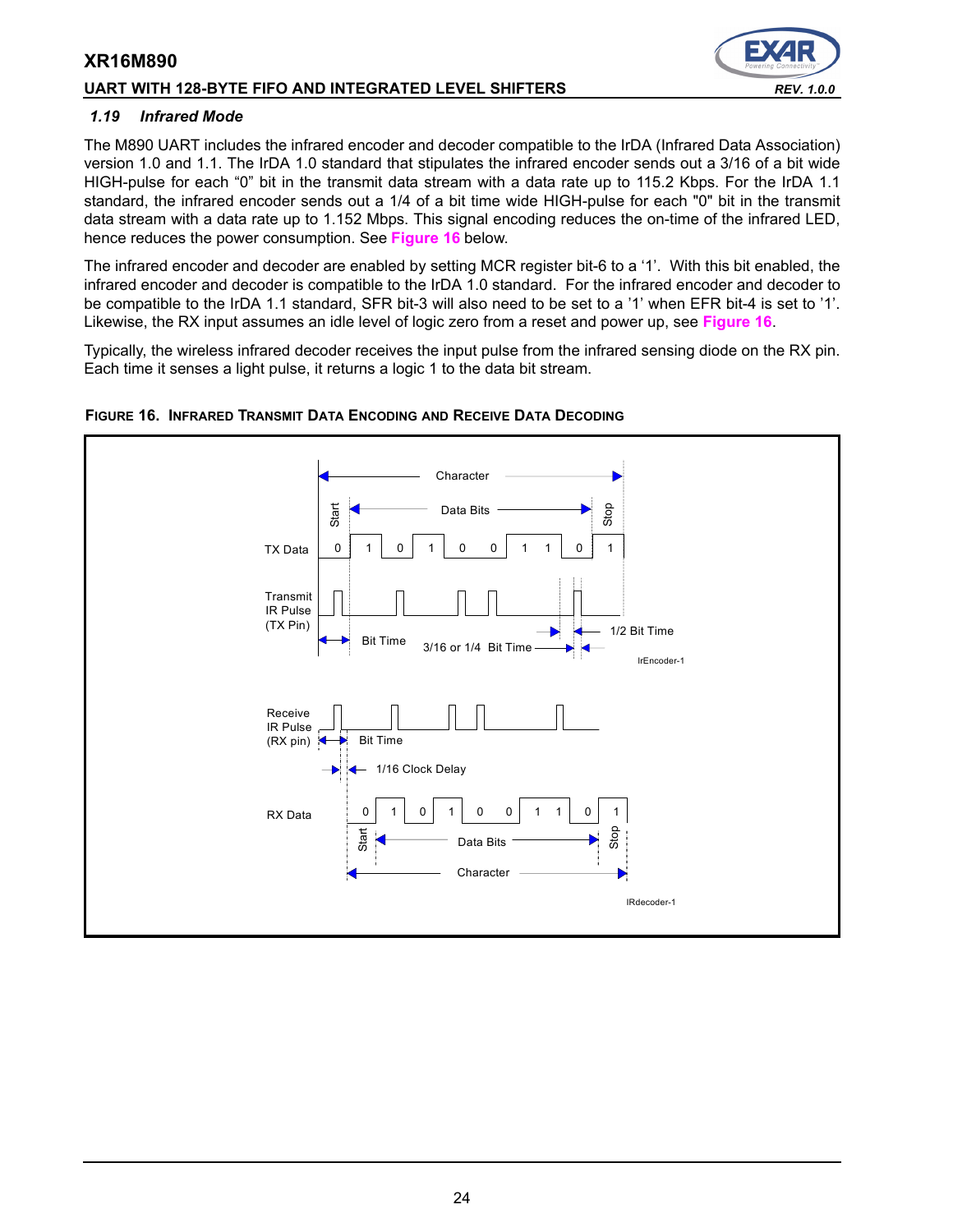

# *1.20 Sleep Mode with Auto Wake-Up*

The M890 supports low voltage system designs, hence, a sleep mode with auto wake-up feature is included to reduce its power consumption when the chip is not actively used.

#### **1.20.1 Sleep mode - IER bit-4**

All of these conditions must be satisfied for the M890 to enter sleep mode:

- $\blacksquare$  no interrupts pending (ISR bit-0 = 1)
- sleep mode is enabled (IER bit-4 = 1)
- $\blacksquare$  modem inputs are not toggling (MSR bits 0-3 = 0)
- RX input pin is idling HIGH in normal mode or LOW in infrared mode
- divisor is non-zero
- TX and RX FIFOs are empty

The M890 stops its crystal oscillator to conserve power in the sleep mode. User can check the XTAL2 pin for no clock output as an indication that the device has entered the sleep mode.

The M890 resumes normal operation by any of the following:

- a receive data start bit transition (HIGH to LOW)
- a data byte is loaded to the transmitter, THR or FIFO
- a change of logic state on any of the modem or general purpose serial inputs: CTS#, DSR#, CD#, RI#

If the M890 is awakened by any one of the above conditions, it will return to the sleep mode automatically after all interrupting conditions have been serviced and cleared. If the M890 is awakened by the modem inputs, a read to the MSR is required to reset the modem inputs. In any case, the sleep mode will not be entered while an interrupt is pending from any channel. The M890 will stay in the sleep mode of operation until it is disabled by setting IER bit-4 to a logic 0.

A word of caution: owing to the starting up delay of the crystal oscillator after waking up from sleep mode, the first few receive characters may be lost. Also, make sure the RX pin is idling HIGH or "marking" condition during sleep mode. This may not occur when the external interface transceivers (RS-232, RS-485 or another type) are also put to sleep mode and cannot maintain the "marking" condition. To avoid this, the system design engineer can use a 47k ohm pull-up resistor on each of the RX input.

#### <span id="page-24-0"></span>**1.20.2 Sleep Mode - SLEEP pin**

The M890 has a new pin called the SLEEP pin that can be used instead of setting IER bit-4=1. The M890 will enter the sleep mode when:

- the current byte in the TSR has completely shifted out
- the current byte in the RSR has been completely received

Under this condition, there could be data in the TX and RX FIFOs. Any data that is the TX and RX FIFOs when the SLEEP pin is asserted will not be affected. The only data that will be lost is any data that is still being received on the RX pin. The M890 will only wake up after the SLEEP pin has been de-asserted.

#### <span id="page-24-1"></span>**1.20.3 Wake-up Interrupt**

The M890 has the wake up interrupt. By setting the FCR bit-3, wake up interrupt is enabled or disabled. The default status of wake up interrupt is disabled. Please **[See "Section 3.5, FIFO Control Register \(FCR\) -](#page-33-0) [Write-Only" on page](#page-33-0) 34.**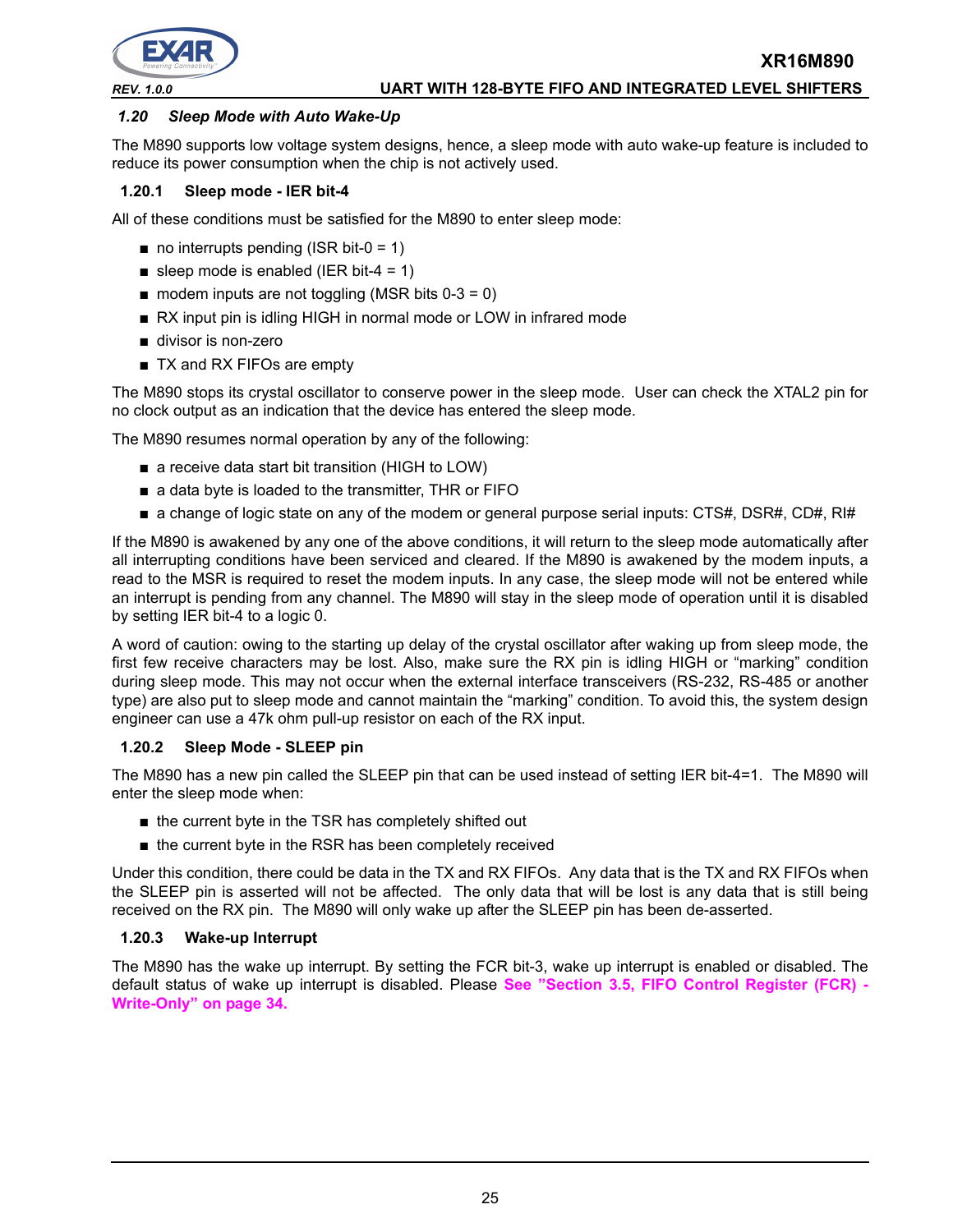## UART WITH 128-BYTE FIFO AND INTEGRATED LEVEL SHIFTERS *REV. 1.0.0*

#### *1.21 Internal Loopback*

The M890 UART provides an internal loopback capability for system diagnostic purposes. The internal loopback mode is enabled by setting MCR register bit-4 to logic 1. All regular UART functions operate normally. **[Figure](#page-25-0) 17** shows how the modem port signals are re-configured. Transmit data from the transmit shift register output is internally routed to the receive shift register input allowing the system to receive the same data that it was sending. The TX pin is held HIGH or mark condition while RTS# and DTR# are de-asserted, and CTS#, DSR# CD# and RI# inputs are ignored. Caution: the RX input must be held HIGH during loopback test else upon exiting the loopback test the UART may detect and report a false "break" signal.

#### <span id="page-25-0"></span>**FIGURE 17. INTERNAL LOOPBACK**



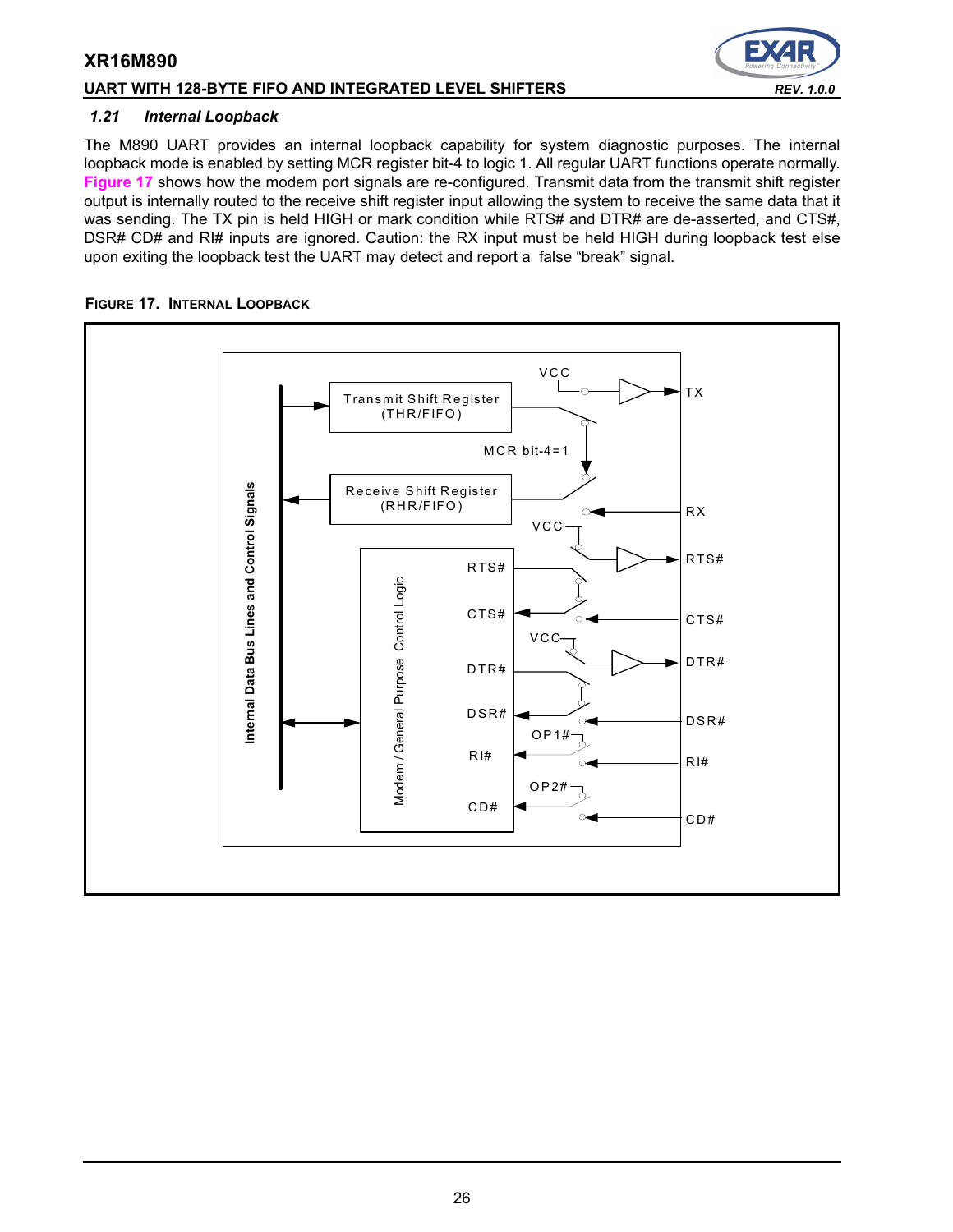

# *REV. 1.0.0* **UART WITH 128-BYTE FIFO AND INTEGRATED LEVEL SHIFTERS**

#### <span id="page-26-0"></span>**2.0 UART INTERNAL REGISTERS**

The complete register set for the M890 is shown in **[Table](#page-26-1) 6** and **[Table](#page-27-0) 7**.

#### **TABLE 6: UART INTERNAL REGISTERS**

<span id="page-26-1"></span>

| A2 A1 A0                           | <b>REGISTER</b>                             | <b>READ/WRITE</b> | <b>COMMENTS</b>                            |  |  |  |  |  |  |
|------------------------------------|---------------------------------------------|-------------------|--------------------------------------------|--|--|--|--|--|--|
| <b>16C550 COMPATIBLE REGISTERS</b> |                                             |                   |                                            |  |  |  |  |  |  |
| $0\quad 0$<br>0                    | <b>DREV - Device Revision</b>               | Read-only         | LCR[7] = 1, LCR $\neq$ 0xBF,               |  |  |  |  |  |  |
| 0 <sub>1</sub><br>0                | DVID - Device Identification Register       | Read-only         | $DLL = 0x00$ , $DLM = 0x00$                |  |  |  |  |  |  |
| 0 <sub>0</sub><br>0                | DLL - Divisor LSB Register                  | Read/Write        | LCR[7] = 1, LCR $\neq$ 0xBF                |  |  |  |  |  |  |
| 0 <sub>1</sub><br>0                | DLM - Divisor MSB Register                  | Read/Write        | See DLD[7:6]                               |  |  |  |  |  |  |
| $1\quad0$<br>0                     | DLD - Divisor Fractional Register           | Read/Write        | $LCR[7] = 1$ , LCR $\neq$ 0xBF, EFR[4] = 1 |  |  |  |  |  |  |
| $\pmb{0}$<br>$0\quad 0$            | RHR - Receive Holding Register              | Read-only         |                                            |  |  |  |  |  |  |
|                                    | THR - Transmit Holding Register             | Write-only        | $LCR[7] = 0$                               |  |  |  |  |  |  |
| 0 <sub>1</sub><br>0                | IER - Interrupt Enable Register             | Read/Write        |                                            |  |  |  |  |  |  |
| $\mathbf 0$<br>0<br>1              | ISR - Interrupt Status Register             | Read-only         | $LCR[7] = 0$ if $EFR[4] = 1$               |  |  |  |  |  |  |
|                                    | FCR - FIFO Control Register                 | Write-only        | or<br>LCR $\neq$ 0xBF if EFR[4] = 0        |  |  |  |  |  |  |
| 1 <sub>1</sub><br>0                | <b>LCR - Line Control Register</b>          | Read/Write        |                                            |  |  |  |  |  |  |
| 0 <sub>0</sub><br>1                | MCR - Modem Control Register                | Read/Write        |                                            |  |  |  |  |  |  |
| $\mathbf{1}$<br>0 <sub>1</sub>     | LSR - Line Status Register                  | Read-only         |                                            |  |  |  |  |  |  |
| $\mathbf{1}$<br>0 <sub>1</sub>     | SHR - Setup/Hysteresis Register             | Write-only        | $LCR \neq 0xBF$                            |  |  |  |  |  |  |
| 1<br>$1\quad 0$                    | MSR - Modem Status Register                 |                   |                                            |  |  |  |  |  |  |
| 1<br>$1\quad0$                     |                                             | Read-only         | $LCR \neq 0xBF$                            |  |  |  |  |  |  |
|                                    | SFR - Special Function Register             | Write-only        | $EFR[4] = 1$                               |  |  |  |  |  |  |
| 1 <sub>1</sub><br>$\mathbf{1}$     | SPR - Scratch Pad Register                  | Read/Write        | LCR $\neq$ 0xBF, FCTR[6] = 0,              |  |  |  |  |  |  |
|                                    |                                             |                   | $SFR[0] = 0$                               |  |  |  |  |  |  |
| 1 <sub>1</sub><br>$\mathbf{1}$     | <b>EMSR - Enhanced Mode Select Register</b> | Write-only        | LCR $\neq$ 0xBF, FCTR[6] = 1,              |  |  |  |  |  |  |
| $\mathbf{1}$<br>1 <sub>1</sub>     | FC - RX/TX FIFO Level Counter Register      | Read-only         | $SFR[0] = 0$                               |  |  |  |  |  |  |
|                                    | <b>ENHANCED REGISTERS</b>                   |                   |                                            |  |  |  |  |  |  |
| $0\quad 0$<br>0                    | FC - RX/TX FIFO Level Counter Register      | Read-only         |                                            |  |  |  |  |  |  |
| $0\quad 0$<br>0                    | TRIG - RX/TX FIFO Trigger Level Register    | Write-only        | $LCR = 0xBF$                               |  |  |  |  |  |  |
| 0<br>0 <sub>1</sub>                | FCTR - Feature Control Register             | Read/Write        |                                            |  |  |  |  |  |  |
| $1\quad0$<br>0                     | EFR - Enhanced Function Register            | Read/Write        |                                            |  |  |  |  |  |  |
| $0\quad 0$<br>$\mathbf{1}$         | Xon-1 - Xon Character 1                     | Read/Write        |                                            |  |  |  |  |  |  |
| 0 <sub>1</sub><br>1                | Xon-2 - Xon Character 2                     | Read/Write        | $LCR = 0xBF$                               |  |  |  |  |  |  |
| $1\quad 0$<br>1                    | Xoff-1 - Xoff Character 1                   | Read/Write        | SFR[0]=0                                   |  |  |  |  |  |  |
| 1<br>$1 \quad 1$                   | Xoff-2 - Xoff Character 2                   | Read/Write        |                                            |  |  |  |  |  |  |
| $0\quad 0$<br>1                    | GPIOINT - GPIO Interrupt Enable Register    | Read/Write        |                                            |  |  |  |  |  |  |
| 1<br>0 <sub>1</sub>                | GPIO3T - GPIO Three-State Control Register  | Read/Write        | $LCR = 0xBF$                               |  |  |  |  |  |  |
| $1\quad 0$<br>1                    | GPIOINV - GPIO Polarity Control Register    | Read/Write        | SFR[0]=1                                   |  |  |  |  |  |  |
| 1 <sub>1</sub><br>$\mathbf{1}$     | GPIOSEL - GPIO Select Register              | Read/Write        |                                            |  |  |  |  |  |  |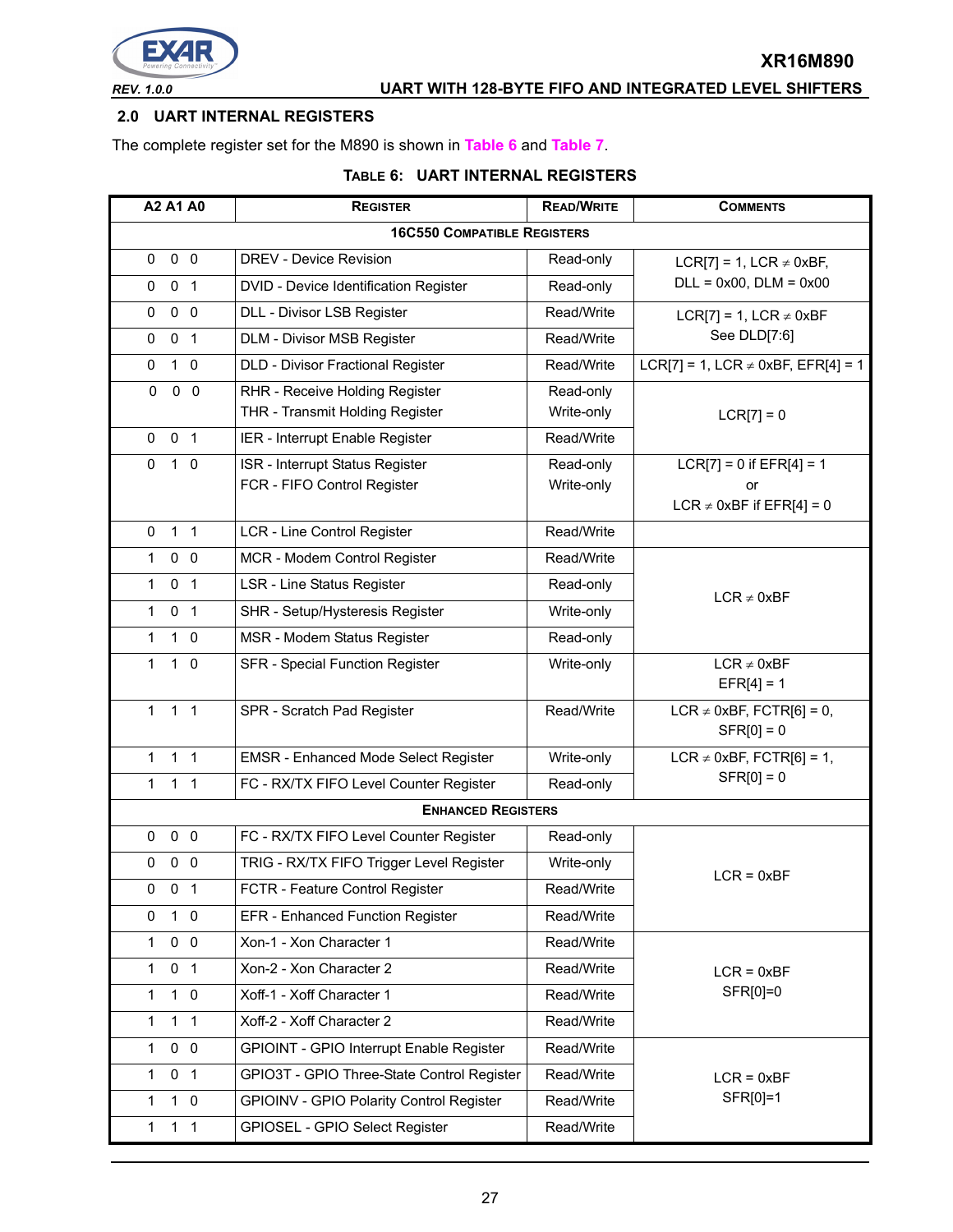# **XR16M890 UART WITH 128-BYTE FIFO AND INTEGRATED LEVEL SHIFTERS** *REV. 1.0.0*



#### **TABLE 7: INTERNAL REGISTERS DESCRIPTION. SHADED BITS ARE ENABLED WHEN EFR BIT-4=1**

<span id="page-27-0"></span>

| <b>ADDRESS</b><br>A2-A0 | <b>REG</b><br><b>NAME</b>          | READ/<br><b>WRITE</b> | <b>BIT-7</b>                         | BIT-6                           | <b>BIT-5</b>                                | BIT-4                           | <b>BIT-3</b>                                                   | <b>BIT-2</b>                                                   | <b>BIT-1</b>                                                        | <b>BIT-0</b>                                                 | <b>COMMENT</b>                           |
|-------------------------|------------------------------------|-----------------------|--------------------------------------|---------------------------------|---------------------------------------------|---------------------------------|----------------------------------------------------------------|----------------------------------------------------------------|---------------------------------------------------------------------|--------------------------------------------------------------|------------------------------------------|
|                         | <b>16C550 Compatible Registers</b> |                       |                                      |                                 |                                             |                                 |                                                                |                                                                |                                                                     |                                                              |                                          |
| 000                     | <b>RHR</b>                         | <b>RD</b>             | Bit-7                                | Bit-6                           | Bit-5                                       | Bit-4                           | Bit-3                                                          | Bit-2                                                          | Bit-1                                                               | Bit-0                                                        |                                          |
| 000                     | <b>THR</b>                         | <b>WR</b>             | Bit-7                                | Bit-6                           | Bit-5                                       | Bit-4                           | Bit-3                                                          | Bit-2                                                          | Bit-1                                                               | Bit-0                                                        |                                          |
| 001                     | <b>IER</b>                         | RD/WR                 | $0/$<br>CTS#<br>Int.<br>Enable       | $0/$<br>RTS#<br>Int.<br>Enable  | $0/$<br>Xoff Int.<br>Enable                 | $0/$<br>Sleep<br>Mode<br>Enable | Modem<br>Stat. Int.<br>Enable                                  | <b>RXLine</b><br>Stat.<br>Int.<br>Enable                       | <b>TX</b><br>Empty<br>Int<br>Enable                                 | RX Data<br>Int.<br>Enable                                    | $LCR[7] = 0$                             |
| 010                     | <b>ISR</b>                         | <b>RD</b>             | <b>FIFOs</b><br>Enabled              | <b>FIFOs</b><br>Enabled         | 0/<br><b>RTS</b><br><b>CTS</b><br>Interrupt | $0/$<br>Xoff<br>Interrupt       | <b>INT</b><br>Source<br>Bit-3                                  | <b>INT</b><br>Source<br>Bit-2                                  | <b>INT</b><br>Source<br>Bit-1                                       | <b>INT</b><br>Source<br>Bit-0                                | $LCR[7] = 0$<br>if $EFR[4]=1$<br>or      |
| 010                     | <b>FCR</b>                         | <b>WR</b>             | <b>RXFIFO</b><br>Trigger             | <b>RXFIFO</b><br>Trigger        | <b>TXFIFO</b><br>Trigger                    | <b>TXFIFO</b><br>Trigger        | Wake up<br>Int Enable                                          | <b>TX</b><br><b>FIFO</b><br>Reset                              | RX<br><b>FIFO</b><br>Reset                                          | <b>FIFOs</b><br>Enable                                       | $LCR \neq 0xBF$<br>if $EFR[4]=0$         |
| 011                     | <b>LCR</b>                         | RD/WR                 | Divisor<br>Enable                    | Set TX<br><b>Break</b>          | Set<br>Parity                               | Even<br>Parity                  | Parity<br>Enable                                               | Stop<br><b>Bits</b>                                            | Word<br>Length<br>Bit-1                                             | Word<br>Length<br>Bit-0                                      |                                          |
| 100                     | <b>MCR</b>                         | RD/WR                 | $0/$<br><b>BRG</b><br>Pres-<br>caler | $0/$<br>IR Mode<br>ENable       | $0/$<br><b>XonAny</b>                       | Internal<br>Lopback<br>Enable   | INT Out-<br>put<br>Enable<br>(OP2#)                            | OP1#/<br><b>GPIO</b><br>Select                                 | RTS#<br>Output<br>Control                                           | DTR#<br>Output<br>Control                                    |                                          |
| $101$                   | <b>LSR</b>                         | <b>RD</b>             | <b>RXFIFO</b><br>Global<br>Error     | THR &<br><b>TSR</b><br>Empty    | <b>THR</b><br>Empty                         | <b>RX</b> Break                 | RX Fram-<br>ing Error                                          | RX<br>Parity<br>Error                                          | RX<br>Over-<br>run<br>Error                                         | RX Data<br>Ready                                             |                                          |
| $101$                   | <b>SHR</b>                         | <b>WR</b>             | <b>RS-485</b><br>Setup<br>Bit-3      | <b>RS-485</b><br>Setup<br>Bit-2 | <b>RS-485</b><br>Setup<br>Bit-1             | <b>RS-485</b><br>Setup<br>Bit-0 | <b>RS-485</b><br>Delay<br>$Bit-3/$<br>Hystere-<br>sis<br>Bit-3 | <b>RS-485</b><br>Delay<br>$Bit-2/$<br>Hyster-<br>esis<br>Bit-2 | <b>RS-485</b><br>Delay<br><b>Bit-1/</b><br>Hyster-<br>esis<br>Bit-1 | <b>RS-485</b><br>Delay<br>Bit-0/<br>Hystere-<br>sis<br>Bit-0 | $LCR \neq 0xBF$                          |
| $110$                   | <b>MSR</b>                         | <b>RD</b>             | CD#<br>Input                         | RI#<br>Input                    | DSR#<br>Input                               | CTS#<br>Input                   | Delta<br>CD#                                                   | Delta<br>RI#                                                   | Delta<br>DSR#                                                       | Delta<br>CTS#                                                |                                          |
| $110$                   | <b>SFR</b>                         | <b>WR</b>             | <b>TX</b><br>9-bit                   | Enable<br>9-bit<br>mode         | Disable<br>RX                               | <b>Disable</b><br><b>TX</b>     | Fast<br>IR                                                     | <b>GPIO</b><br><b>INT</b><br>Enable                            | <b>GPIO</b><br>[15:8]<br>[7:0]<br>Select                            | <b>GPIO</b><br>Access                                        |                                          |
| 111                     | <b>SPR</b>                         | RD/WR                 | Bit-7                                | Bit-6                           | Bit-5                                       | Bit-4                           | Bit-3                                                          | Bit-2                                                          | Bit-1                                                               | Bit-0                                                        | LCR≠0xBF<br>FCTR[6]=0<br>SFR[0]=0        |
| 111                     | <b>GPIOLVL</b>                     | RD/WR                 | Bit-15/<br>Bit-7                     | Bit-14/<br>Bit-6                | Bit-13/<br>Bit-5                            | Bit-12/<br>Bit-4                | Bit-11/<br>Bit-3                                               | Bit-10/<br>Bit-2                                               | Bit-9/<br>Bit-1                                                     | Bit-8/<br>Bit-0                                              | $LCR \neq 0xBF$<br>FCTR[6]=0<br>SFR[0]=1 |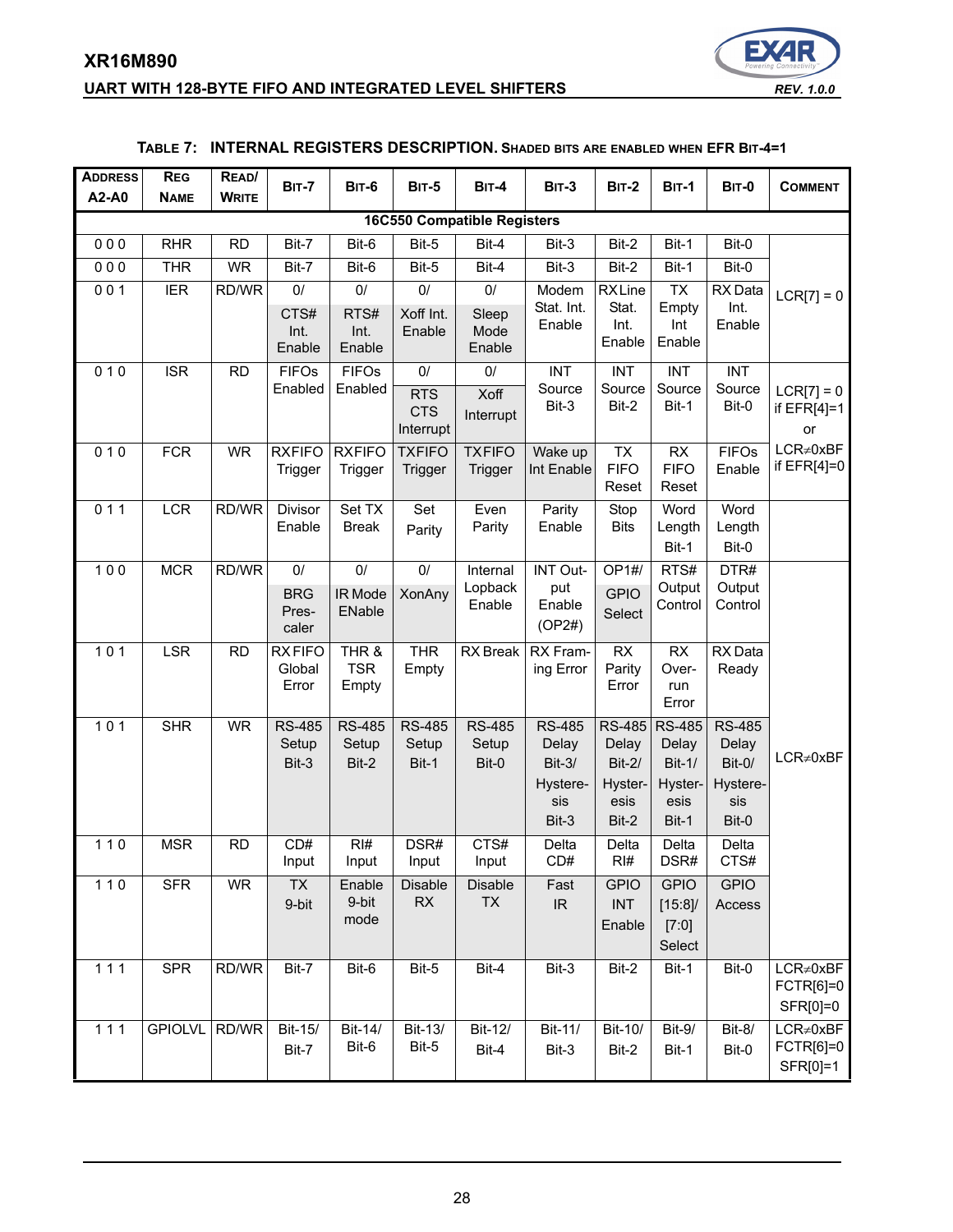

#### *REV. 1.0.0* **UART WITH 128-BYTE FIFO AND INTEGRATED LEVEL SHIFTERS**

#### **TABLE 7: INTERNAL REGISTERS DESCRIPTION. SHADED BITS ARE ENABLED WHEN EFR BIT-4=1**

| <b>ADDRESS</b><br>A2-A0 | <b>REG</b><br><b>NAME</b>          | READ/<br><b>WRITE</b> | <b>BIT-7</b>      | <b>BIT-6</b>       | <b>BIT-5</b>     | <b>BIT-4</b>              | <b>BIT-3</b>           | <b>BIT-2</b>       | <b>BIT-1</b>     | <b>BIT-0</b>     | <b>COMMENT</b>                                  |
|-------------------------|------------------------------------|-----------------------|-------------------|--------------------|------------------|---------------------------|------------------------|--------------------|------------------|------------------|-------------------------------------------------|
| $111$                   | <b>EMSR</b>                        | <b>WR</b>             | Xoff              | <b>LSR</b>         | <b>Rsvd</b>      | Modem                     | Invert<br>RTS in       | Send               | <b>FIFO</b>      | <b>FIFO</b>      |                                                 |
|                         |                                    |                       | interrupt<br>mode | interrupt<br>mode  |                  | 3-State                   | <b>RS485</b>           | <b>TX</b><br>imme- | count<br>control | count<br>control | $LCR \neq 0xBF$                                 |
|                         |                                    |                       | select            | select             |                  | Control                   | mode                   | diate              | bit-1            | bit-0            | FCTR[6]=1<br>SFR[0]=0                           |
| 111                     | FC                                 | <b>RD</b>             | Bit-7             | Bit-6              | Bit-5            | Bit-4                     | Bit-3                  | Bit-2              | Bit-1            | Bit-0            |                                                 |
|                         | <b>Baud Rate Generator Divisor</b> |                       |                   |                    |                  |                           |                        |                    |                  |                  |                                                 |
| 000                     | <b>DREV</b>                        | <b>RD</b>             | Bit-7             | Bit-6              | Bit-5            | Bit-4                     | Bit-3                  | Bit-2              | Bit-1            | Bit-0            | $LCR[7] = 1$                                    |
| 001                     | <b>DVID</b>                        | <b>RD</b>             | $\mathsf 0$       | $\mathsf 0$        | $\pmb{0}$        | 1                         | $\pmb{0}$              | $\pmb{0}$          | $\pmb{0}$        | $\mathbf{1}$     | $LCR \neq 0xBF$<br>$DLL = 0x00$<br>$DLM = 0x00$ |
| 000                     | <b>DLL</b>                         | RD/WR                 | Bit-7             | Bit-6              | Bit-5            | Bit-4                     | Bit-3                  | Bit-2              | Bit-1            | Bit-0            | $LCR[7] = 1$                                    |
| 001                     | <b>DLM</b>                         | RD/WR                 | Bit-7             | Bit-6              | Bit-5            | Bit-4                     | Bit-3                  | Bit-2              | Bit-1            | Bit-0            | $LCR \neq 0xBF$<br>DLD[7:6]                     |
| 010                     | <b>DLD</b>                         | RD/WR                 | <b>BRG</b>        | Enable             | 4X Mode          | 8X Mode                   | Bit-3                  | Bit-2              | Bit-1            | Bit-0            | $LCR[7] = 1$                                    |
|                         |                                    |                       | select            | Indepen-           |                  |                           |                        |                    |                  |                  | $LCR \neq 0xBF$                                 |
|                         |                                    |                       |                   | dent<br><b>BRG</b> |                  |                           |                        |                    |                  |                  | $EFR[4] = 1$                                    |
|                         |                                    |                       |                   |                    |                  | <b>Enhanced Registers</b> |                        |                    |                  |                  |                                                 |
| 000                     | FC                                 | <b>RD</b>             | Bit-7             | $Bit-6$            | Bit-5            | Bit-4                     | Bit-3                  | Bit-2              | Bit-1            | Bit-0            |                                                 |
| 000                     | <b>TRIG</b>                        | <b>WR</b>             | Bit-7             | Bit-6              | Bit-5            | Bit-4                     | Bit-3                  | Bit-2              | Bit-1            | Bit-0            |                                                 |
| 001                     | <b>FCTR</b>                        | RD/WR                 | RX/TX             | Swap               | Trigger          | Trigger                   | Auto                   | invert             | Rsvd             | <b>PWRDN</b>     |                                                 |
|                         |                                    |                       | select            | <b>SPR</b>         | Table            | Table                     | <b>RS485</b>           | RX IR              |                  | $\#$             |                                                 |
|                         |                                    |                       |                   |                    | bit-1            | bit-0                     | Half-<br><b>Duplex</b> |                    |                  | control          |                                                 |
| 010                     | <b>EFR</b>                         | RD/WR                 | Auto              | Auto               | Special          | Enable                    | Soft-                  | Soft-              | Soft-            | Soft-            | LCR=0xBF                                        |
|                         |                                    |                       | CTS#              | RTS#               | Char             | IER [7:4],                | ware                   | ware               | ware             | ware             |                                                 |
|                         |                                    |                       | Enable            | Enable             | Select           | ISR [5:4],<br>FCR[5:3],   | Flow                   | Flow<br>Cntl       | Flow<br>Cntl     | Flow<br>Cntl     |                                                 |
|                         |                                    |                       |                   |                    |                  | MCR[7:5],                 | Cntl                   | Bit-2              | Bit-1            | Bit-0            |                                                 |
|                         |                                    |                       |                   |                    |                  | DLD,                      | Bit-3                  |                    |                  |                  |                                                 |
|                         |                                    |                       |                   |                    |                  | SHR,                      |                        |                    |                  |                  |                                                 |
|                         |                                    |                       |                   |                    |                  | <b>SFR</b>                |                        |                    |                  |                  |                                                 |
| 100                     | XON1                               | RD/WR                 | Bit-7             | Bit-6              | Bit-5            | Bit-4                     | Bit-3                  | Bit-2              | Bit-1            | Bit-0            |                                                 |
| $101$                   | XON <sub>2</sub>                   | RD/WR                 | Bit-7             | Bit-6              | Bit-5            | Bit-4                     | Bit-3                  | Bit-2              | Bit-1            | Bit-0            | LCR=0xBF                                        |
| $110$                   | XOFF1                              | RD/WR                 | Bit-7             | Bit-6              | Bit-5            | Bit-4                     | Bit-3                  | Bit-2              | Bit-1            | Bit-0            | SFR[0]=0                                        |
| 111                     | XOFF2                              | RD/WR                 | Bit-7             | Bit-6              | Bit-5            | Bit-4                     | Bit-3                  | Bit-2              | Bit-1            | Bit-0            |                                                 |
| 100                     | <b>GPIOINT</b>                     | RD/WR                 | Bit-15/<br>Bit-7  | Bit-14/<br>Bit-6   | Bit-13/<br>Bit-5 | Bit-12/<br>Bit-4          | Bit-11/<br>Bit-3       | Bit-10/<br>Bit-2   | Bit-9/<br>Bit-1  | Bit-8/<br>Bit-0  |                                                 |
|                         |                                    |                       | Bit-15/           | Bit-14/            | Bit-13/          | Bit-12/                   | Bit-11/                | Bit-10/            | Bit-9/           | Bit-8/           |                                                 |
| $101$                   | GPIO3T                             | RD/WR                 | Bit-7             | Bit-6              | Bit-5            | Bit-4                     | Bit-3                  | Bit-2              | Bit-1            | Bit-0            | LCR=0xBF                                        |
|                         |                                    |                       | Bit-15/           | Bit-14/            | Bit-13/          | Bit-12/                   | Bit-11/                | Bit-10/            | Bit-9/           | Bit-8/           | SFR[0]=1                                        |
| $110$                   | <b>GPIOINV</b>                     | RD/WR                 | Bit-7             | Bit-6              | Bit-5            | Bit-4                     | Bit-3                  | Bit-2              | Bit-1            | Bit-0            |                                                 |
|                         |                                    |                       | Bit-15/           | Bit-14/            | Bit-13/          | Bit-12/                   | Bit-11/                | Bit-10/            | <b>Bit-9/</b>    | <b>Bit-8/</b>    |                                                 |
| $111$                   | GPIOSEL RD/WR                      |                       | Bit-7             | Bit-6              | Bit-5            | Bit-4                     | Bit-3                  | Bit-2              | Bit-1            | Bit-0            |                                                 |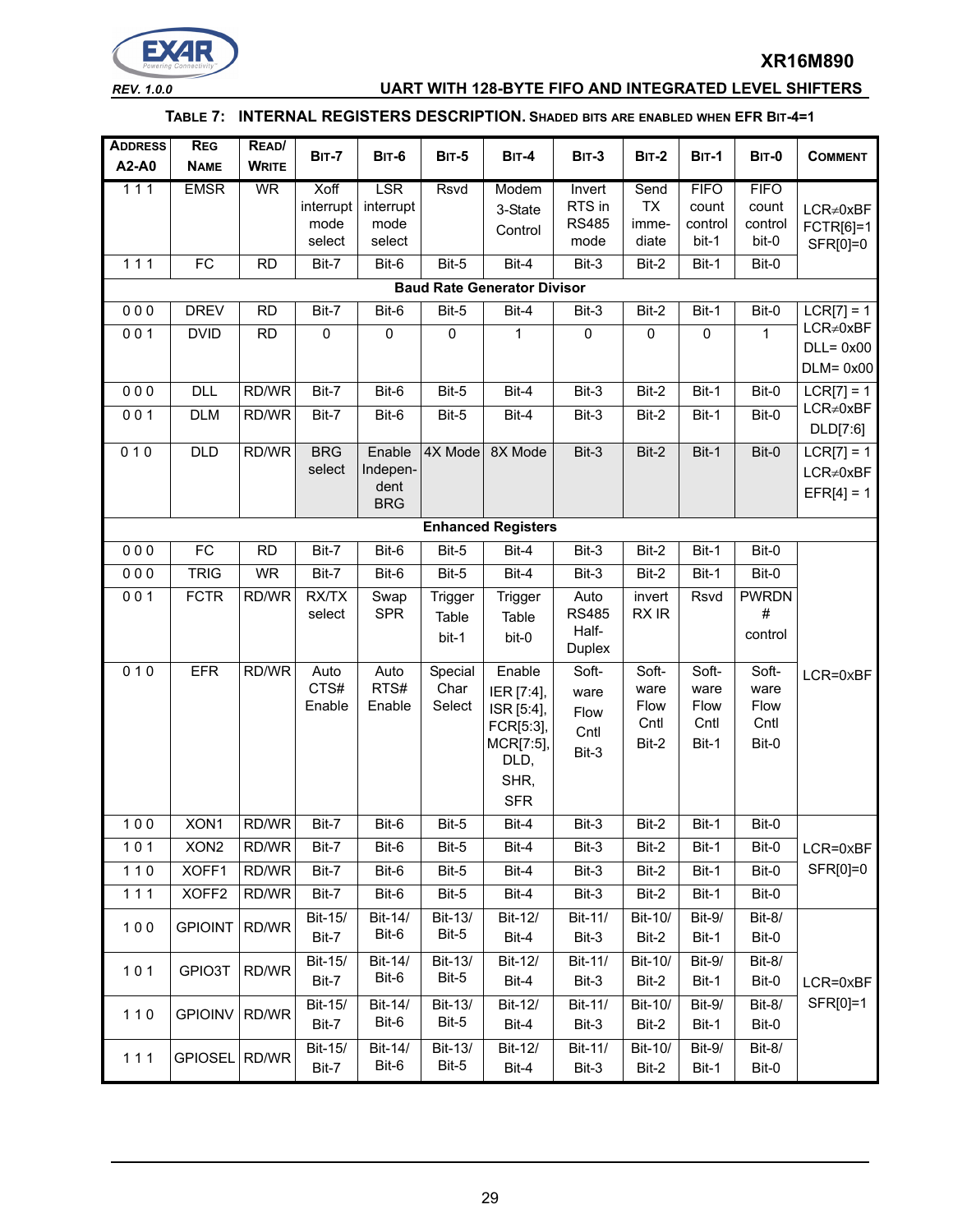#### **UART WITH 128-BYTE FIFO AND INTEGRATED LEVEL SHIFTERS** *REV. 1.0.0*

#### **3.0 INTERNAL REGISTER DESCRIPTIONS**

*3.1 Receive Holding Register (RHR) - Read- Only*

#### **[SEE"RECEIVER" ON PAGE](#page-17-0) 18.**

*3.2 Transmit Holding Register (THR) - Write-Only*

**[SEE"TRANSMITTER" ON PAGE](#page-16-0) 17.**

#### *3.3 Interrupt Enable Register (IER) - Read/Write*

The Interrupt Enable Register (IER) masks the interrupts from receive data ready, transmit empty, line status and modem status registers. These interrupts are reported in the Interrupt Status Register (ISR).

#### **3.3.1 IER versus Receive FIFO Interrupt Mode Operation**

When the receive FIFO (FCR BIT-0 = 1) and receive interrupts (IER BIT-0 = 1) are enabled, the RHR interrupts (see ISR bits 2 and 3) status will reflect the following:

- **A.** The receive data available interrupts are issued to the host when the FIFO has reached the programmed trigger level. It will be cleared when the FIFO drops below the programmed trigger level.
- **B.** FIFO level will be reflected in the ISR register when the FIFO trigger level is reached. Both the ISR register status bit and the interrupt will be cleared when the FIFO drops below the trigger level.
- **C.** The receive data ready bit (LSR BIT-0) is set as soon as a character is transferred from the shift register to the receive FIFO. It is reset when the FIFO is empty.

#### **3.3.2 IER versus Receive/Transmit FIFO Polled Mode Operation**

When FCR BIT-0 equals a logic 1 for FIFO enable; resetting IER bits 0-3 enables the XR16M890 in the FIFO polled mode of operation. Since the receiver and transmitter have separate bits in the LSR either or both can be used in the polled mode by selecting respective transmit or receive control bit(s).

- **A.** LSR BIT-0 indicates there is data in RHR or RX FIFO.
- **B.** LSR BIT-1 indicates an overrun error has occurred and that data in the FIFO may not be valid.
- **C.** LSR BIT 2-4 provides the type of receive data errors encountered for the data byte in RHR, if any.
- **D.** LSR BIT-5 indicates THR is empty.
- **E.** LSR BIT-6 indicates when both the transmit FIFO and TSR are empty.
- **F.** LSR BIT-7 indicates a data error in at least one character in the RX FIFO.

#### **IER[0]: RHR Interrupt Enable**

The receive data ready interrupt will be issued when RHR has a data character in the non-FIFO mode or when the receive FIFO has reached the programmed trigger level in the FIFO mode.

- Logic 0 = Disable the receive data ready interrupt (default).
- Logic 1 = Enable the receiver data ready interrupt.

#### **IER[1]: THR Interrupt Enable**

This bit enables the Transmit Ready interrupt which is issued whenever the THR becomes empty in the non-FIFO mode or when data in the FIFO falls below the programmed trigger level in the FIFO mode. If the THR is empty when this bit is enabled, an interrupt will be generated.

- Logic 0 = Disable Transmit Ready interrupt (default).
- Logic 1 = Enable Transmit Ready interrupt.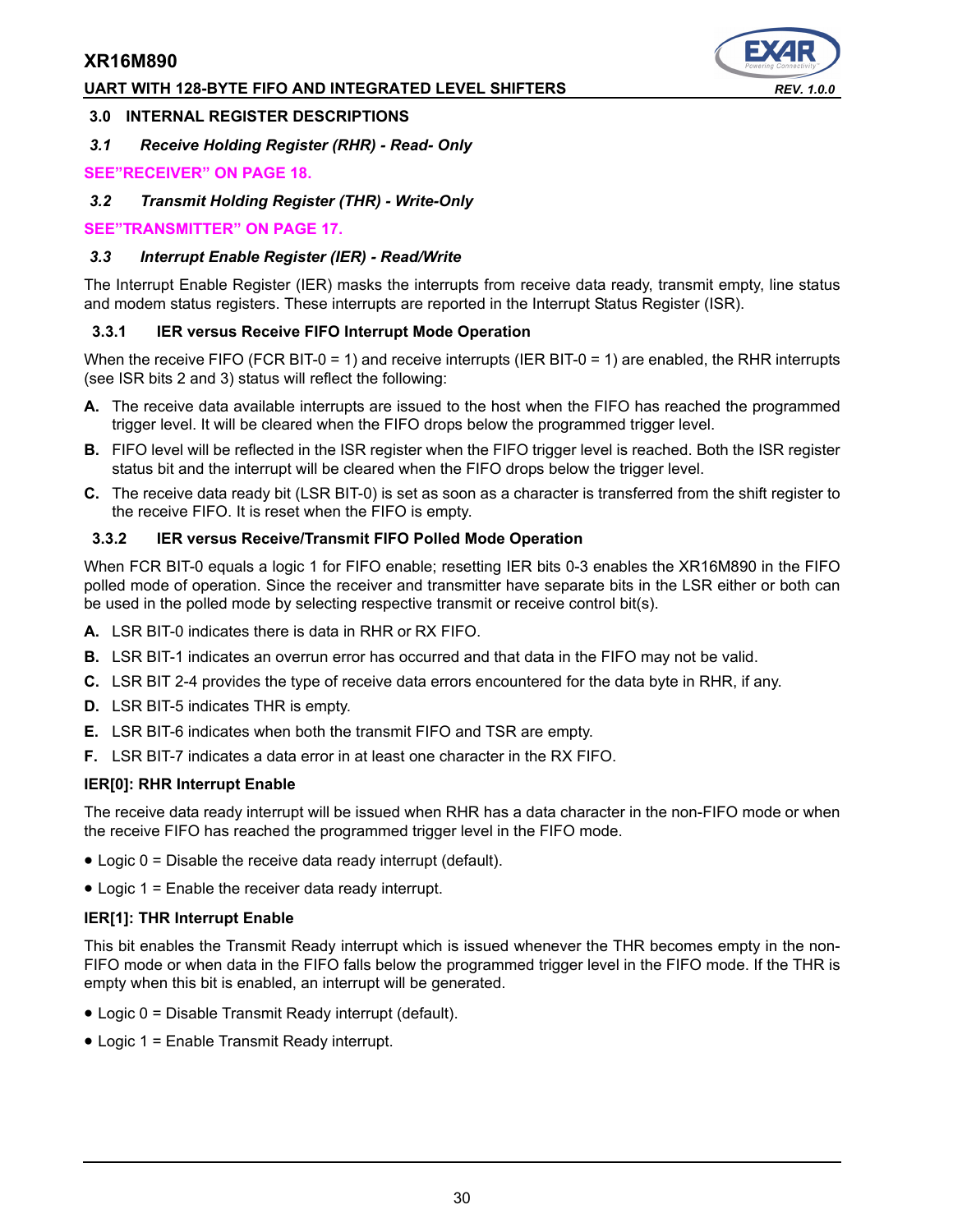

#### **IER[2]: Receive Line Status Interrupt Enable**

If any of the LSR register bits 1, 2, 3 or 4 is a logic 1, it will generate an interrupt to inform the host controller about the error status of the current data byte in FIFO. LSR bit-1 generates an interrupt immediately when an overrun occurs. LSR bits 2-4 generate an interrupt when the character in the RHR has an error. However, when EMSR bit-6 changes to 1 (default is 0), LSR bit 2-4 generate an interrupt when the character is received in the RX FIFO. Please refer to **["Section 3.14, Enhanced Mode Select Register \(EMSR\) - Write-only" on](#page-43-0) [page](#page-43-0) 44**.

- Logic 0 = Disable the receiver line status interrupt (default).
- Logic 1 = Enable the receiver line status interrupt.

#### **IER[3]: Modem Status Interrupt Enable**

- Logic 0 = Disable the modem status register interrupt (default).
- Logic 1 = Enable the modem status register interrupt.

#### **IER[4]: Sleep Mode Enable (requires EFR[4] = 1)**

- Logic 0 = Disable Sleep Mode (default).
- Logic 1 = Enable Sleep Mode. See Sleep Mode section for further details.

#### **IER[5]: Xoff Interrupt Enable (requires EFR[4]=1)**

- Logic 0 = Disable the software flow control, receive Xoff interrupt. (default)
- Logic 1 = Enable the software flow control, receive Xoff interrupt. See Software Flow Control section for details.

#### **IER[6]: RTS# Output Interrupt Enable (requires EFR[4]=1)**

- Logic 0 = Disable the RTS# interrupt (default).
- Logic 1 = Enable the RTS# interrupt. The UART issues an interrupt when the RTS# pin makes a transition from LOW to HIGH (if enabled by EFR bit-6).

#### **IER[7]: CTS# Input Interrupt Enable (requires EFR[4]=1)**

- Logic 0 = Disable the CTS# interrupt (default).
- Logic 1 = Enable the CTS# interrupt. The UART issues an interrupt when CTS# pin makes a transition from LOW to HIGH (if enabled by EFR bit-7).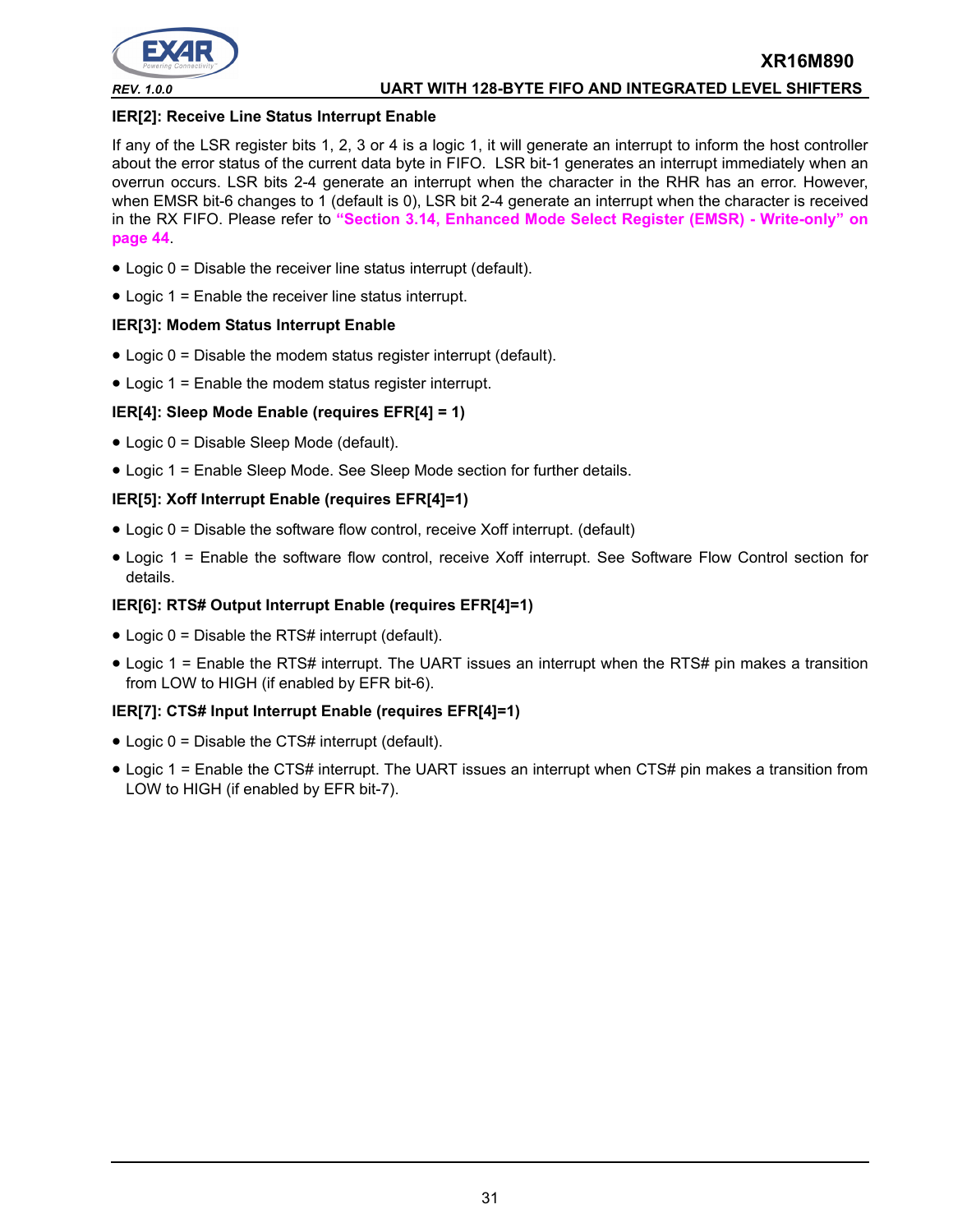#### **UART WITH 128-BYTE FIFO AND INTEGRATED LEVEL SHIFTERS** *REV. 1.0.0*

#### *3.4 Interrupt Status Register (ISR) - Read-Only*

The UART provides multiple levels of prioritized interrupts to minimize external software interaction. The Interrupt Status Register (ISR) provides the user with six interrupt status bits. Performing a read cycle on the ISR will give the user the current highest pending interrupt level to be serviced, others are queued up to be serviced next. No other interrupts are acknowledged until the pending interrupt is serviced. The Interrupt Source Table, **[Table](#page-31-0) 8**, shows the data values (bit 0-5) for the interrupt priority levels and the interrupt sources associated with each of these interrupt levels.

#### **3.4.1 Interrupt Generation:**

- LSR is by any of the LSR bits 1, 2, 3 and 4.
- RXRDY is by RX trigger level.
- RXRDY Time-out is by a 4-char plus 12 bits delay timer.
- TXRDY is by TX trigger level or TX FIFO empty.
- MSR is by any of the MSR bits 0, 1, 2 and 3.
- Receive Xon/Xoff/Special character is by detection of a Xon, Xoff or Special character.
- CTS# is when the remote transmitter toggles the input pin (from LOW to HIGH) during auto CTS flow control.
- RTS# is when its receiver toggles the output pin (from LOW to HIGH) during auto RTS flow control.
- Wakeup interrupt is generated when the M890 wakes up from the sleep mode.
- GPIO interrupt is generated when a GPIO input has been asserted (polarity selected by GPIOINV register)

#### **3.4.2 Interrupt Clearing:**

- LSR interrupt is cleared by a read to the LSR register.
- RXRDY interrupt is cleared by reading data until FIFO falls below the trigger level.
- RXRDY Time-out interrupt is cleared by reading RHR.
- TXRDY interrupt is cleared by a read to the ISR register or writing to THR.
- MSR interrupt is cleared by a read to the MSR register.
- Xon or Xoff interrupt is cleared by a read to the ISR register.
- Special character interrupt is cleared by a read to ISR register or after next character is received.
- RTS# and CTS# flow control interrupts are cleared by a read to the MSR register.
- Wakeup interrupt is cleared by a read to ISR register.
- GPIO interrupt is cleared by a read to the GPIOLVL register

#### **TABLE 8: INTERRUPT SOURCE AND PRIORITY LEVEL**

<span id="page-31-0"></span>

| <b>PRIORITY</b> |              |         |         | <b>ISR REGISTER STATUS BITS</b> |              | <b>SOURCE OF INTERRUPT</b> |                                     |
|-----------------|--------------|---------|---------|---------------------------------|--------------|----------------------------|-------------------------------------|
| LEVEL           | <b>BIT-5</b> | $BIT-4$ | $BIT-3$ | $BIT-2$                         | <b>BIT-1</b> | BIT-0                      |                                     |
|                 | 0            | 0       | 0       |                                 |              | 0                          | LSR (Receiver Line Status Register) |
| 2               | 0            | 0       |         |                                 | 0            | 0                          | RXRDY (Receive Data Time-out)       |
| 3               | 0            | 0       | 0       |                                 | 0            | 0                          | RXRDY (Received Data Ready)         |
| 4               | 0            | 0       | 0       | 0                               |              | 0                          | <b>TXRDY (Transmit Ready)</b>       |
| 5               | 0            | 0       | 0       | 0                               | 0            | 0                          | MSR (Modem Status Register)         |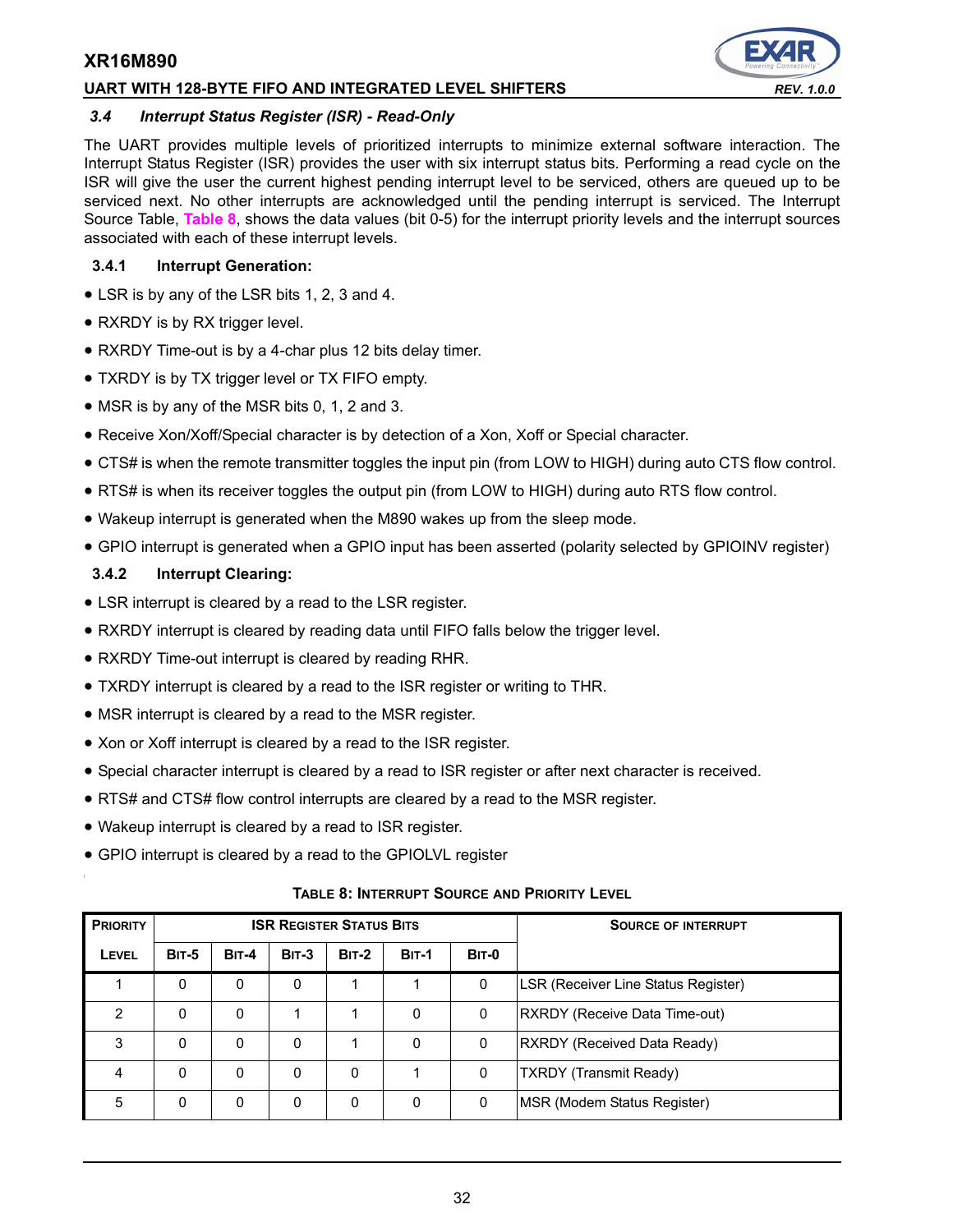

#### *REV. 1.0.0* **UART WITH 128-BYTE FIFO AND INTEGRATED LEVEL SHIFTERS**

#### **TABLE 8: INTERRUPT SOURCE AND PRIORITY LEVEL**

| <b>PRIORITY</b> | <b>ISR REGISTER STATUS BITS</b> |         |         |              |              |              | <b>SOURCE OF INTERRUPT</b>                             |
|-----------------|---------------------------------|---------|---------|--------------|--------------|--------------|--------------------------------------------------------|
| LEVEL           | <b>BIT-5</b>                    | $BIT-4$ | $BIT-3$ | <b>BIT-2</b> | <b>BIT-1</b> | <b>BIT-0</b> |                                                        |
| 6               | 0                               |         | 0       |              | 0            | 0            | <b>RXRDY</b> (Received Xon, Xoff or Special character) |
|                 |                                 | 0       | 0       |              | 0            | 0            | CTS#, RTS# change of state                             |
|                 |                                 | 0       | 0       |              | 0            |              | None (default) or Wakeup interrupt                     |

#### **ISR[0]: Interrupt Status**

- Logic 0 = An interrupt is pending and the ISR contents may be used as a pointer to the appropriate interrupt service routine.
- Logic 1 = No interrupt pending (default condition).

#### **ISR[3:1]: Interrupt Status**

These bits indicate the source for a pending interrupt at interrupt priority levels (See **[Table](#page-31-0) 8**).

#### **ISR[4]: Interrupt Status (requires EFR bit-4 = 1)**

This bit is enabled when EFR bit-4 is set to a logic 1. ISR bit-4 indicates that the receiver detected a data match of the Xoff, Xon or special character(s).

#### **ISR[5]: Interrupt Status (requires EFR bit-4 = 1)**

ISR bit-5 indicates that CTS# or RTS# has changed state from LOW to HIGH.

#### **ISR[6]: GPIO Interrupt Status**

This bit reports the GPIO interrupt status. When a GPIO interrupt has been generated, this bit will be the inverse of ISR[7]. When the GPIO interrupt is not enabled, this bit will match ISR[7] for 16550 compatibility (See **[Table](#page-32-0) 9**).

#### **ISR[7]: FIFO Enable Status**

This bit is set to a logic 0 when the FIFOs are disabled. It is set to a logic 1 when the FIFOs are enabled (See **[Table](#page-32-0) 9**).

<span id="page-32-0"></span>

| <b>FCR[0]</b> | <b>FIFO MODE</b>     | <b>GPIO INTERRUPT ENABLED</b><br>(GPIOINT REGISTER) | <b>GPIO INTERRUPT STATUS</b> | <b>ISR[7]</b> | <b>ISR[6]</b> |
|---------------|----------------------|-----------------------------------------------------|------------------------------|---------------|---------------|
| 0             | FIFO Disabled        | No.                                                 | No GPIO Interrupt            | 0             |               |
| 0             | FIFO Disabled        | Yes                                                 | No GPIO Interrupt            | 0             |               |
| 0             | <b>FIFO Disabled</b> | Yes                                                 | <b>GPIO</b> Interrupt        | 0             |               |
|               | FIFO Enabled         | No.                                                 | No GPIO Interrupt            |               |               |
|               | FIFO Enabled         | Yes                                                 | No GPIO Interrupt            |               |               |
|               | FIFO Enabled         | Yes                                                 | <b>GPIO</b> Interrupt        |               |               |

**TABLE 9: FIFO ENABLE STATUS/GPIO INTERRUPT STATUS**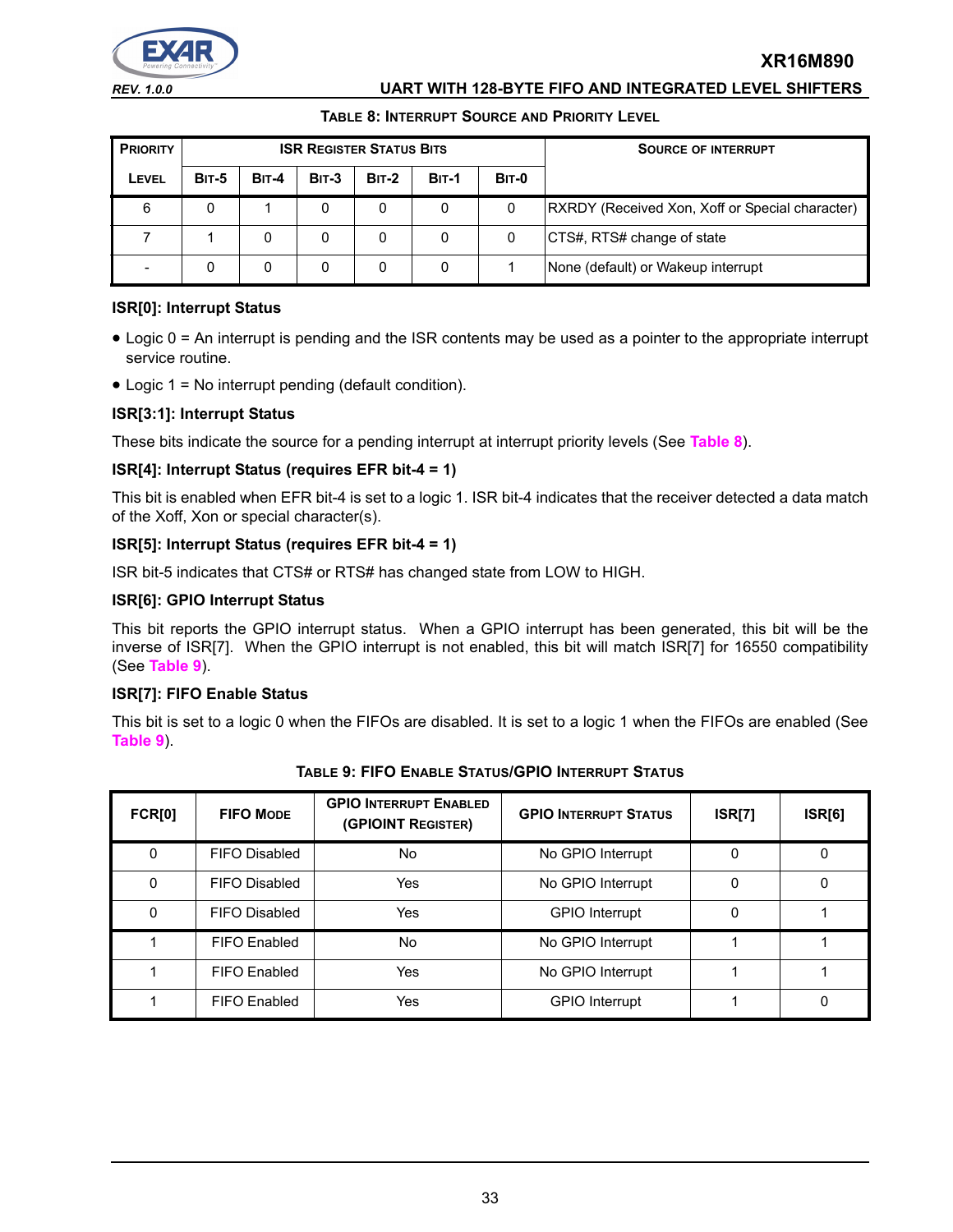#### **UART WITH 128-BYTE FIFO AND INTEGRATED LEVEL SHIFTERS** *REV. 1.0.0*



#### <span id="page-33-0"></span>*3.5 FIFO Control Register (FCR) - Write-Only*

This register is used to enable the FIFOs, clear the FIFOs, set the transmit/receive FIFO trigger levels, and enable the wake up interrupt. They are defined as follows:

#### **FCR[0]: TX and RX FIFO Enable**

- Logic 0 = Disable the transmit and receive FIFO (default).
- Logic 1 = Enable the transmit and receive FIFOs. This bit must be set to logic 1 when other FCR bits are written or they will not be programmed.

#### **FCR[1]: RX FIFO Reset**

This bit is only active when FCR bit-0 is a '1'.

- Logic 0 = No receive FIFO reset (default)
- Logic 1 = Reset the receive FIFO pointers and FIFO level counter logic (the receive shift register is not cleared or altered). This bit will return to a logic 0 after resetting the FIFO.

#### **FCR[2]: TX FIFO Reset**

This bit is only active when FCR bit-0 is a '1'.

- Logic 0 = No transmit FIFO reset (default).
- Logic 1 = Reset the transmit FIFO pointers and FIFO level counter logic (the transmit shift register is not cleared or altered). This bit will return to a logic 0 after resetting the FIFO.

#### **FCR[3]: Enable wake up interrupt (requires EFR bit-4 = 1)**

- Logic  $0 =$  Disable the wake up interrupt (default).
- Logic 1 = Enable the wake up interrupt.

Please refer to **["Section 1.20.3, Wake-up Interrupt" on page](#page-24-1) 25**.

#### **FCR[5:4]: Transmit FIFO Trigger Select (requires EFR bit-4 = 1)**

These 2 bits set the trigger level for the transmit FIFO. The UART will issue a transmit interrupt when the number of characters in the FIFO falls below the selected trigger level, or when it gets empty in case that the FIFO did not get filled over the trigger level on last re-load. **[Table](#page-34-0) 10** below shows the selections. Note that the receiver and the transmitter cannot use different trigger tables. Whichever selection is made last applies to both the RX and TX side.

#### **FCR[7:6]: Receive FIFO Trigger Select**

These 2 bits are used to set the trigger level for the receive FIFO. The UART will issue a receive interrupt when the number of the characters in the FIFO crosses the trigger level. **[Table](#page-34-0) 10** shows the complete selections. Note that the receiver and the transmitter cannot use different trigger tables. Whichever selection is made last applies to both the RX and TX side.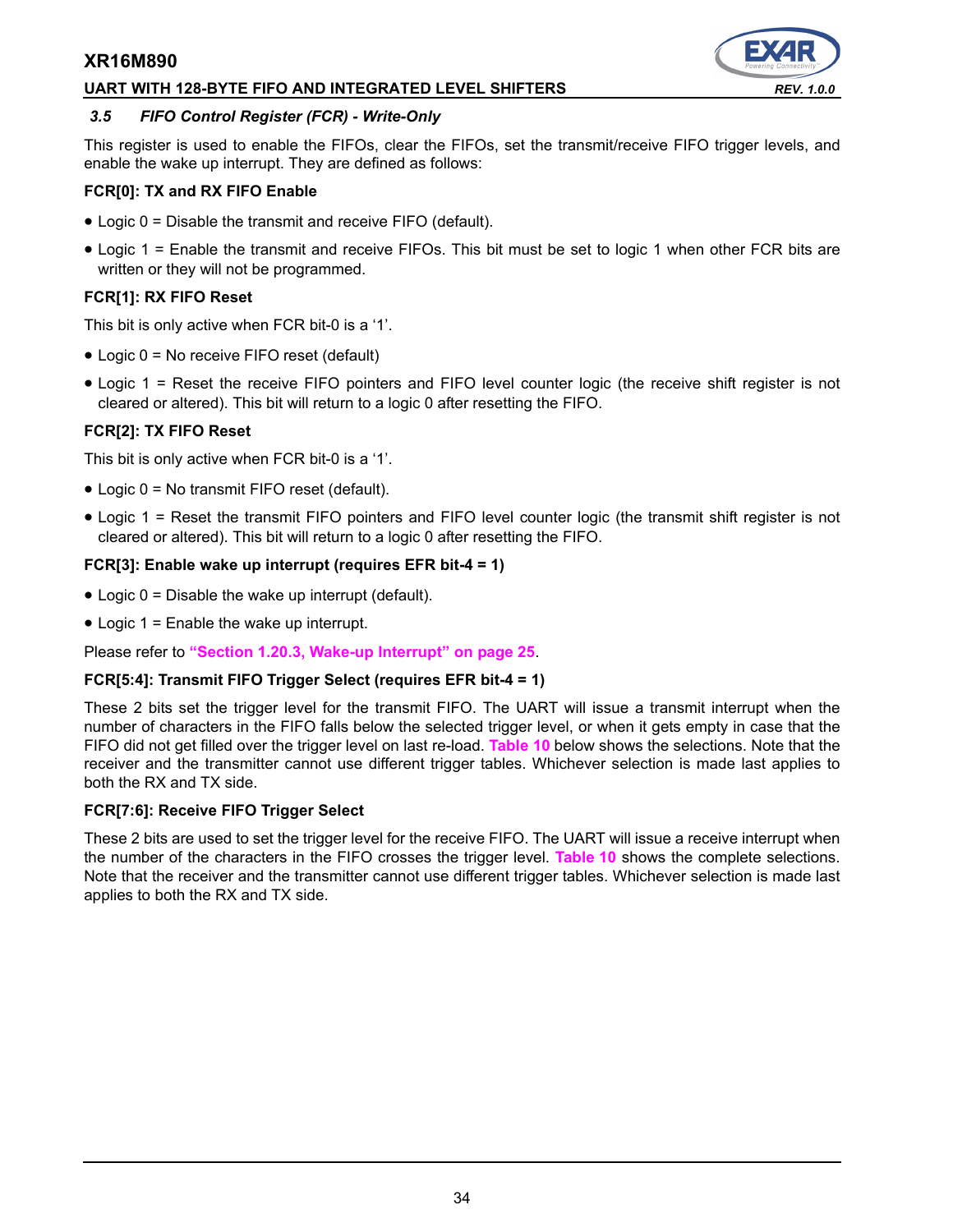

*REV. 1.0.0* **UART WITH 128-BYTE FIFO AND INTEGRATED LEVEL SHIFTERS**

<span id="page-34-0"></span>

| <b>TRIGGER</b><br><b>TABLE</b> | <b>FCTR</b><br><b>BIT-5</b> | <b>FCTR</b><br>BIT-4 | <b>FCR</b><br><b>BIT-7</b>           | <b>FCR</b><br><b>BIT-6</b> | <b>FCR</b><br><b>BIT-5</b> | <b>FCR</b><br>BIT-4                           | <b>RECEIVE</b><br><b>TRIGGER LEVEL</b>                 | <b>TRANSMIT</b><br><b>TRIGGER</b><br>LEVEL             | <b>COMPATIBILITY</b>                           |
|--------------------------------|-----------------------------|----------------------|--------------------------------------|----------------------------|----------------------------|-----------------------------------------------|--------------------------------------------------------|--------------------------------------------------------|------------------------------------------------|
| Table-A                        | $\mathbf 0$                 | $\mathbf 0$          | $\mathbf 0$<br>$\mathbf 0$<br>1<br>1 | $\pmb{0}$<br>1<br>0<br>1   | $\mathbf 0$                | $\mathbf 0$                                   | 1 (default)<br>4<br>8<br>14                            | 1 (default)                                            | 16C550, 16x255x,<br>16x554, 16x57x,<br>16x58x  |
| Table-B                        | $\pmb{0}$                   | $\mathbf{1}$         | $\mathbf 0$<br>$\mathbf 0$<br>1<br>1 | $\pmb{0}$<br>1<br>0<br>1   | 0<br>0<br>1<br>1           | $\mathsf 0$<br>1<br>$\pmb{0}$<br>$\mathbf{1}$ | 8<br>16<br>24<br>28                                    | 16<br>8<br>24<br>30                                    | 16C650A, 16L651,<br>16x265x, 16x564            |
| Table-C                        | $\mathbf{1}$                | $\mathbf 0$          | $\mathbf 0$<br>$\mathbf 0$<br>1<br>1 | $\pmb{0}$<br>1<br>0<br>1   | 0<br>0<br>1<br>1           | $\pmb{0}$<br>1<br>$\pmb{0}$<br>1              | 8<br>16<br>56<br>60                                    | 8<br>16<br>32<br>56                                    | 16x654                                         |
| <b>Table-D</b>                 | $\mathbf{1}$                | 1                    | $\mathsf{X}$                         | X                          | $\pmb{\times}$             | $\pmb{\times}$                                | Programmable<br>via TRG<br>register.<br>$FCTR[7] = 0.$ | Programmable<br>via TRG<br>register.<br>$FCTR[7] = 1.$ | 16x275x, 16C285x,<br>16C850, 16C854,<br>16C864 |

#### **TABLE 10: TRANSMIT AND RECEIVE FIFO TRIGGER TABLE AND LEVEL SELECTION**

#### *3.6 Line Control Register (LCR) - Read/Write*

The Line Control Register is used to specify the asynchronous data communication format. The word or character length, the number of stop bits, and the parity are selected by writing the appropriate bits in this register.

#### **LCR[1:0]: TX and RX Word Length Select**

These two bits specify the word length to be transmitted or received.

| <b>BIT-1</b> | <b>BIT-0</b> | <b>WORD LENGTH</b> |
|--------------|--------------|--------------------|
|              |              | 5 (default)        |
|              |              |                    |
|              |              |                    |
|              |              |                    |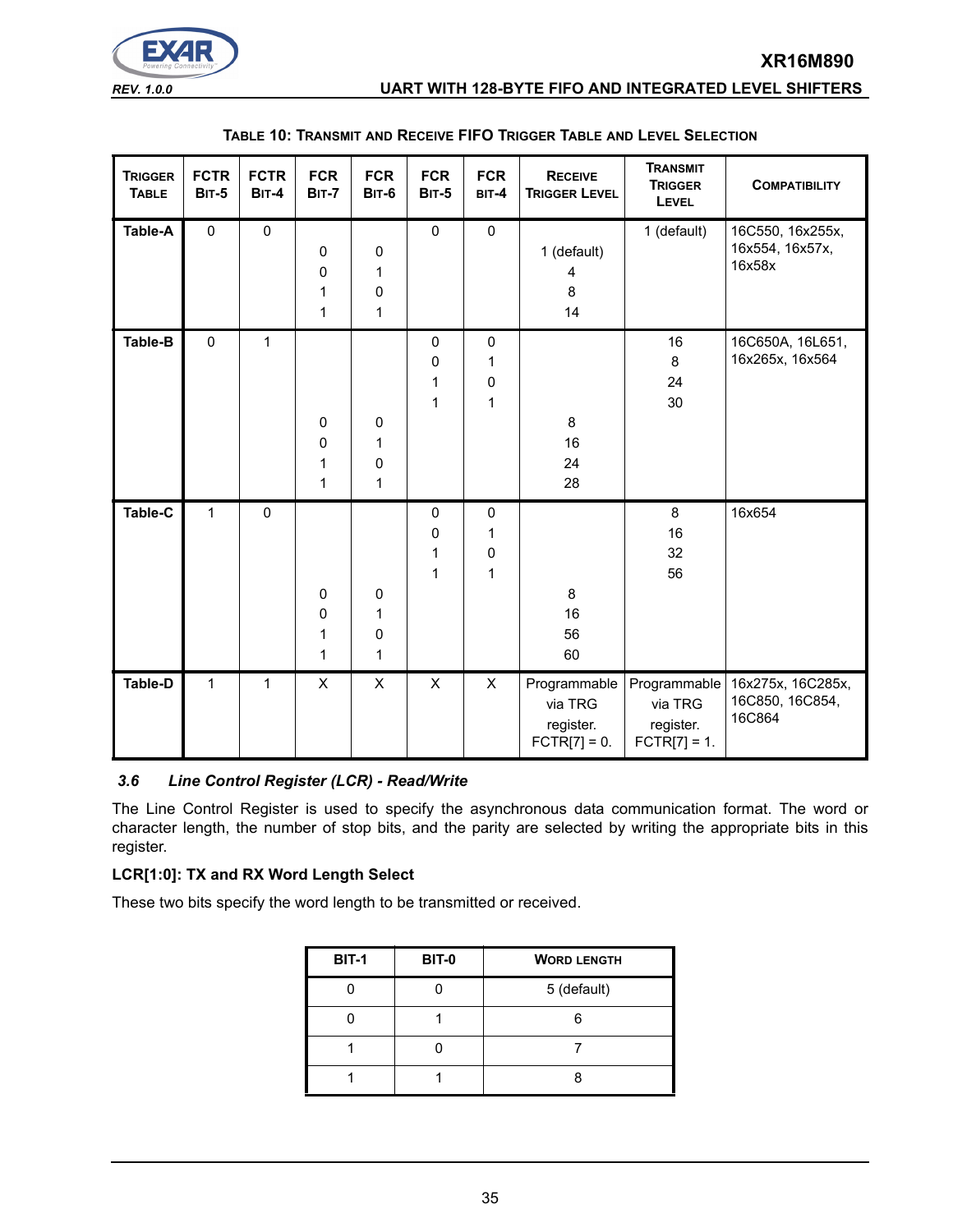## **UART WITH 128-BYTE FIFO AND INTEGRATED LEVEL SHIFTERS** *REV. 1.0.0*

#### **LCR[2]: TX and RX Stop-bit Length Select**

The length of stop bit is specified by this bit in conjunction with the programmed word length.

| <b>BIT-2</b> | <b>WORD</b><br><b>LENGTH</b> | <b>STOP BIT LENGTH</b><br>(BIT TIME(S)) |
|--------------|------------------------------|-----------------------------------------|
|              | 5,6,7,8                      | 1 (default)                             |
|              | 5                            | $1 - 1/2$                               |
|              | 6,7,8                        |                                         |

#### **LCR[3]: TX and RX Parity Select**

Parity or no parity can be selected via this bit. The parity bit is a simple way used in communications for data integrity check. See **[Table](#page-35-0) 11** for parity selection summary below.

- $\bullet$  Logic 0 = No parity.
- Logic 1 = A parity bit is generated during the transmission while the receiver checks for parity error of the data character received.

#### **LCR[4]: TX and RX Parity Select**

If the parity bit is enabled with LCR bit-3 set to a logic 1, LCR BIT-4 selects the even or odd parity format.

- Logic 0 = ODD Parity is generated by forcing an odd number of logic 1's in the transmitted character. The receiver must be programmed to check the same format (default).
- Logic 1 = EVEN Parity is generated by forcing an even number of logic 1's in the transmitted character. The receiver must be programmed to check the same format.

#### **LCR[5]: TX and RX Parity Select**

If the parity bit is enabled, LCR BIT-5 selects the forced parity format.

- LCR BIT-5 = logic 0, parity is not forced (default).
- LCR BIT-5 = logic 1 and LCR BIT-4 = logic 0, parity bit is forced to a logical 1 for the transmit and receive data.
- <span id="page-35-0"></span>• LCR BIT-5 = logic 1 and LCR BIT-4 = logic 1, parity bit is forced to a logical 0 for the transmit and receive data.

|  | LCR BIT-5 LCR BIT-4 LCR BIT-3 | <b>PARITY SELECTION</b>     |  |
|--|-------------------------------|-----------------------------|--|
|  |                               | No parity                   |  |
|  |                               | Odd parity                  |  |
|  |                               | Even parity                 |  |
|  |                               | Force parity to mark, HIGH  |  |
|  |                               | Forced parity to space, LOW |  |

#### **TABLE 11: PARITY SELECTION**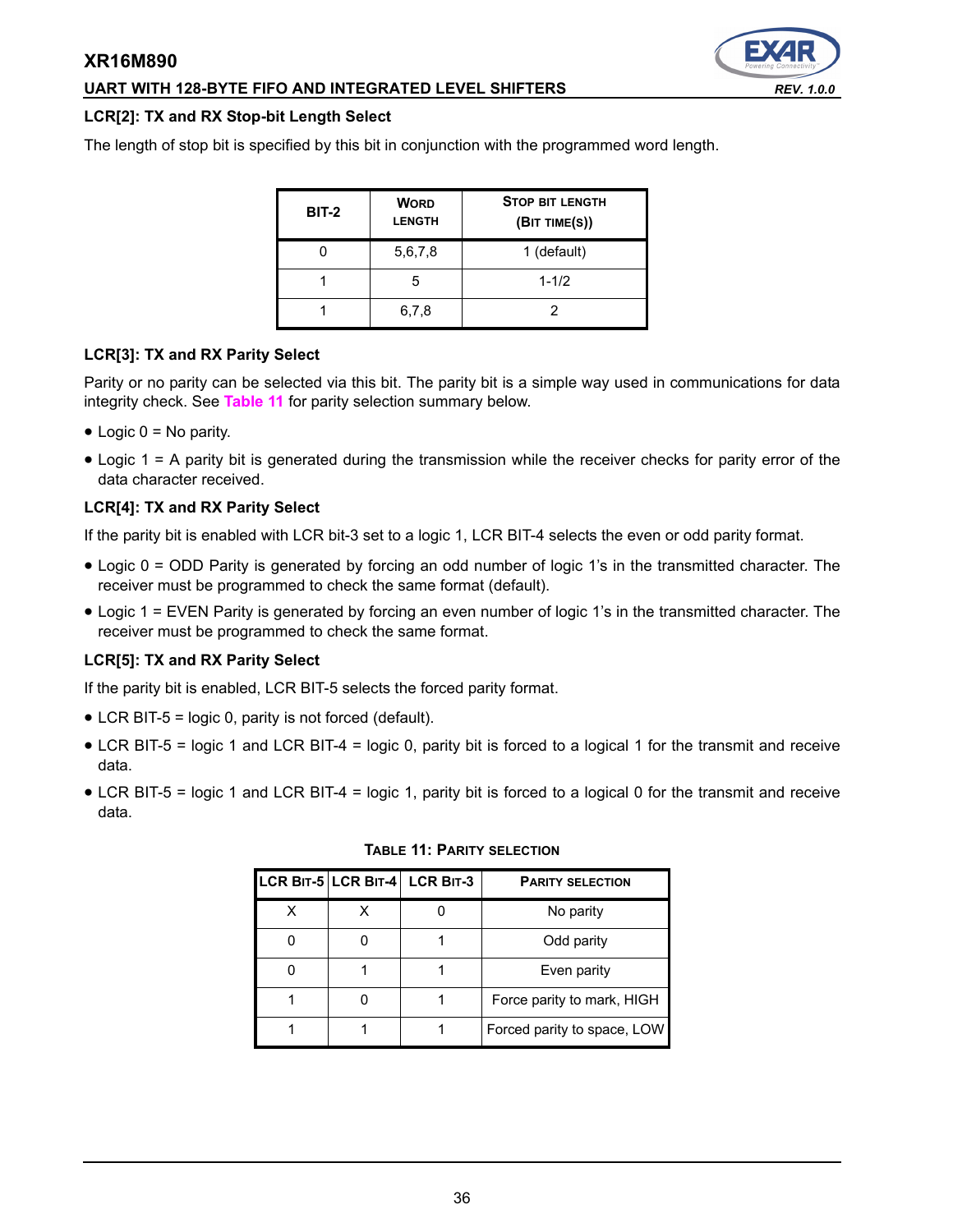

#### *REV. 1.0.0* **UART WITH 128-BYTE FIFO AND INTEGRATED LEVEL SHIFTERS**

#### **LCR[6]: Transmit Break Enable**

When enabled, the Break control bit causes a break condition to be transmitted (the TX output is forced to a "space', logic 0, state). This condition remains, until disabled by setting LCR bit-6 to a logic 0.

- Logic 0 = No TX break condition. (default)
- Logic 1 = Forces the transmitter output (TX) to a "space", logic 0, for alerting the remote receiver of a line break condition.

#### **LCR[7]: Baud Rate Divisors Enable**

Baud rate generator divisor (DLL/DLM/DLD) enable.

- Logic 0 = Data registers are selected. (default)
- Logic 1 = Divisor latch registers are selected.

#### *3.7 Modem Control Register (MCR) or General Purpose Outputs Control - Read/Write*

The MCR register is used for controlling the serial/modem interface signals or general purpose inputs/outputs.

#### **MCR[0]: DTR# Output**

The DTR# pin is a modem control output. If the modem interface is not used, this output may be used as a general purpose output.

- Logic 0 = Force DTR# output HIGH (default).
- Logic 1 = Force DTR# output LOW.

#### **MCR[1]: RTS# Output**

The RTS# pin is a modem control output and may be used for automatic hardware flow control by enabled by EFR bit-6. If the modem interface is not used, this output may be used as a general purpose output.

- Logic 0 = Force RTS# output HIGH (default).
- Logic 1 = Force RTS# output LOW. It is required to start Auto RTS Flow Control.

#### **MCR[2]: GPIO[3:0] or Modem IO Select**

This bit controls whether GPIO[3:0] behave as GPIO pins or as modem IO pins (RI#, CD#, DTR#, DSR#)

- Logic 0 = GPIO[3:0] behave as GPIO pins
- Logic 1 = GPIO[3:0] behave as RI#, CD#, DTR#, DSR#

In the Loopback Mode, this bit is used as the OP1# to write the state of the modem RI# interface signal.

#### **MCR[3]: INT Output Enable**

Enable or disable INT outputs to become active or in three-state. This bit is also used to control the OP2# signal during internal loopback mode. This bit applies only to the Intel and VLIO bus modes. This bit has no effect in the Motorola bus mode.

- Logic 0 = INT output disabled (three state). During internal loopback mode, OP2# is HIGH.
- Logic 1 = INT output enabled (active). During internal loopback mode, OP2# is LOW.

| <b>MCR</b><br><b>BIT-3</b> | <b>INT OUTPUT</b> |
|----------------------------|-------------------|
|                            | Three-State       |
|                            | Active            |

#### **TABLE 12: INT OUTPUT MODES**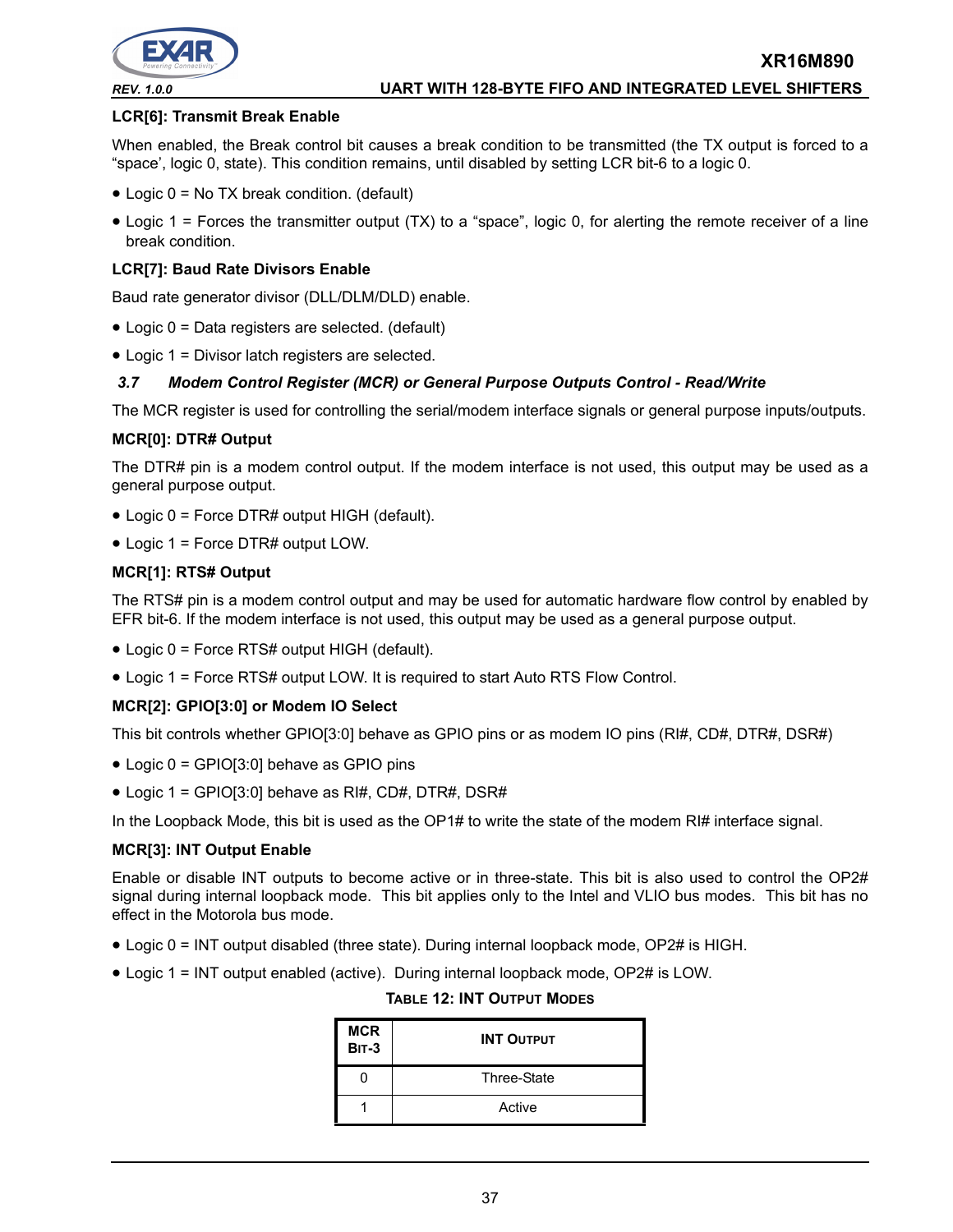#### **UART WITH 128-BYTE FIFO AND INTEGRATED LEVEL SHIFTERS** *REV. 1.0.0*



#### **MCR[4]: Internal Loopback Enable**

- Logic 0 = Disable loopback mode (default).
- Logic 1 = Enable local loopback mode, see loopback section and **[Figure](#page-25-0) 17**.

#### **MCR[5]: Xon-Any Enable (requires EFR bit-4 = 1)**

- Logic 0 = Disable Xon-Any function (for 16C550 compatibility, default).
- Logic 1 = Enable Xon-Any function. In this mode, any RX character received will resume transmit operation. The RX character will be loaded into the RX FIFO , unless the RX character is an Xon or Xoff character and the M890 is programmed to use the Xon/Xoff flow control.

#### **MCR[6]: Infrared Encoder/Decoder Enable (requires EFR bit-4 = 1)**

- Logic 0 = Enable the standard modem receive and transmit input/output interface. (Default)
- Logic 1 = Enable infrared IrDA receive and transmit inputs/outputs. The TX/RX output/input are routed to the infrared encoder/decoder. The data input and output levels conform to the IrDA infrared interface requirement. The RX FIFO may need to be flushed upon enable. While in this mode, the infrared TX output will be LOW during idle data conditions.

#### **MCR[7]: Clock Prescaler Select (requires EFR bit-4 = 1)**

- Logic 0 = Divide by one. The input clock from the crystal or external clock is fed directly to the Programmable Baud Rate Generator without further modification, i.e., divide by one (default).
- Logic 1 = Divide by four. The prescaler divides the input clock from the crystal or external clock by four and feeds it to the Programmable Baud Rate Generator, hence, data rates become one forth.

#### *3.8 Line Status Register (LSR) - Read Only*

This register provides the status of data transfers between the UART and the host. If IER bit-2 is enabled, LSR bit 1 will generate an interrupt immediately and LSR bits 2-4 will generate an interrupt when a character with an error is in the RHR.

#### **LSR[0]: Receive Data Ready Indicator**

- Logic 0 = No data in receive holding register or FIFO (default).
- Logic 1 = Data has been received and is saved in the receive holding register or FIFO.

#### **LSR[1]: Receiver Overrun Flag**

- Logic 0 = No overrun error (default).
- Logic 1 = Overrun error. A data overrun error condition occurred in the receive shift register. This happens when additional data arrives while the FIFO is full. In this case the previous data in the receive shift register is overwritten. Note that under this condition the data byte in the receive shift register is not transferred into the FIFO, therefore the data in the FIFO is not corrupted by the error.

#### **LSR[2]: Receive Data Parity Error Tag**

- Logic 0 = No parity error (default).
- Logic 1 = Parity error. The receive character in RHR does not have correct parity information and is suspect. This error is associated with the character available for reading in RHR.

#### **LSR[3]: Receive Data Framing Error Tag**

- Logic 0 = No framing error (default).
- Logic 1 = Framing error. The receive character did not have a valid stop bit(s). This error is associated with the character available for reading in RHR.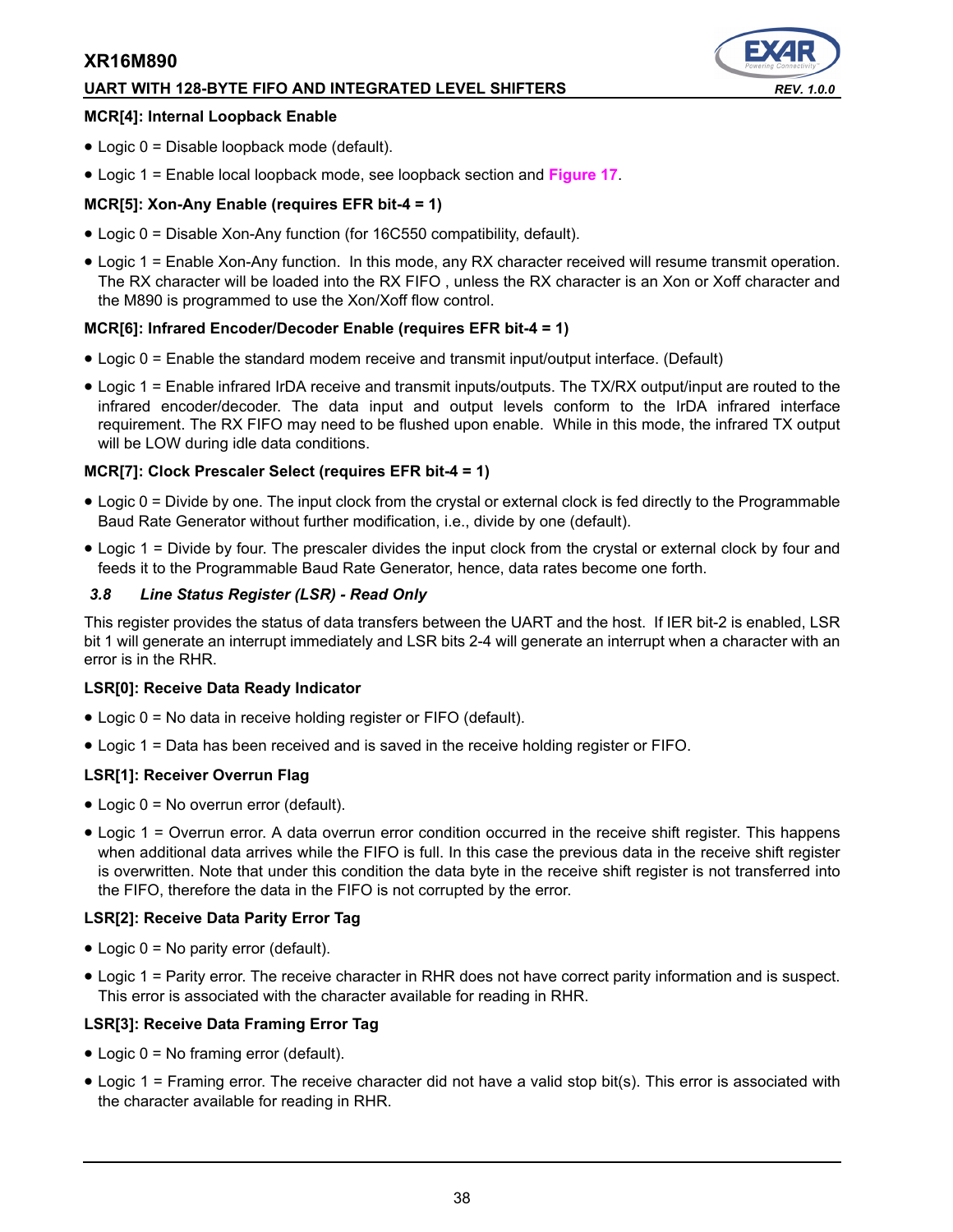

#### **LSR[4]: Receive Break Tag**

- Logic 0 = No break condition (default).
- Logic 1 = The receiver received a break signal (RX was LOW for at least one character frame time). In the FIFO mode, only one break character is loaded into the FIFO. The break indication remains until the RX input returns to the idle condition, "mark" or HIGH.

#### **LSR[5]: Transmit Holding Register Empty Flag**

This bit is the Transmit Holding Register Empty indicator. The THR bit is set to a logic 1 when the last data byte is transferred from the transmit holding register to the transmit shift register. The bit is reset to logic 0 concurrently with the data loading to the transmit holding register by the host. In the FIFO mode this bit is set when the transmit FIFO is empty, it is cleared when the transmit FIFO contains at least 1 byte.

#### **LSR[6]: THR and TSR Empty Flag**

This bit is set to a logic 1 whenever the transmitter goes idle. It is set to logic 0 whenever either the THR or TSR contains a data character. In the FIFO mode this bit is set to a logic 1 whenever the transmit FIFO and transmit shift register are both empty.

#### **LSR[7]: Receive FIFO Data Error Flag**

- Logic 0 = No FIFO error (default).
- Logic 1 = A global indicator for the sum of all error bits in the RX FIFO. At least one parity error, framing error or break indication is in the FIFO data. This bit clears when there is no more error(s) in any of the bytes in the RX FIFO.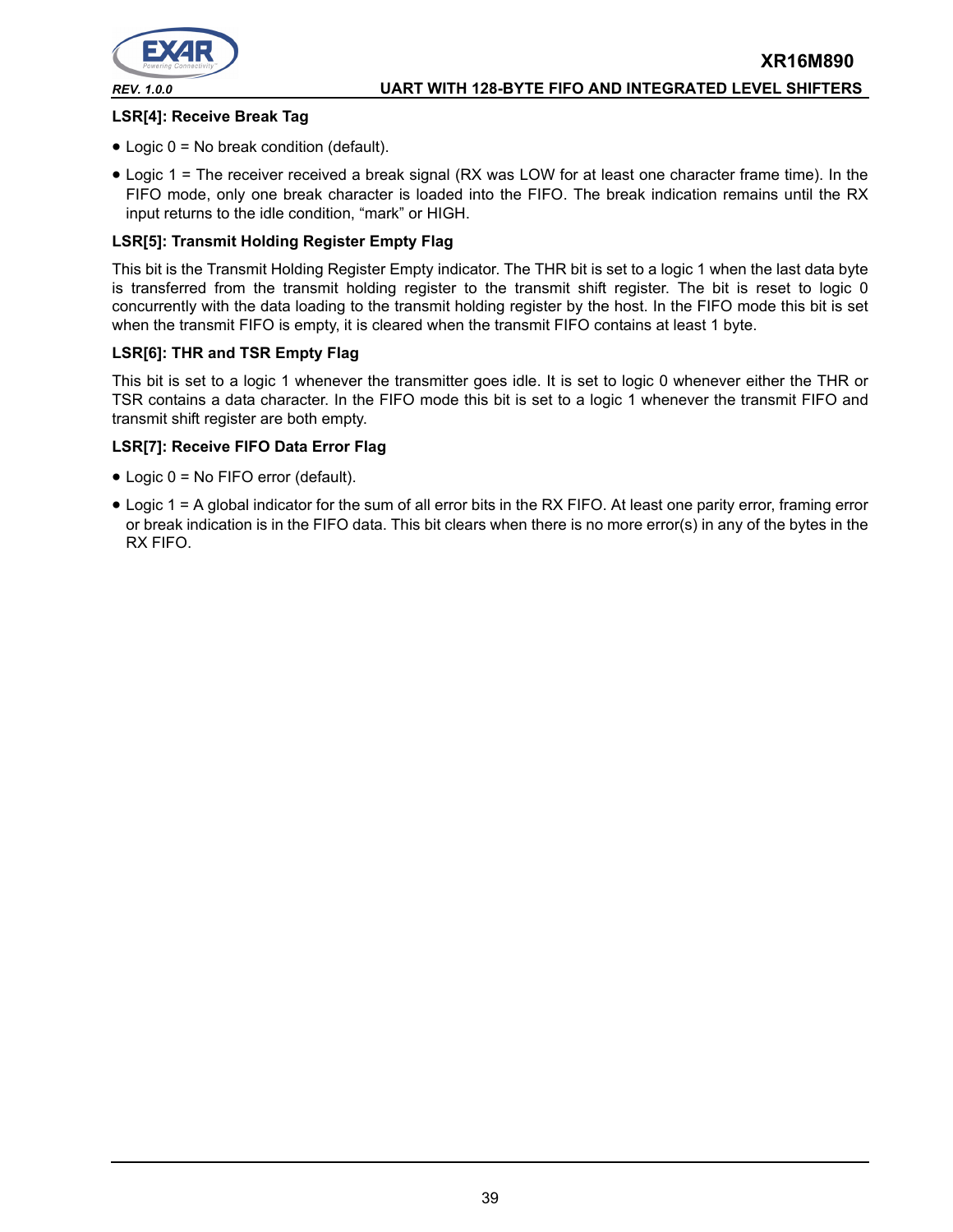#### UART WITH 128-BYTE FIFO AND INTEGRATED LEVEL SHIFTERS *REV. 1.0.0*

#### *3.9 Setup/Hysteresis Register (SHR) - Write Only*

In the Auto RS-485 half-duplex mode, the RTS# control output can be asserted from 0 to 15 bit times before data is transmitted to allow for the startup time of an RS-485 transceiver that may be in shutdown mode. The RTS# control output can also be delayed from 0 to 15 bit times after the last byte has been transmitted to allow the data to propogate down long data cables.

In the Auto RTS flow control mode, this register selects the hysteresis levels that will be used with programmable trigger levels (Trigger Table-D).

#### <span id="page-39-1"></span>**SHR[3:0]: RS-485 Turn-Around Delay / Auto RTS Hysteresis**

When the Auto RS-485 half-duplex mode is enabled (FCTR[3] = 1), the value programmed in these bits will be the number of bits (0-15) the RTS# pin will wait before it is de-asserted after the last byte that has been transmitted.

<span id="page-39-2"></span>When Auto RTS flow control is enabled (EFR $[6] = 1$ ) and programmable trigger levels are used (FCTR $[5:4] =$ '11'), these bits select the hysteresis levels for the RTS# flow control pin (See **[Table](#page-39-2) 13**).

| SHR BIT-3 | <b>SHR BIT-2</b> | <b>SHR BIT-1</b> | SHR BIT-0 | <b>RTS# HYSTERESIS</b><br>(CHARACTERS) |
|-----------|------------------|------------------|-----------|----------------------------------------|
| $\Omega$  | $\Omega$         | $\Omega$         | $\Omega$  | $\Omega$                               |
| ი         | 0                |                  |           | ±4                                     |
| 0         | 0                |                  |           | ±6                                     |
| 0         | 0                |                  |           | ±8                                     |
| $\Omega$  |                  | $\Omega$         | $\Omega$  | $8\pm$                                 |
| 0         |                  |                  |           | ±16                                    |
| O         |                  |                  | 0         | ±24                                    |
| 0         |                  |                  |           | ±32                                    |
|           | $\Omega$         | $\mathbf{0}$     | 0         | ±40                                    |
|           | n                | 0                |           | ±44                                    |
|           | 0                |                  |           | ±48                                    |
|           | 0                |                  |           | ±52                                    |
|           |                  | $\Omega$         | U         | ±12                                    |
|           |                  |                  |           | ±20                                    |
|           |                  |                  |           | ±28                                    |
|           |                  |                  |           | ±36                                    |

#### **TABLE 13: AUTO RTS HYSTERESIS**

#### <span id="page-39-0"></span>**SHR[7:4]: RS-485 Setup Delay**

When the Auto RS-485 half-duplex mode is enabled (FCTR[3] = 1), the value programmed in these bits will be the number of bits (0-15) the RTS# pin is asserted before the first byte is transmitted.

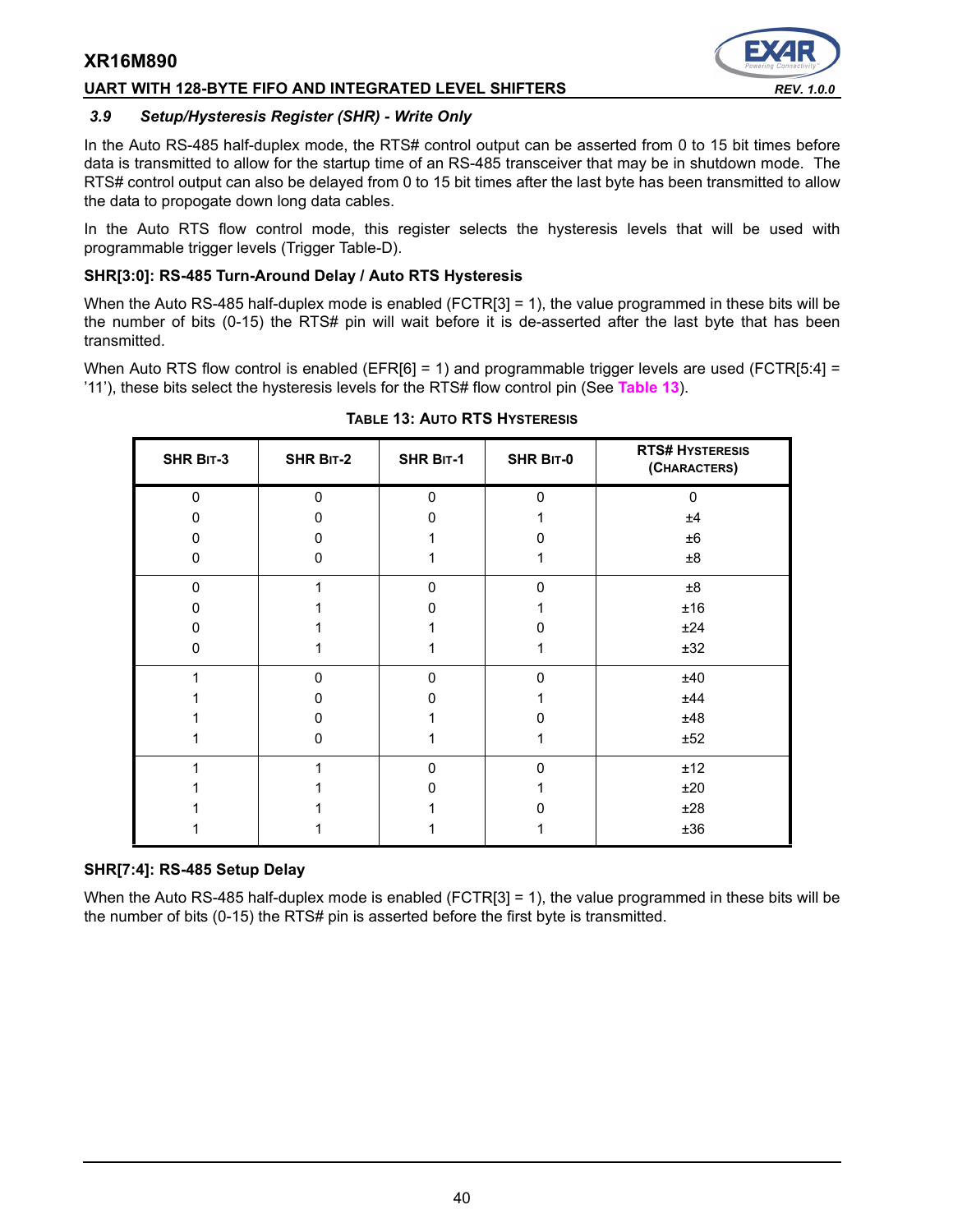

#### *3.10 Modem Status Register (MSR) - Read Only*

This register provides the current state of the modem interface input signals. Lower four bits of this register are used to indicate the changed information. These bits are set to a logic 1 whenever a signal from the modem changes state. These bits may be used for general purpose inputs when they are not used with modem signals. Reading the higher four bits shows the status of the modem signals.

#### **MSR[0]: Delta CTS# Input Flag**

- Logic 0 = No change on CTS# input (default).
- Logic 1 = The CTS# input has changed state since the last time it was monitored. A modem status interrupt will be generated if MSR interrupt is enabled (IER bit-3).

#### **MSR[1]: Delta DSR# Input Flag**

- Logic 0 = No change on DSR# input (default).
- Logic 1 = The DSR# input has changed state since the last time it was monitored. A modem status interrupt will be generated if MSR interrupt is enabled (IER bit-3).

#### **MSR[2]: Delta RI# Input Flag**

- Logic 0 = No change on RI# input (default).
- Logic 1 = The RI# input has changed from LOW to HIGH, ending of the ringing signal. A modem status interrupt will be generated if MSR interrupt is enabled (IER bit-3).

#### **MSR[3]: Delta CD# Input Flag**

- Logic 0 = No change on CD# input (default).
- Logic 1 = Indicates that the CD# input has changed state since the last time it was monitored. A modem status interrupt will be generated if MSR interrupt is enabled (IER bit-3).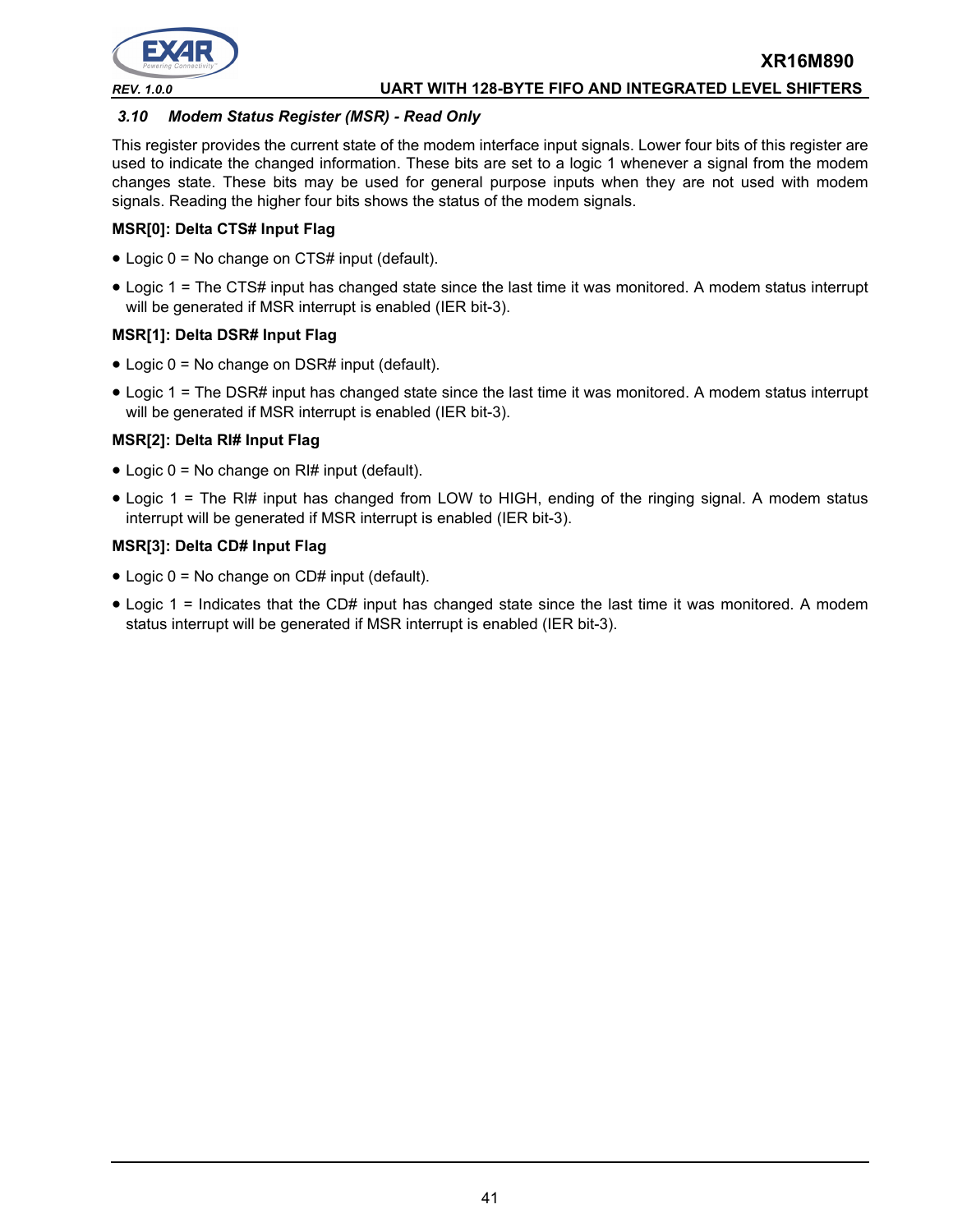#### **UART WITH 128-BYTE FIFO AND INTEGRATED LEVEL SHIFTERS** *REV. 1.0.0*

#### **MSR[4]: CTS Input Status**

CTS# pin may function as automatic hardware flow control signal input if it is enabled and selected by Auto CTS (EFR bit-7). Auto CTS Flow Control allows starting and stopping of local data transmissions based on the modem CTS# signal. A HIGH on the CTS# pin will stop UART transmitter as soon as the current character has finished transmission, and a LOW will resume data transmission. Normally MSR bit-4 bit is the complement of the CTS# input. However in the loopback mode, this bit is equivalent to the RTS# bit in the MCR register. The CTS# input may be used as a general purpose input when the modem interface is not used.

#### **MSR[5]: DSR Input Status**

Normally this bit is the complement of the DSR# input. In the loopback mode, this bit is equivalent to the DTR# bit in the MCR register. The DSR# input may be used as a general purpose input when the modem interface is not used.

#### **MSR[6]: RI Input Status**

Normally this bit is the complement of the RI# input. In the loopback mode this bit is equivalent to bit-2 in the MCR register. The RI# input may be used as a general purpose input when the modem interface is not used.

#### **MSR[7]: CD Input Status**

Normally this bit is the complement of the CD# input. In the loopback mode this bit is equivalent to bit-3 in the MCR register. The CD# input may be used as a general purpose input when the modem interface is not used.

#### *3.11 Special Function Register (SFR) - Write Only*

This register provides access to some of the advanced features of XR16M890. This register can only be written to if  $EFR[4] = 1$ .

#### **SFR[0]: Enable GPIO Registers (Requires EFR[4] = 1)**

- Logic 0 = GPIO control and status registers are not enabled.
- Logic 1 = GPIOLVL register is accessible at SPR register location. GPIOINT, GPIO3T, GPIOINV, GPIOSEL registers are accessible at XON1, XON2, XOFF1, and XOFF2 register locations.

#### **SFR[1]: GPIO[15:8] or GPIO[7:0] Select (Requires EFR[4] = 1)**

- Logic 0 = GPIOLVL, GPIOINT, GPIO3T, GPIOINV and GPIOSEL registers will control and report the status of GPIO[7:0].
- Logic 1 = GPIOLVL, GPIOINT, GPIO3T, GPIOINV and GPIOSEL registers will control and report the status of GPIO[15:8].

#### **SFR[2]: GPIO Interrupt Enable (Requires EFR[4] = 1)**

- Logic 0 = GPIO interrupt is disabled.
- Logic 1 = GPIO interrupt is enabled. GPIOs that have been configured as inputs can generate GPIO interrupts if the bit is enabled in the GPIOINT register. The polarity of the GPIO interrupt is selected via the GPIOINV register.

#### **SFR[3]: Enable/Disable fast IR mode (Requires EFR[4] = 1)**

The M890 supports the new fast IR transmission with data rate up to 1.152 Mbps.

- Logic 0 = IrDA version 1.0, 3/16 pulse ratio, data rate up to 115.2 Kbps (default).
- Logic 1 = IrDA version 1.1, 1/4 pulse ratio, data rate up to 1.152 Mbps. For more IR mode information, please **[See "Section 1.19, Infrared Mode" on page](#page-23-1) 24.**

#### **SFR[4]: Enable/Disable Transmitter (Requires EFR[4] = 1)**

- Logic 0 = Enable Transmitter (default).
- Logic 1 = Disable Transmitter.

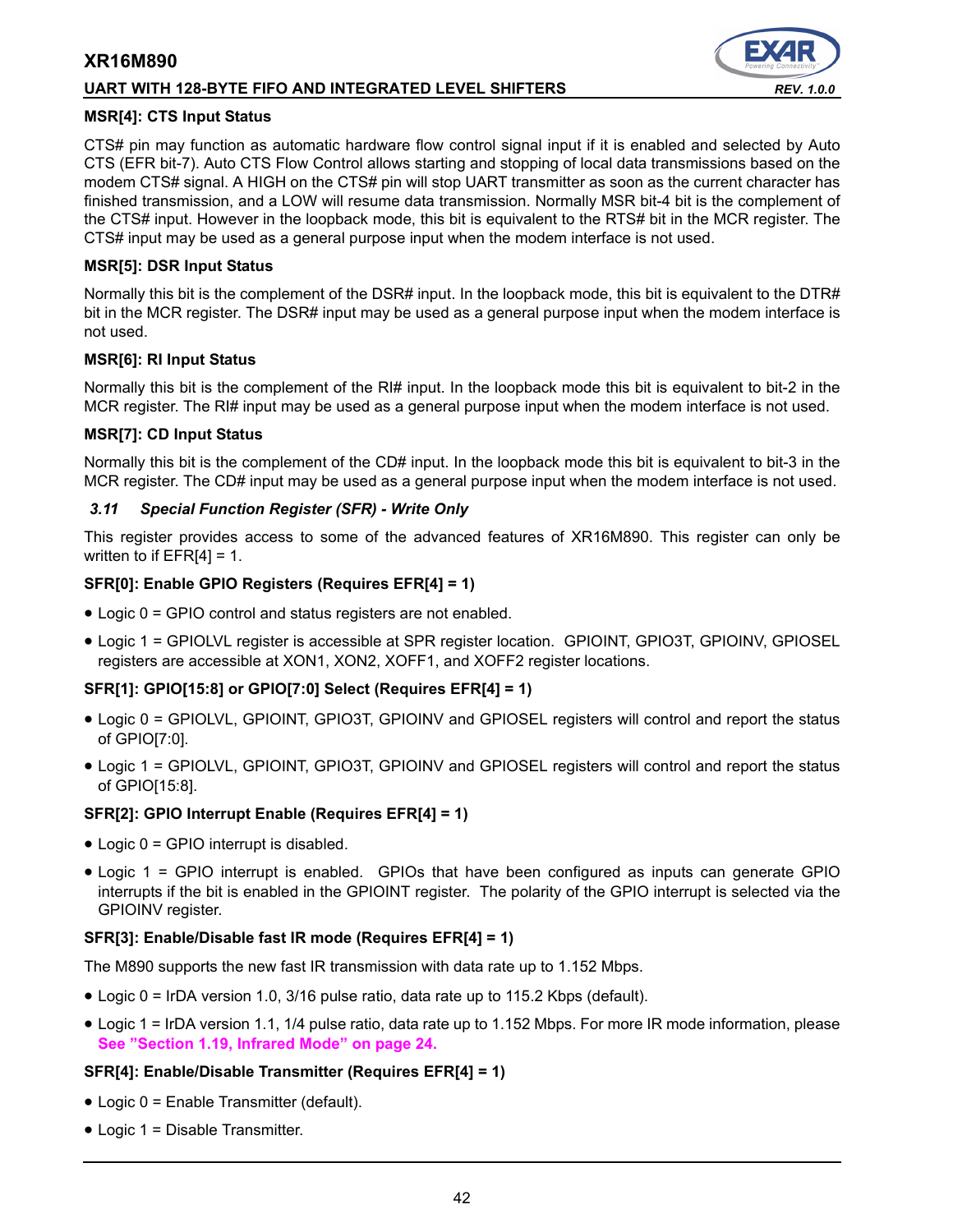

# *REV. 1.0.0* **UART WITH 128-BYTE FIFO AND INTEGRATED LEVEL SHIFTERS**

**XR16M890**

#### **SFR[5]: Enable/Disable Receiver (Requires EFR[4] = 1)**

- Logic 0 = Enable Receiver (default).
- Logic 1 = Disable Receiver.

#### **SFR[6]: Enable/Disable 9-bit mode (Requires EFR[4] = 1)**

For the 9-bit mode information, **[See "Section 1.17, Normal Multidrop \(9-bit\) Mode - Receiver" on page](#page-22-0) 23.**

- Logic 0 = Normal 8-bit mode (default).
- Logic 1 = Enable 9-bit or Multidrop mode.

#### **SFR[7]: TX Address Bit (Requires EFR[4] = 1)**

This bit requires that forced "0" parity is enabled (LCR[5:3]='111'). If this bit is enabled, the 9th bit of the next byte written to THR will be a '1'. This bit resets after a write to THR. For the 9-bit mode information, **[See](#page-22-1) ["Section 1.18, Multidrop \(9-bit\) Mode - Transmitter" on page](#page-22-1) 23.**

- Logic 0 = Value of 9th bit will be '0' (default).
- Logic  $1 =$  Value of 9th bit will be '1'.

#### *3.12 Scratch Pad Register (SPR) - Read/Write*

This is an 8-bit general purpose register for the user to store temporary data. The content of this register is preserved during sleep mode but becomes 0xFF (default) after a reset or a power off-on cycle.

#### *3.13 GPIO Level Register (GPIOLVL) - Read/Write*

This register provides the current state of the GPIO pins.

If a GPIO has been configured as an input:

- A read will report the current state of the input.
- A write to any GPIO configured as an input will not have any effect.

If a GPIO has been configured as an output:

- A read will report the current value of the register. The current value of the register will also be the current state of the output pin if three-state mode is not enabled (GPIO3T register).
- A write will change the current value of the register. The current value of the register will also be the current state of the output pin if three-state mode is not enabled (GPIO3T register).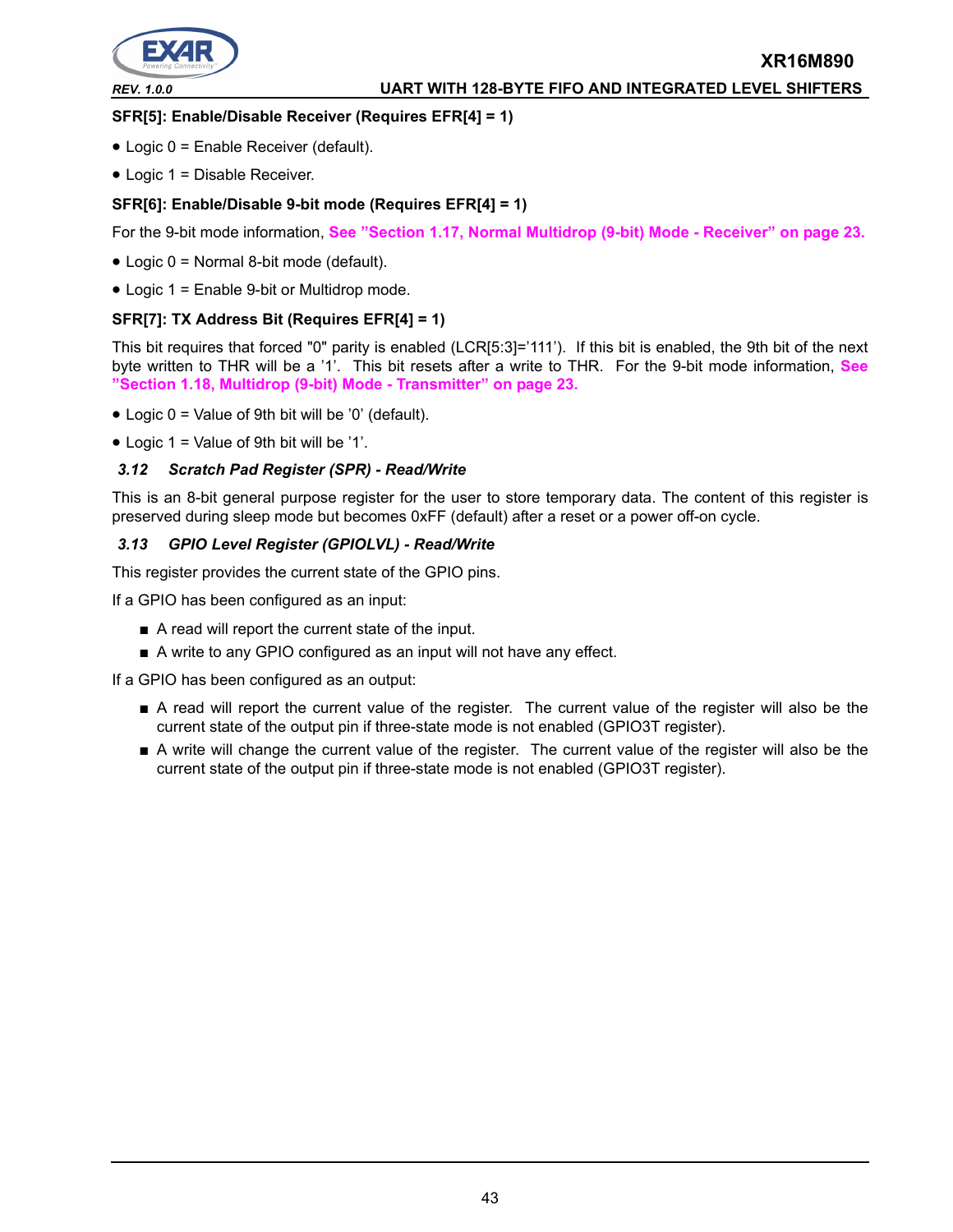#### **UART WITH 128-BYTE FIFO AND INTEGRATED LEVEL SHIFTERS** *REV. 1.0.0*

# <span id="page-43-0"></span>*3.14 Enhanced Mode Select Register (EMSR) - Write-only*

This register replaces SPR (during a Write) and is accessible only when FCTR[6] = 1.

#### **EMSR[1:0]: Receive/Transmit FIFO Level Count**

<span id="page-43-1"></span>When Scratchpad Swap (FCTR[6]) is asserted, EMSR bits 1-0 controls what mode the FIFO Level Counter is operating in.

|   | FCTR[6] EMSR[1]   EMSR[0] |   | Scratchpad is                     |
|---|---------------------------|---|-----------------------------------|
| 0 | x                         | х | Scratchpad                        |
|   | x                         |   | RX FIFO Level Counter Mode        |
|   | 0                         |   | <b>TX FIFO Level Counter Mode</b> |
|   |                           |   | Alternate RX/TX FIFO Counter Mode |

#### **TABLE 14: SCRATCHPAD SWAP SELECTION**

During Alternate RX/TX FIFO Level Counter Mode, the first value read after EMSR bits 1-0 have been asserted will always be the RX FIFO Level Counter. The second value read will correspond with the TX FIFO Level Counter. The next value will be the RX FIFO Level Counter again, then the TX FIFO Level Counter and so on and so forth.

#### **EMSR[2]: Send TX Immediately**

- Logic 0 = Do not send TX immediately (default).
- Logic 1 = Send TX immediately. When FIFO is enabled and this bit is set, the next data will be written to the TX shift register. Thus, the data will be sent out immediately instead of queuing in the FIFO. Every time, only 1 byte will be send out. Once this byte has been sent out, the EMSR[2] will go back to 0 automatically. If more than 1 byte will be sent out, EMSR[2] needs to be set to 1 for each byte.

#### **EMSR[3]: Invert RTS in RS485 mode**

- Logic 0 = RTS# output is a logic 0 during TX(default).
- Logic 1 = RTS# output is a logic 1 during TX.

#### **EMSR[4]: Modem Outputs Three-State Control**

- Logic 0 = TX, RTS#, and DTR# outputs are active (default).
- Logic 1 = TX, RTS#, and DTR# outputs are in three-state mode.

#### **EMSR[5]: Reserved**

This bit is reserved and should be '0'.

#### **EMSR[6]: LSR Interrupt Mode**

- Logic 0 = LSR Interrupt Delayed (default). LSR bits 2, 3, and 4 will generate an interrupt when the character with the error is in the RHR.
- Logic 1 = LSR Interrupt Immediate. LSR bits 2, 3, and 4 will generate an interrupt as soon as the character is received into the FIFO.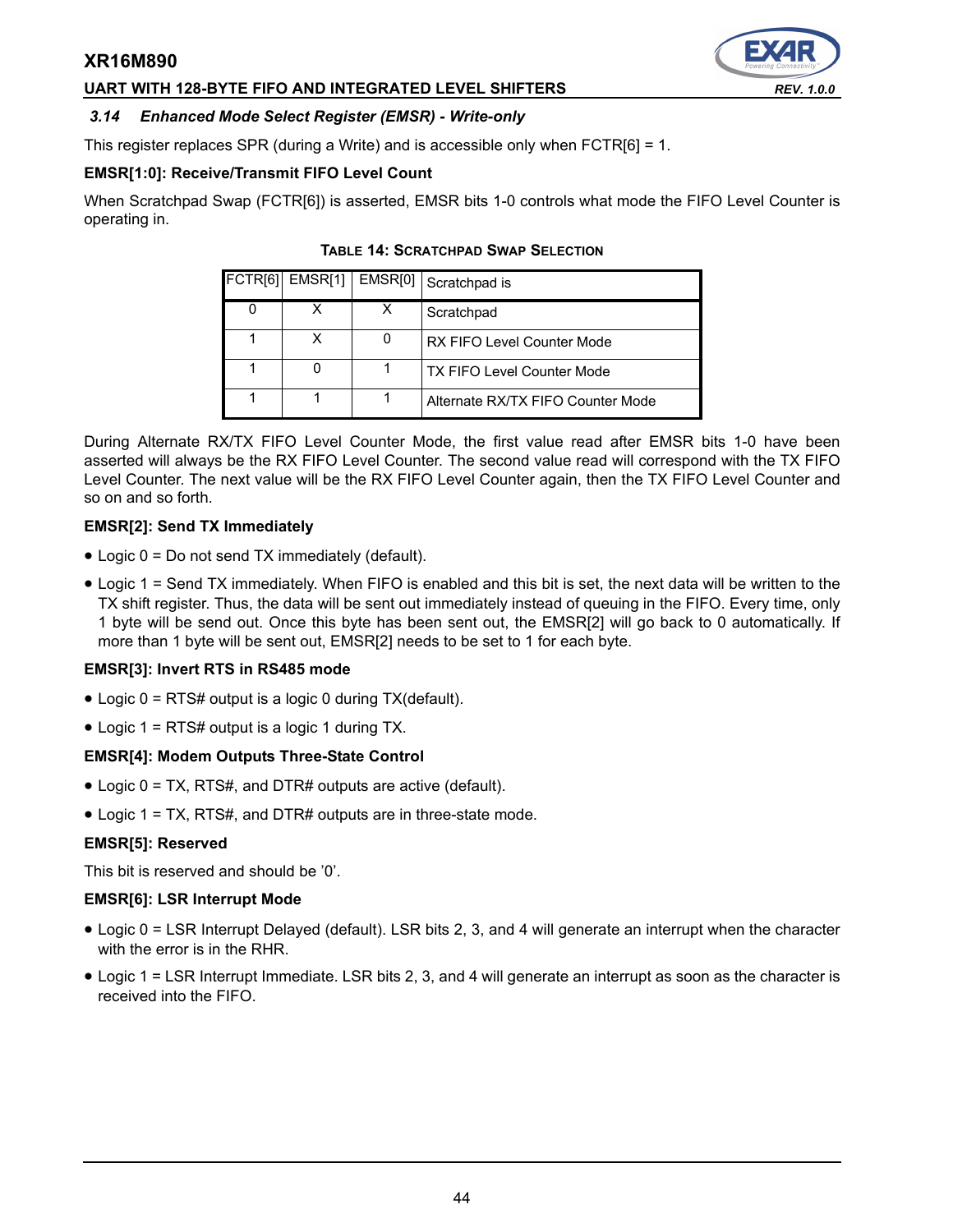

#### *REV. 1.0.0* **UART WITH 128-BYTE FIFO AND INTEGRATED LEVEL SHIFTERS**

#### **EMSR[7]: Xoff/Special character Interrupt Mode Select**

This bit selects how the Xoff and Special character interrupt is cleared. The XON interrupt can only be cleared by reading the ISR register.

- Logic 0 = Xoff interrupt is cleared by either reading ISR register or when an XON character is received. Special character interrupt is cleared by either reading ISR register or when next character is received. (default).
- Logic 1 = Xoff/Special character interrupt can only be cleared by reading the ISR register.

#### <span id="page-44-0"></span>*3.15 Baud Rate Generator Registers (DLL, DLM and DLD) - Read/Write*

These registers make-up the value of the baud rate divisor. The M890 has different DLL, DLM and DLD for transmitter and receiver. It provides more convenience for the transmitter and receiver to transmit data with different rate. The M890 uses DLD[7:6] to select TX or RX. Then it provides DLD[5:0] to select the sampling frequency and fractional baud rate divisor. The concatenation of the contents of DLM and DLL gives the 16-bit divisor value. The value is added to DLD[3:0]/16 to achieve the fractional baud rate divisor. DLD must be enabled via EFR bit-4 before it can be accessed. See **[Table](#page-44-1) 15** below and **[See "Section 1.8, Programmable](#page-14-0) [Baud Rate Generator with Fractional Divisor" on page](#page-14-0) 15.**

#### **DLD[5:4]: Sampling Rate Select**

These bits select the data sampling rate. By default, the data sampling rate is 16X. The maximum data rate will double if the 8X mode is selected and will quadruple if the 4X mode is selected. See **[Table](#page-44-1) 15** below.

<span id="page-44-1"></span>

| <b>DLD[5]</b> | <b>DLD[4]</b> | <b>SAMPLING RATE</b> |
|---------------|---------------|----------------------|
|               |               | 16X                  |
|               |               | 8X                   |
|               |               | 4X                   |

#### **TABLE 15: SAMPLING RATE SELECT**

#### **DLD[6]: Independent BRG enable**

- Logic 0 = The Transmitter and Receiver uses the same Baud Rate Generator (default).
- Logic 1 = The Transmitter and Receiver uses different Baud Rate Generators. Use DLD[7] for selecting which baud rate generator to configure.

#### **DLD[7]: BRG select**

When DLD[6] = 1, this bit selects whether the values written to DLL, DLM and DLD[5:0] will be for the Transmit Baud Rate Generator or the Receive Baud Rate Generator. When DLD[6] = 0 (same Baud Rate Generator used for both TX and RX), this bit must be a logic 0 to properly write to the appropriate DLL, DLM and DLD[5:0].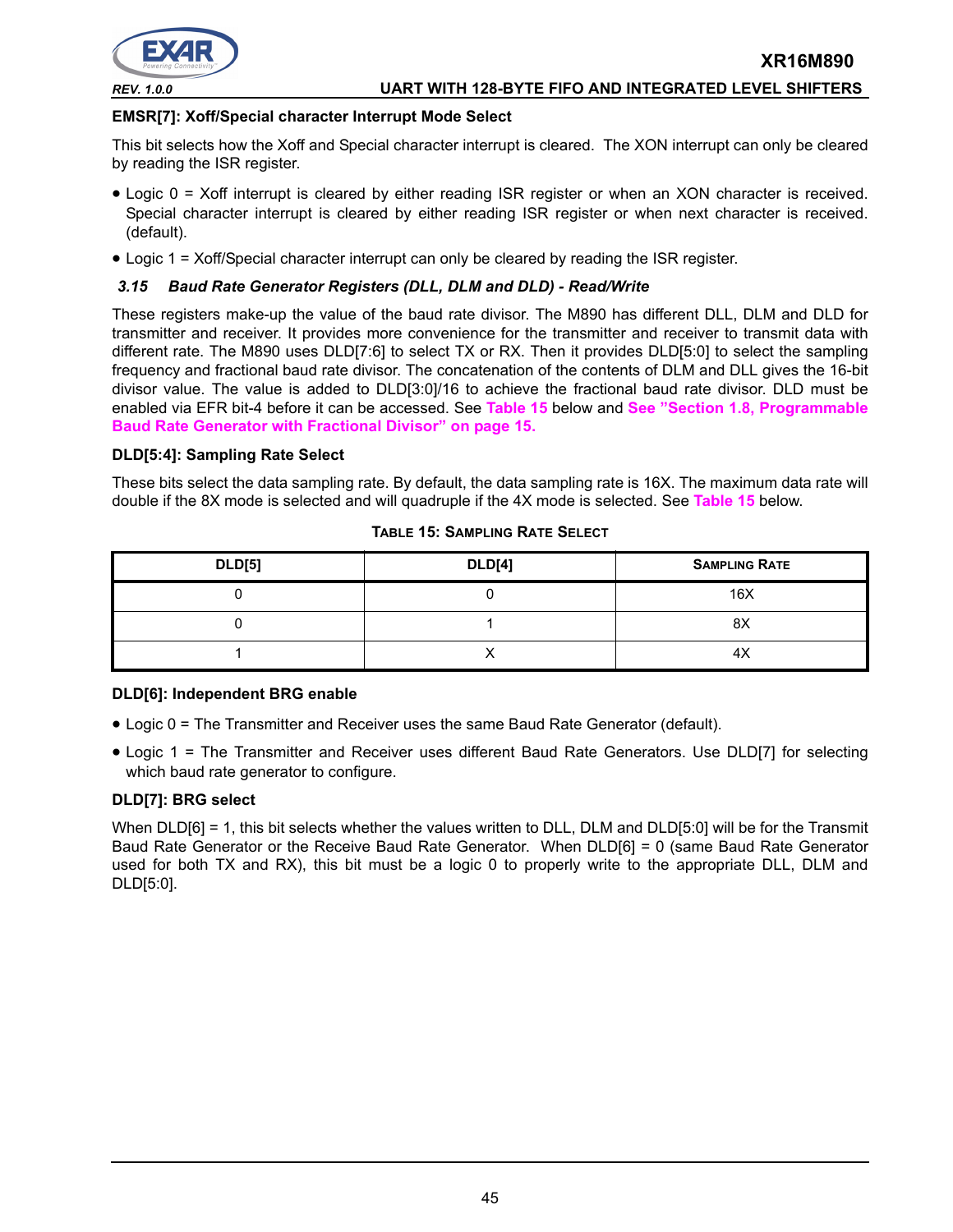# **XR16M890 UART WITH 128-BYTE FIFO AND INTEGRATED LEVEL SHIFTERS** *REV. 1.0.0*



#### **TABLE 16: BRG SELECT**

| <b>DLD[7]</b> | DLD[6]   | <b>BRG</b>                                                                                                              |
|---------------|----------|-------------------------------------------------------------------------------------------------------------------------|
| 0             | $\Omega$ | Transmitter and Receiver uses same BRG.<br>Writing to DLL, DLM and DLD[5:0] configures the BRG for both the TX and RX.  |
| 0             |          | Transmitter and Receiver uses different BRGs.<br>Writing to DLL, DLM and DLD[5:0] configures the BRG for TX.            |
|               |          | Transmitter and Receiver uses different BRGs.<br>Writing to DLL, DLM and DLD[5:0] configures the BRG for RX.            |
|               | $\Omega$ | Transmitter and Receiver uses same BRG.<br>Writing to DLL, DLM and DLD[5:0] has no effect on BRG used by the TX and RX. |

#### *3.16 Trigger Level Register (TRG) - Write-Only*

User Programmable Transmit/Receive Trigger Level Register.

#### **TRG[7:0]: Trigger Level Register**

.

These bits are used to program desired trigger levels when trigger Table-D is selected. FCTR bit-7 selects between programming the RX Trigger Level (a logic 0) and the TX Trigger Level (a logic 1).

#### *3.17 RX/TX FIFO Level Count Register (FC) - Read-Only*

This register replaces SPR (during a read) and is accessible when FCTR[6] = 1. This register is also accessible when LCR = 0xBF. It is suggested to read the FIFO Level Count Register at the Scratchpad Register location when FCTR bit-6 = 1. See **[Table](#page-43-1) 14**.

#### **FC[7:0]: RX/TX FIFO Level Count**

Receive/Transmit FIFO Level Count. Number of characters in Receiver FIFO (FCTR[7] = 0) or Transmitter FIFO (FCTR[7] = 1) can be read via this register.

#### **3.18 Feature Control Register (FCTR) - Read/Write**

#### **FCTR[0]: SLEEP/PWRDN# Function Control**

- Logic 0 = SLEEP pin (input) is enabled. This pin can be used to force the XR16M890 to enter the sleep mode immediately after the next data byte that is being transmitted on the TX pin and being received on the RX pin has been completed.
- Logic 1 = PWRDN# pin (output) is enabled. When the XR16M890 enters the sleep mode, this pin will be LOW. When the XR16M890 is not in sleep mode, this pin will be HIGH.

#### **FCTR[1]: Reserved**

This bit is reserved and should be '0'.

#### **FCTR[2]: IrDa RX Inversion**

- Logic 0 = Select RX input as encoded IrDa data (Idle state will be LOW).
- Logic 1 = Select RX input as inverted encoded IrDa data (Idle state will be HIGH).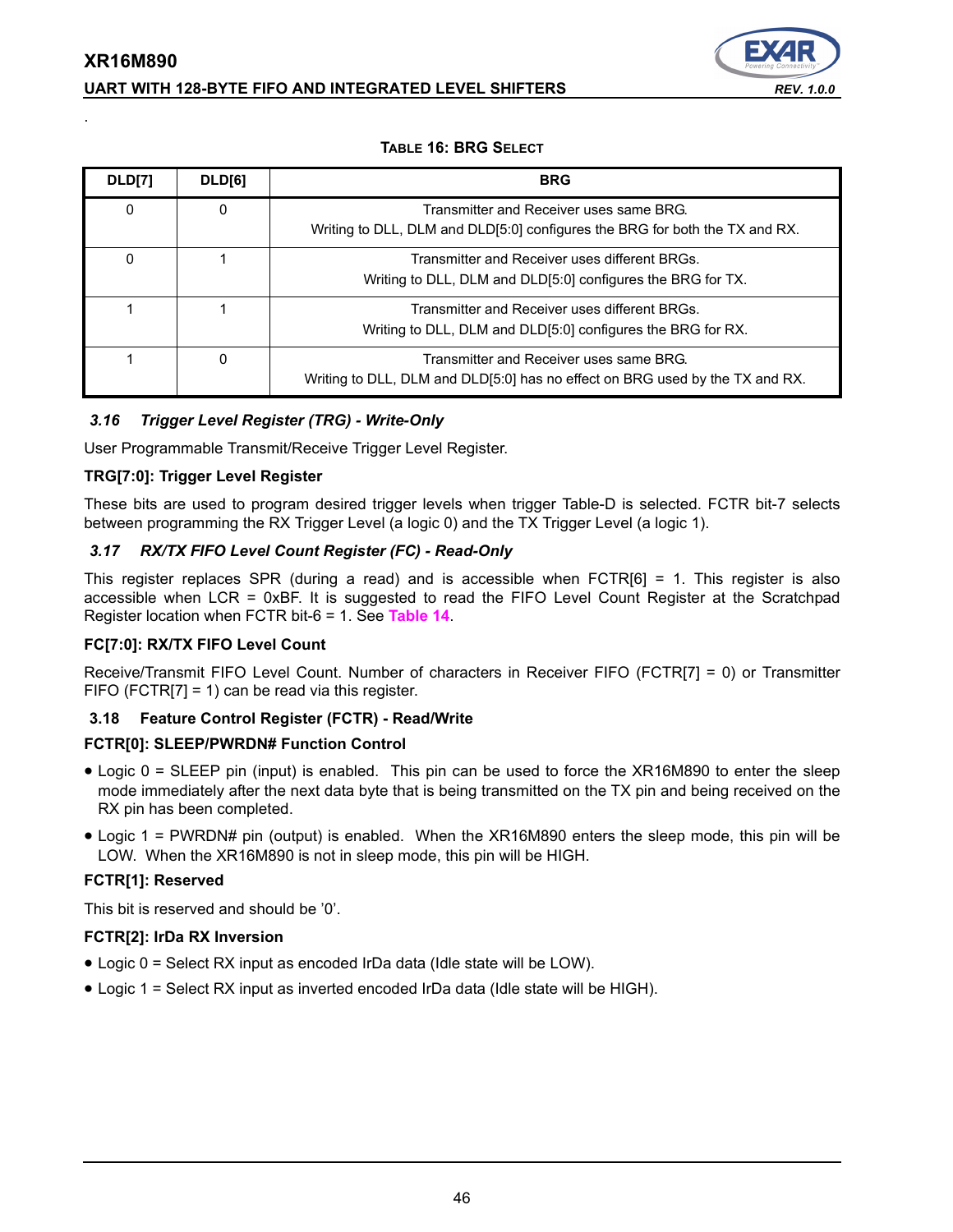

#### *REV. 1.0.0* **UART WITH 128-BYTE FIFO AND INTEGRATED LEVEL SHIFTERS**

#### **FCTR[3]: Auto RS-485 Direction Control**

- Logic 0 = Standard ST16C550 mode. Transmitter generates an interrupt when transmit holding register becomes empty and transmit shift register is shifting data out.
- Logic 1 = Enable Auto RS485 Direction Control function. The direction control signal, RTS# pin, changes its output logic state from LOW to HIGH one bit time after the last stop bit of the last character is shifted out. Also, the Transmit interrupt generation is delayed until the transmitter shift register becomes empty. The RTS# output pin will automatically return to a LOW when a data byte is loaded into the TX FIFO. However, RTS# behavior can be inverted by setting EMSR[3] = 1.

#### **FCTR[5:4]: Transmit/Receive Trigger Table Select**

<span id="page-46-0"></span>See **[Table](#page-46-0) 17** for more details.

| <b>FCTR</b><br><b>BIT-5</b> | <b>FCTR</b><br><b>BIT-4</b> | <b>TABLE</b>    |  |  |  |
|-----------------------------|-----------------------------|-----------------|--|--|--|
|                             |                             | Table-A (TX/RX) |  |  |  |
|                             |                             | Table-B (TX/RX) |  |  |  |
|                             |                             | Table-C (TX/RX) |  |  |  |
|                             |                             | Table-D (TX/RX) |  |  |  |

| <b>TABLE 17: TRIGGER TABLE SELECT</b> |  |  |  |
|---------------------------------------|--|--|--|
|---------------------------------------|--|--|--|

#### **FCTR[6]: Scratchpad Swap**

- Logic 0 = Scratch Pad register is selected as general read and write register. ST16C550 compatible mode.
- Logic 1 = FIFO Count register (Read-Only), Enhanced Mode Select Register (Write-Only). Number of characters in transmit or receive FIFO can be read via scratch pad register when this bit is set. Enhanced Mode Select Register is selected when it is written into.

#### **FCTR[7]: Programmable Trigger Register Select**

- Logic 0 = Registers TRG and FC selected for RX.
- Logic 1 = Registers TRG and FC selected for TX.

#### *3.19 Enhanced Feature Register (EFR) - Read/Write*

Enhanced features are enabled or disabled using this register. Bit 0-3 provide single or dual consecutive character software flow control selection (see **[Table](#page-47-0) 18**). When the Xon1 and Xon2 and Xoff1 and Xoff2 modes are selected, the double 8-bit words are concatenated into two sequential characters. Caution: note that whenever changing the TX or RX flow control bits, always reset all bits back to logic 0 (disable) before programming a new setting.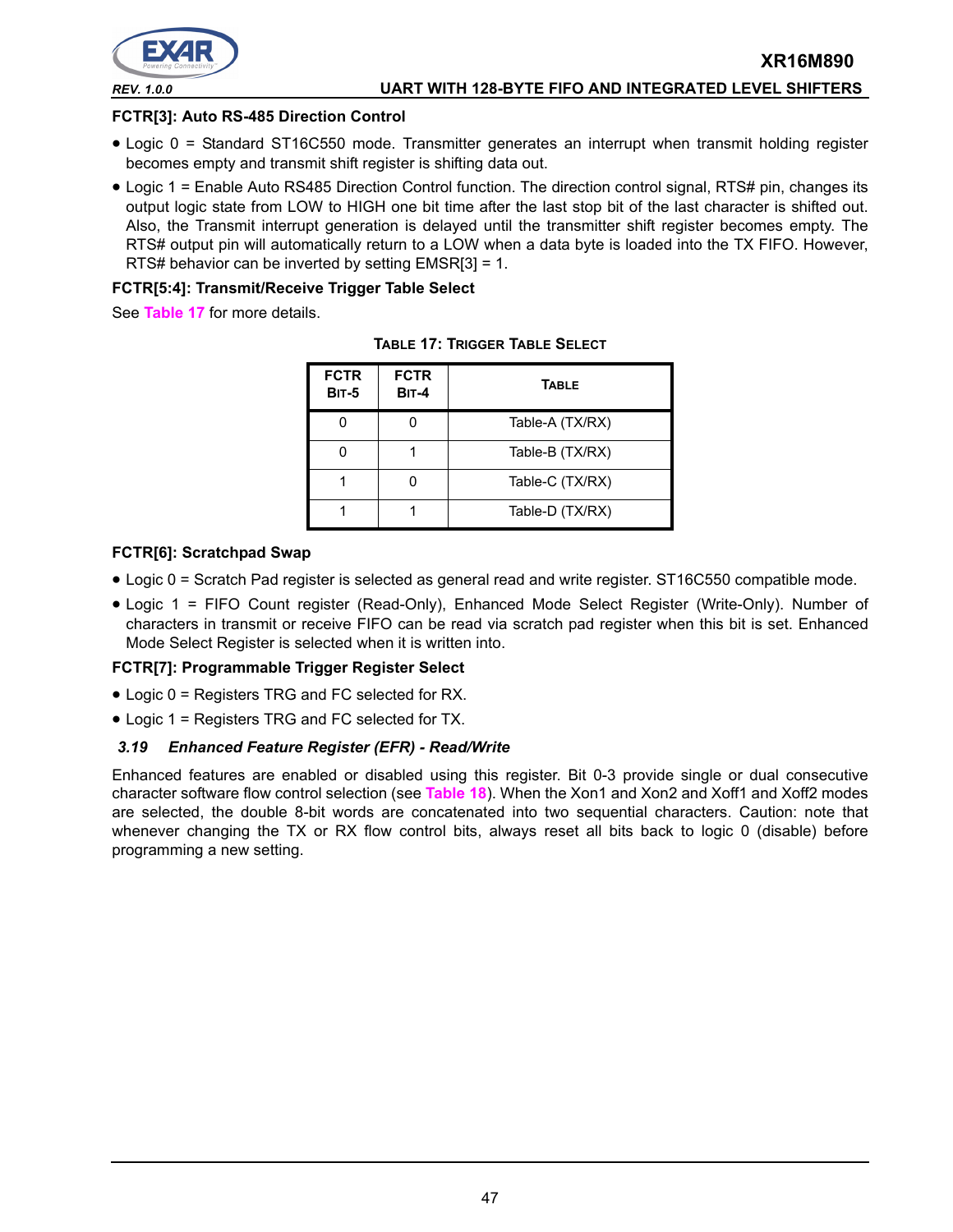#### **UART WITH 128-BYTE FIFO AND INTEGRATED LEVEL SHIFTERS** *REV. 1.0.0*



#### **EFR[3:0]: Software Flow Control Select**

Single character and dual sequential characters software flow control is supported. Combinations of software flow control can be selected by programming these bits.

<span id="page-47-0"></span>

| EFR BIT-3<br>CONT-3 | EFR BIT-2<br>CONT-2 | <b>EFR BIT-1</b><br>CONT-1 | EFR BIT-0<br>CONT-0 | <b>TRANSMIT AND RECEIVE SOFTWARE FLOW CONTROL</b>                                            |
|---------------------|---------------------|----------------------------|---------------------|----------------------------------------------------------------------------------------------|
| 0                   | 0                   | 0                          | $\mathbf{0}$        | No TX and RX flow control (default and reset)                                                |
| $\mathbf{0}$        | $\mathbf{0}$        | X                          | $\times$            | No transmit flow control                                                                     |
| 1                   | 0                   | X                          | X                   | Transmit Xon1, Xoff1                                                                         |
| 0                   | 1                   | X                          | X                   | Transmit Xon2, Xoff2                                                                         |
| 1                   |                     | X                          | X                   | Transmit Xon1 and Xon2, Xoff1 and Xoff2                                                      |
| X                   | X                   | $\Omega$                   | $\mathbf{0}$        | No receive flow control                                                                      |
| X                   | X                   | 1                          | $\Omega$            | Receiver compares Xon1, Xoff1                                                                |
| X                   | X                   | 0                          |                     | Receiver compares Xon2, Xoff2                                                                |
| 1                   | 0                   | 1                          | 1                   | Transmit Xon1, Xoff1<br>Receiver compares Xon1 or Xon2, Xoff1 or Xoff2                       |
| $\Omega$            | 1                   | 1                          |                     | Transmit Xon2, Xoff2<br>Receiver compares Xon1 or Xon2, Xoff1 or Xoff2                       |
| 1                   | 1                   | 1                          | 1                   | Transmit Xon1 and Xon2, Xoff1 and Xoff2,<br>Receiver compares Xon1 and Xon2, Xoff1 and Xoff2 |
| 0                   | 0                   | 1                          | 1                   | No transmit flow control,<br>Receiver compares Xon1 and Xon2, Xoff1 and Xoff2                |

#### **TABLE 18: SOFTWARE FLOW CONTROL FUNCTIONS**

#### **EFR[4]: Enhanced Function Bits Enable**

Enhanced function control bit. This bit enables IER bits 4-7, ISR bits 4-5, FCR bits 3-5, MCR bits 5-7, DLD, SHR and SFR to be modified. After modifying any enhanced bits, EFR bit-4 can be set to a logic 0 to latch the new values. This feature prevents legacy software from altering or overwriting the enhanced functions once set. Normally, it is recommended to leave it enabled, logic 1.

- Logic 0 = modification disable/latch enhanced features. IER bits 4-7, ISR bits 4-5, FCR bits 3-5, MCR bits 5- 7, DLD, SHR and SFR are saved to retain the user settings. After a reset, the IER bits 4-7, ISR bits 4-5, FCR bits 3-5, and MCR bits 5-7, DLD, SHR and SFR are set to a logic 0 to be compatible with ST16C550 mode (default).
- Logic 1 = Enables the EFR[3:0] register bits to be modified by the user.

#### **EFR[5]: Special Character Detect Enable**

- Logic 0 = Special Character Detect Disabled (default).
- Logic 1 = Special Character Detect Enabled. The UART compares each incoming receive character with data in Xoff-2 register. If a match exists, the receive data will be transferred to FIFO and ISR bit-4 will be set to indicate detection of the special character. Bit-0 corresponds with the LSB bit of the receive character. If flow control is set for comparing Xon1, Xoff1 (EFR [1:0]= '10') then flow control and special character work normally. However, if flow control is set for comparing Xon2, Xoff2 (EFR[1:0]= '01') then flow control works normally, but Xoff2 will not go to the FIFO, and will generate an Xoff interrupt and a special character interrupt, if enabled via IER bit-5.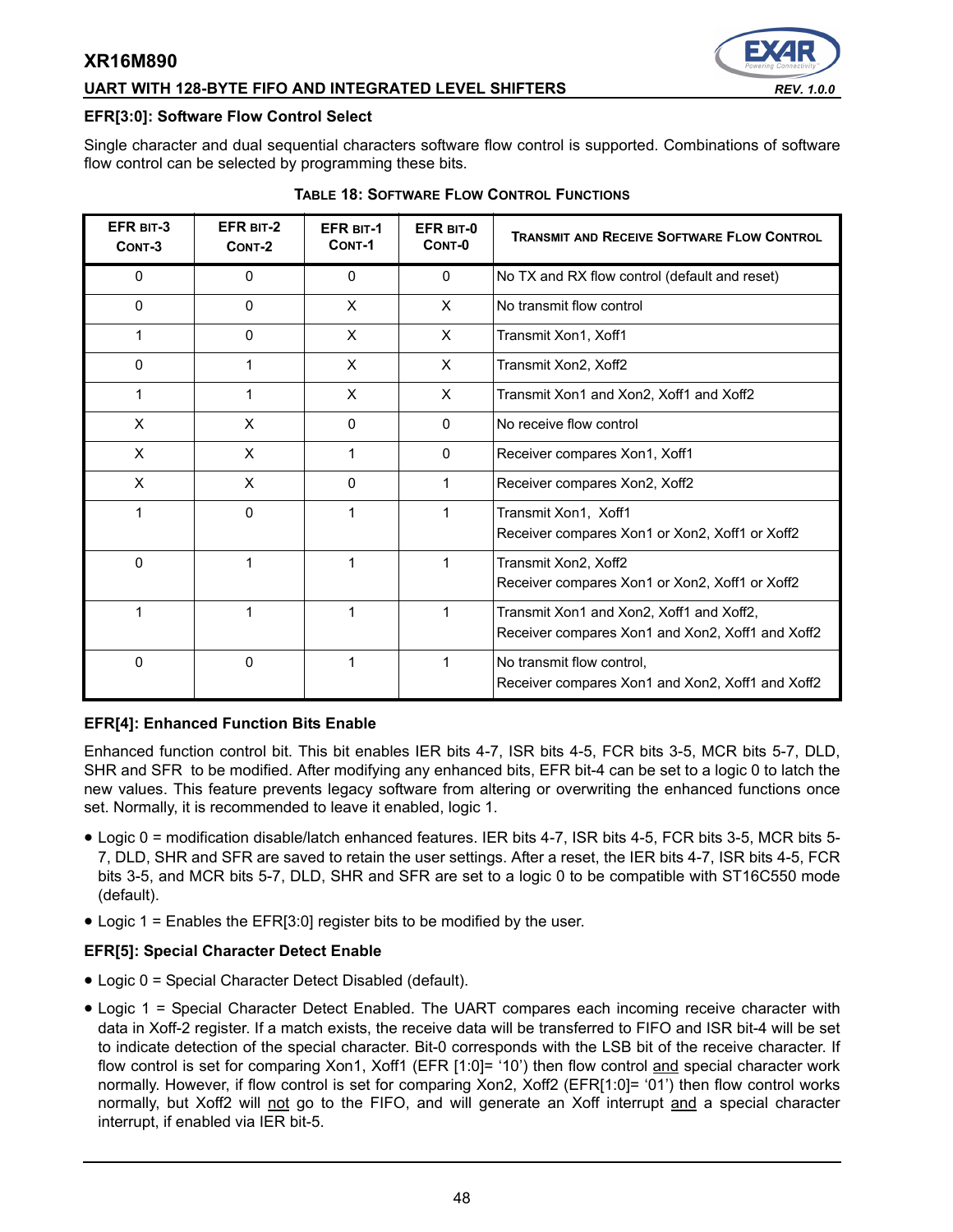

#### **EFR[6]: Auto RTS Flow Control Enable**

RTS# output may be used for hardware flow control by setting EFR bit-6 to logic 1. When Auto RTS is selected, an interrupt will be generated when the receive FIFO is filled to the programmed trigger level and RTS de-asserts HIGH at the next upper trigger level/hysteresis level. RTS# will return LOW when FIFO data falls below the next lower trigger level/hysteresis level. The RTS# output must be asserted (LOW) before the auto RTS can take effect. RTS# pin will function as a general purpose output when hardware flow control is disabled.

- Logic 0 = Automatic RTS flow control is disabled (default).
- Logic 1 = Enable Automatic RTS flow control.

#### **EFR[7]: Auto CTS Flow Control Enable**

Automatic CTS Flow Control.

- Logic 0 = Automatic CTS flow control is disabled (default).
- Logic 1 = Enable Automatic CTS flow control. Data transmission stops when CTS# input de-asserts to logic 1. Data transmission resumes when CTS# returns to a logic 0.

#### *3.20 Software Flow Control Registers (XOFF1, XOFF2, XON1, XON2) - Read/Write*

These registers are used as the programmable software flow control characters xoff1, xoff2, xon1, and xon2. For more details, see **[Table](#page-21-0) 5**. The xoff2 is also used as auto address detect register when the auto 9-bit mode enabled. **[See "Section 1.17.1, Auto Address Detection - Receiver" on page](#page-22-2) 23.**

#### *3.21 GPIO Interrupt Enable Register (GPIOINT) - Read/Write*

If a GPIO has been configured as an input, this register selects which inputs can generate a GPIO interrupt. This register controls GPIO[7:0] when SFR[1] = 0 and GPIO[15:8] when SFR[1] = 1.

- Logic 0 = GPIO interrupt for this input pin is not enabled.
- Logic 1 = GPIO interrupt for this input pin is enabled.

#### *3.22 GPIO Three-State Control Register (GPIO3T) - Read/Write*

If a GPIO has been configured as an output, this register selects which outputs will be in three-state mode. This register controls GPIO[7:0] when  $SFR[1] = 0$  and GPIO[15:8] when  $SFR[1] = 1$ .

- Logic 0 = GPIO output is in active mode and can be controlled via GPIOLVL register.
- Logic 1 = GPIO output is in three-state mode.

#### *3.23 GPIO Polarity Control Register (GPIOINV) - Read/Write*

If a GPIO has been configured as an interrupt, this register selects the polarity that can generate a GPIO interrupt. This register controls GPIO[7:0] when SFR[1] = 0 and GPIO[15:8] when SFR[1] = 1.

- Logic 0 = GPIO interrupt is generated when this input pin transitions from LOW to HIGH. Read GPIOLVL returns GPIO pin state.
- Logic 1 = GPIO interrupt is generated when this input pin transitions from HIGH to LOW. Read GPIOLVL returns inverted GPIO pin state.

#### *3.24 GPIO Select Register (GPIOSEL) - Read/Write*

This register selects where a GPIO is an input or an output.

- Logic 0 = GPIO is an output.
- Logic 1 = GPIO is an input (default).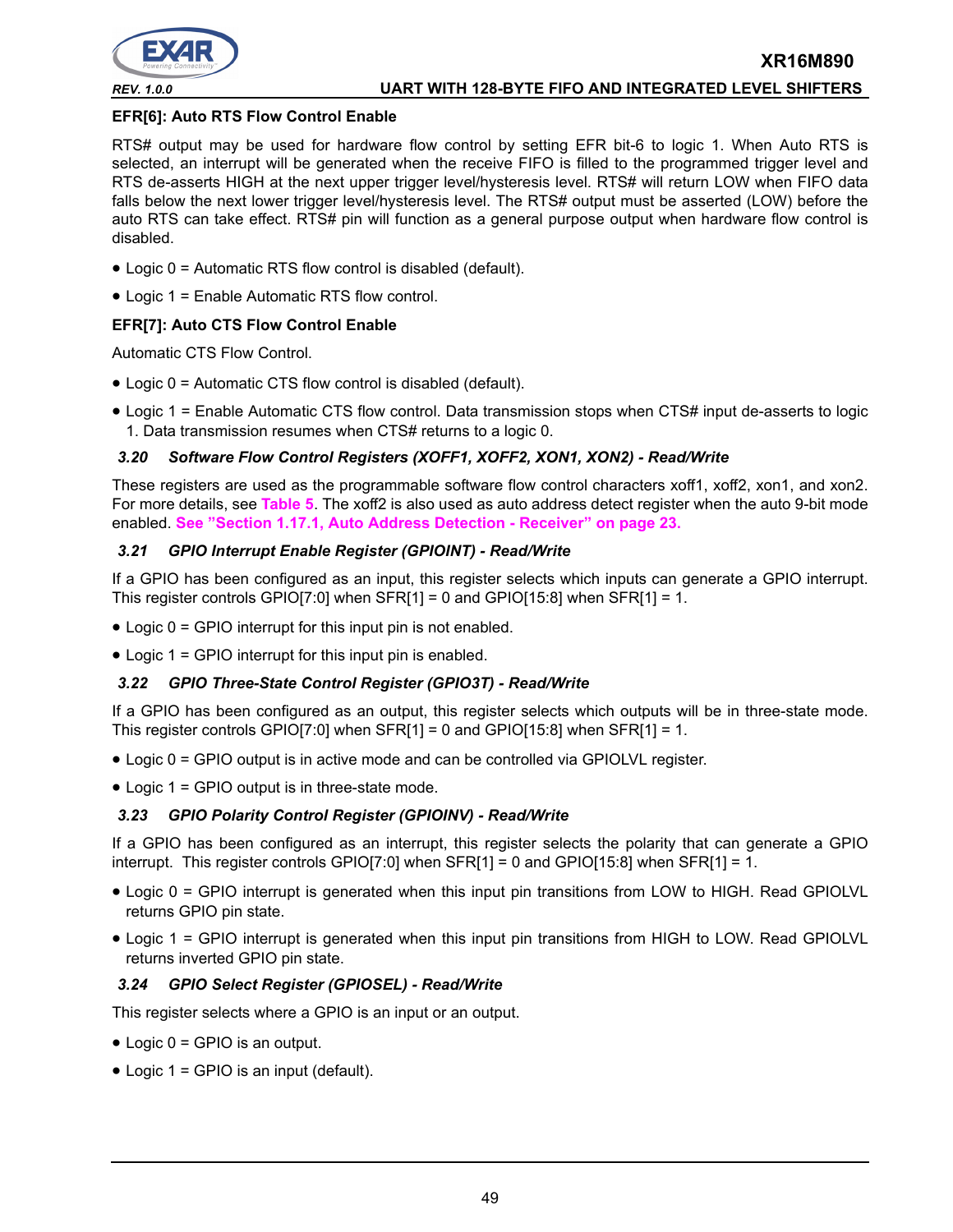# **XR16M890 UART WITH 128-BYTE FIFO AND INTEGRATED LEVEL SHIFTERS** *REV. 1.0.0*



#### **TABLE 19: UART RESET CONDITIONS**

<span id="page-49-0"></span>

| <b>REGISTERS</b>                                 | <b>RESET STATE</b>                                                             |
|--------------------------------------------------|--------------------------------------------------------------------------------|
| DLM, DLL                                         | $DLM = 0x00$ and $DLL = 0x01$ . Only resets to these values during a power up. |
| (Both TX and RX)                                 | They do not reset when the Reset Pin is asserted.                              |
| <b>DLD</b>                                       | Bits $7-0 = 0 \times 00$                                                       |
| <b>RHR</b>                                       | Bits $7-0 = 0 \times X$                                                        |
| <b>THR</b>                                       | Bits $7-0 = 0 \times X$                                                        |
| <b>IER</b>                                       | Bits $7-0 = 0 \times 00$                                                       |
| <b>FCR</b>                                       | Bits $7-0 = 0 \times 00$                                                       |
| <b>ISR</b>                                       | Bits $7-0 = 0 \times 01$                                                       |
| <b>LCR</b>                                       | Bits $7-0 = 0 \times 00$                                                       |
| <b>MCR</b>                                       | Bits $7-0 = 0 \times 00$                                                       |
| <b>LSR</b>                                       | Bits $7-0 = 0 \times 60$                                                       |
| <b>SHR</b>                                       | Bits $7-0 = 0 \times 00$                                                       |
| <b>MSR</b>                                       | Bits $7-0$ =0xX0 (Bits $7-4$ = complement of modem inputs)                     |
| <b>SFR</b>                                       | Bits $7-0 = 0 \times 00$                                                       |
| <b>SPR</b>                                       | Bits $7-0 = 0 \times FF$                                                       |
| <b>GPIOLVL</b>                                   | Bits $7-0 = 0 \times 00$                                                       |
| <b>EMSR</b>                                      | Bits $7-0 = 0 \times 00$                                                       |
| <b>FC</b>                                        | Bits $7-0 = 0 \times 00$                                                       |
| <b>TRG</b>                                       | Bits $7-0 = 0 \times 01$                                                       |
| <b>FCTR</b>                                      | Bits $7-0 = 0 \times 00$                                                       |
| <b>EFR</b>                                       | Bits $7-0 = 0 \times 00$                                                       |
| XON1                                             | Bits $7-0 = 0 \times 00$                                                       |
| XON <sub>2</sub>                                 | Bits $7-0 = 0 \times 00$                                                       |
| XOFF1                                            | Bits $7-0 = 0 \times 00$                                                       |
| XOFF <sub>2</sub>                                | Bits $7-0 = 0 \times 00$                                                       |
| <b>GPIOINT</b>                                   | Bits $7-0 = 0 \times 00$                                                       |
| GPIO3T                                           | Bits $7-0 = 0 \times 00$                                                       |
| <b>GPIOINV</b>                                   | Bits $7-0 = 0 \times 00$                                                       |
| <b>GPIOSEL</b>                                   | Bits $7-0 = 0 \times FF$                                                       |
| <b>I/O SIGNALS</b>                               | <b>RESET STATE</b>                                                             |
| <b>TX</b>                                        | <b>HIGH</b>                                                                    |
| RTS#                                             | <b>HIGH</b>                                                                    |
| DTR#                                             | <b>HIGH</b>                                                                    |
| INT (Intel or VLIO mode)<br>IRQ# (Motorola mode) | Three-State Condition<br><b>HIGH</b>                                           |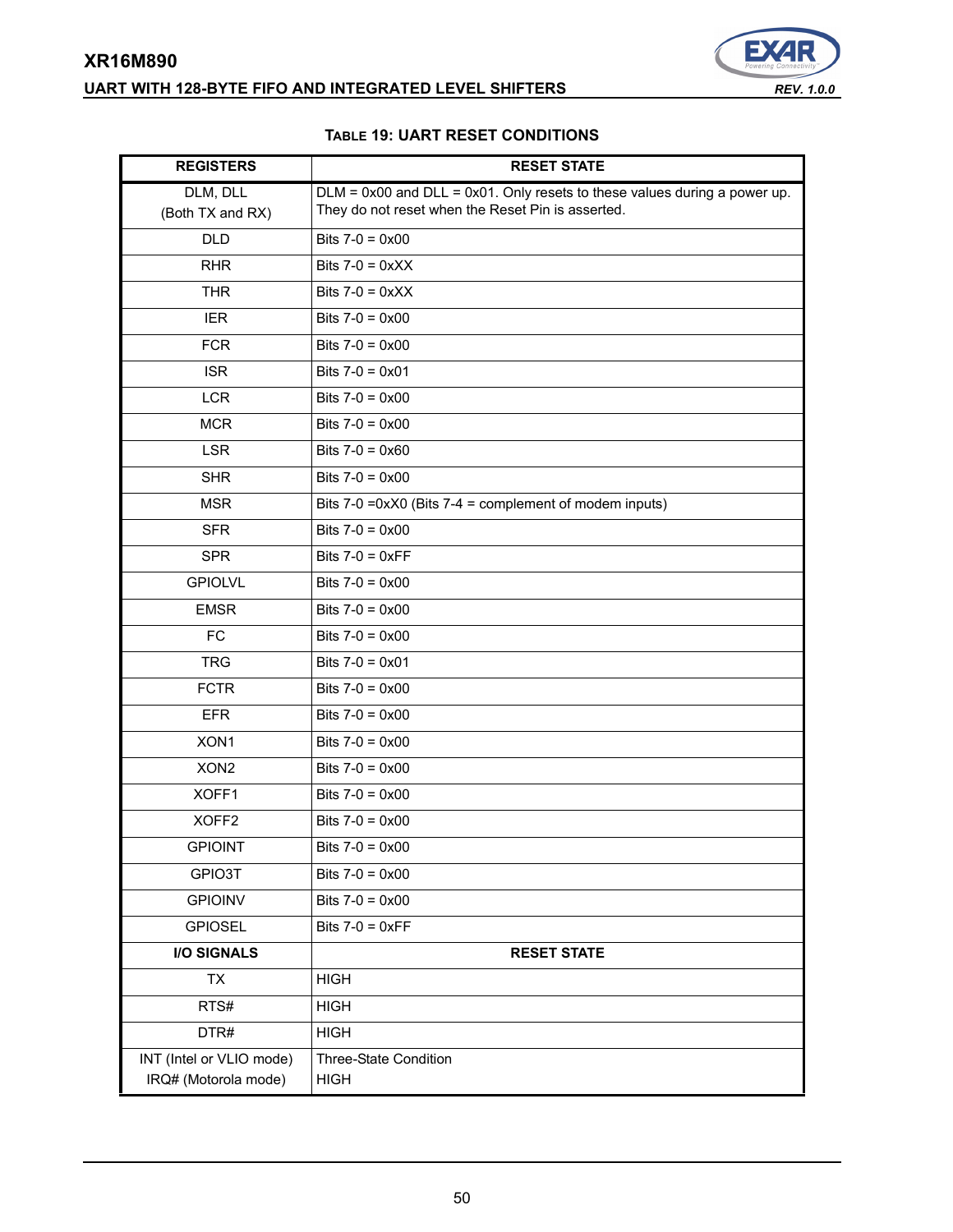

## *REV. 1.0.0* **UART WITH 128-BYTE FIFO AND INTEGRATED LEVEL SHIFTERS**

**XR16M890**

# **ABSOLUTE MAXIMUM RATINGS**

| Power Supply Range           | 3.63 Volts                         |
|------------------------------|------------------------------------|
| Voltage at Any Pin           | GND-0.3 V to 3.63 V                |
| <b>Operating Temperature</b> | -40 $^{\rm o}$ to +85 $^{\rm o}$ C |
| Storage Temperature          | $-65^{\circ}$ to $+150^{\circ}$ C  |
| Package Dissipation          | 500 mW                             |

# **TYPICAL PACKAGE THERMAL RESISTANCE DATA** (MARGIN OF ERROR: ± 15%)

| Thermal Resistance (32-QFN)  | theta-ja = $33^{\circ}$ C/W, theta-jc = $22^{\circ}$ C/W |
|------------------------------|----------------------------------------------------------|
| Thermal Resistance (40-QFN)  | theta-ja = $32^{\circ}$ C/W, theta-jc = $16^{\circ}$ C/W |
| Thermal Resistance (48-TQFP) | theta-ja = $59^{\circ}$ C/W, theta-jc = $16^{\circ}$ C/W |

# **ELECTRICAL CHARACTERISTICS**

#### *DC ELECTRICAL CHARACTERISTICS*

# UNLESS OTHERWISE NOTED:  $TA = -40^\circ$  to  $+85^\circ$ C, VCC\_XXXX IS 1.62V TO 3.63V

| <b>SYMBOL</b>     |                            |            |                |            | <b>LIMITS</b><br>1.8V<br><b>PARAMETER</b> |            | <b>LIMITS</b><br>2.5V |             | <b>LIMITS</b><br>3.3V                                      |  | <b>UNITS</b> | <b>CONDITIONS</b> |
|-------------------|----------------------------|------------|----------------|------------|-------------------------------------------|------------|-----------------------|-------------|------------------------------------------------------------|--|--------------|-------------------|
|                   |                            | <b>MIN</b> | <b>MAX</b>     | <b>MIN</b> | <b>MAX</b>                                | <b>MIN</b> | <b>MAX</b>            |             |                                                            |  |              |                   |
| $V_{\text{ILCK}}$ | Clock Input Low Level      | $-0.3$     | 0.3            | $-0.3$     | 0.4                                       | $-0.3$     | 0.6                   | V           | (XTAL1 input)                                              |  |              |                   |
| $V_{I H C K}$     | Clock Input High Level     | 1.4        | VCC<br>CORE    | 2.0        | VCC<br>CORE                               | 2.4        | VCC<br>CORE           | $\vee$      |                                                            |  |              |                   |
| $V_{IL}$          | Input Low Voltage          | $-0.3$     | 0.2            | $-0.3$     | 0.5                                       | $-0.3$     | 0.7                   | $\vee$      |                                                            |  |              |                   |
| $V_{\text{IH}}$   | Input High Voltage         | 1.4        | 5.5            | 1.8        | 5.5                                       | 2.0        | 5.5                   | $\vee$      |                                                            |  |              |                   |
| $V_{OL}$          | <b>Output Low Voltage</b>  |            | 0.4            |            | 0.4                                       |            | 0.4                   | V<br>V<br>V | $I_{OL}$ = 6 mA<br>$I_{OL}$ = 4 mA<br>$I_{OL} = 1.5$ mA    |  |              |                   |
| $V_{OH}$          | Output High Voltage        | 1.4        |                | 1.8        |                                           | 2.0        |                       | V<br>V<br>V | $I_{OH}$ = -4 mA<br>$I_{OH} = -2 mA$<br>$I_{OH}$ = -200 uA |  |              |                   |
| $I_{IL}$          | Input Low Leakage Current  |            | ±15            |            | ±15                                       |            | ±15                   | uA          |                                                            |  |              |                   |
| $I_{\text{IH}}$   | Input High Leakage Current |            | ±15            |            | ±15                                       |            | ±15                   | uA          |                                                            |  |              |                   |
| $C_{IN}$          | Input Pin Capacitance      |            | 5              |            | 5                                         |            | 5                     | pF          |                                                            |  |              |                   |
| $I_{\rm CC}$      | Power Supply Current       |            | $\overline{2}$ |            | $\mathbf{3}$                              |            | 4                     | mA          | $Ext$ Clk = $5MHz$                                         |  |              |                   |
| <b>I</b> SLEEP    | Sleep Current              |            | $\sqrt{5}$     |            | 10 <sup>°</sup>                           |            | 20                    | uA          | See Test 1                                                 |  |              |                   |

Test 1: All inputs should remain steady at VCC or GND to minimize Sleep current. RX input must idle at HIGH while asleep.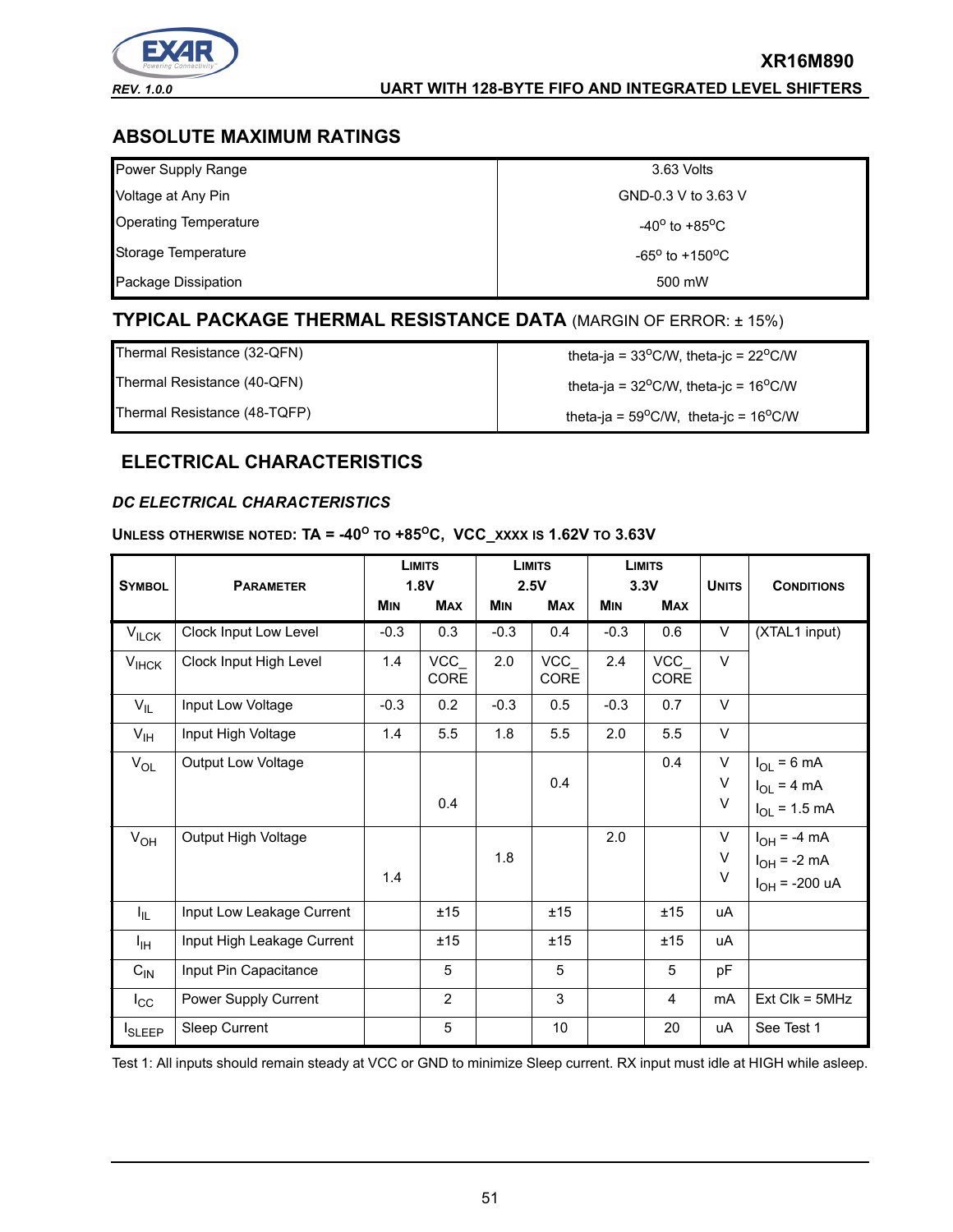# **UART WITH 128-BYTE FIFO AND INTEGRATED LEVEL SHIFTERS** *REV. 1.0.0*



#### *AC ELECTRICAL CHARACTERISTICS*

# *TA = -40O TO +85OC, VCC IS 1.62 TO 3.63V, 70 PF LOAD WHERE APPLICABLE*

|                                      |                                               | <b>LIMITS</b> |                 | <b>LIMITS</b>   |            | <b>LIMITS</b> |                 |             |
|--------------------------------------|-----------------------------------------------|---------------|-----------------|-----------------|------------|---------------|-----------------|-------------|
| <b>SYMBOL</b>                        | <b>PARAMETER</b>                              |               | $1.8V \pm 10\%$ | $2.5V \pm 10\%$ |            |               | $3.3V \pm 10\%$ | <b>UNIT</b> |
|                                      |                                               | <b>MIN</b>    | <b>MAX</b>      | <b>MIN</b>      | <b>MAX</b> | MIN           | <b>MAX</b>      |             |
| XTAL1                                | <b>UART Crystal Frequency</b>                 |               | 24              |                 | 24         |               | 24              | <b>MHz</b>  |
| <b>ECLK</b>                          | <b>External Clock Frequency</b>               |               | 36              |                 | 64         |               | 100             | <b>MHz</b>  |
| $T_{ECLK}$                           | <b>External Clock Time Period</b>             | 13            |                 | $\overline{7}$  |            | 5             |                 | ns          |
|                                      | 16 Mode (Intel) Data Bus Read/Write Timing    |               |                 |                 |            |               |                 |             |
| $T_{AS}$                             | Address Setup Time                            | 0             |                 | 0               |            | 0             |                 | ns          |
| $T_{AH}$                             | Address Hold Time                             | 0             |                 | $\mathbf 0$     |            | 0             |                 | ns          |
| $T_{CS}$                             | Chip Select Width                             | 50            |                 | 45              |            | 40            |                 | ns          |
| $T_{RD}$                             | IOR# Strobe Width                             | 50            |                 | 45              |            | 40            |                 | ns          |
| $T_{DY}$                             | Read Cycle Delay                              | 50            |                 | 45              |            | 40            |                 | ns          |
| $T_{\mathsf{RDV}}$                   | Data Access Time                              |               | 45              |                 | 40         |               | 35              | ns          |
| T <sub>DD</sub>                      | Data Disable Time                             |               | 25              |                 | 20         |               | 15              | ns          |
| $T_{WR}$                             | IOW# Strobe Width                             | 50            |                 | 45              |            | 40            |                 | ns          |
| $T_{DY}$                             | Write Cycle Delay                             | 50            |                 | 45              |            | 40            |                 | ns          |
| $T_{DS}$                             | Data Setup Time                               | 30            |                 | 25              |            | 20            |                 | ns          |
| T <sub>DH</sub>                      | Data Hold Time                                | 0             |                 | $\mathbf 0$     |            | $\pmb{0}$     |                 | ns          |
|                                      | 68 Mode (Motorola) Data Bus Read/Write Timing |               |                 |                 |            |               |                 |             |
| $T_{ADS}$                            | Address Setup                                 | 0             |                 | $\mathbf 0$     |            | 0             |                 | ns          |
| <b>TADH</b>                          | Address Hold                                  | 0             |                 | $\mathbf 0$     |            | 0             |                 | ns          |
| <b>T<sub>RWS</sub></b>               | R/W# Setup to CS#                             | 0             |                 | 0               |            | 0             |                 | ns          |
| <b>T</b> <sub>RDA</sub>              | Data Access Time                              |               | 45              |                 | 40         |               | 35              | ns          |
| $T_{\mathsf{R}\mathsf{D}\mathsf{H}}$ | Data Disable Time                             |               | 25              |                 | 15         |               | 10              | ns          |
| T <sub>WDS</sub>                     | Write Data Setup                              | 20            |                 | 15              |            | 10            |                 | ns          |
| T <sub>WDH</sub>                     | Write Data Hold                               | 3             |                 | $\mathsf 3$     |            | 3             |                 | ns          |
| $T_{RWH}$                            | CS# De-asserted to R/W# De-asserted           | $\mathbf 0$   |                 | $\mathbf 0$     |            | $\pmb{0}$     |                 | ns          |
| $T_{CSL}$                            | CS# Strobe Width                              | 50            |                 | 45              |            | 40            |                 | ns          |
| $T_{\text{CSD}}$                     | CS# Cycle Delay                               | 50            |                 | 45              |            | 40            |                 | ns          |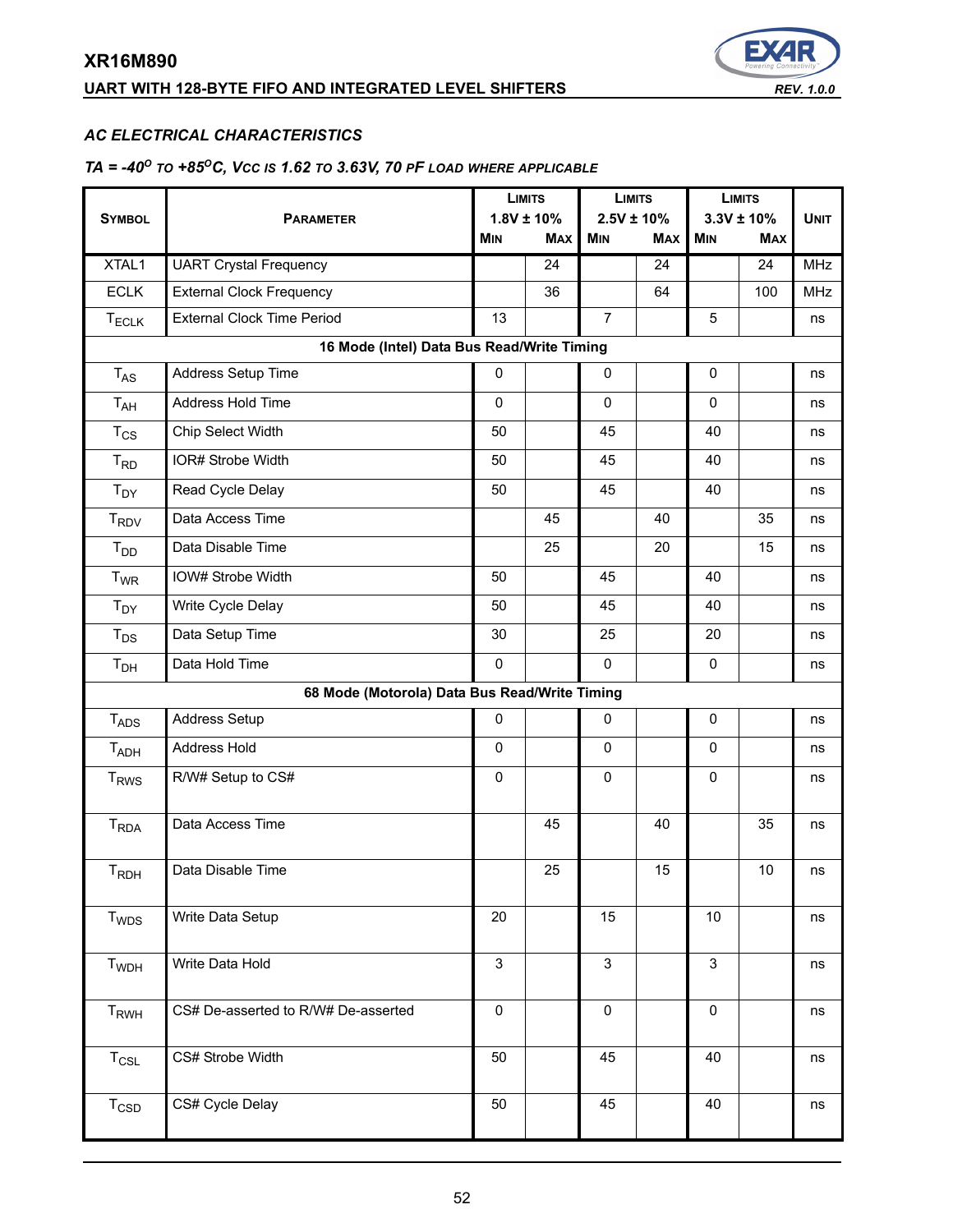

#### *AC ELECTRICAL CHARACTERISTICS*

# *TA = -40O TO +85OC, VCC IS 1.62 TO 3.63V, 70 PF LOAD WHERE APPLICABLE*

|                            |                                                                 |             | <b>LIMITS</b><br>$1.8V \pm 10\%$ |                              | <b>LIMITS</b><br>$2.5V \pm 10\%$ |            | <b>LIMITS</b><br>$3.3V \pm 10\%$ |             |
|----------------------------|-----------------------------------------------------------------|-------------|----------------------------------|------------------------------|----------------------------------|------------|----------------------------------|-------------|
| <b>SYMBOL</b>              | <b>PARAMETER</b>                                                | MIN         | <b>MAX</b>                       | <b>MIN</b>                   | <b>MAX</b>                       | <b>MIN</b> | <b>MAX</b>                       | <b>UNIT</b> |
|                            | <b>VLIO Data Bus Read/Write Timing</b>                          |             |                                  |                              |                                  |            |                                  |             |
| $T_{AS}$                   | Address Setup Time                                              | 15          |                                  | 15                           |                                  | 10         |                                  | ns          |
| T <sub>AH</sub>            | Address Hold Time                                               | 5           |                                  | 5                            |                                  | 5          |                                  | ns          |
| $T_{CSL}$                  | Delay from CS# to LLA#/IOR#/IOW#                                | $\mathbf 0$ |                                  | $\mathbf 0$                  |                                  | 0          |                                  | ns          |
| $T_{LLA}$                  | LLA# Strobe Width                                               | 10          |                                  | 10                           |                                  | 10         |                                  | ns          |
| $T_{RD}$                   | IOR# Strobe Width                                               | 50          |                                  | 45                           |                                  | 40         |                                  | ns          |
| <b>TLLAR</b>               | Delay from LLA# to IOR#                                         | 5           |                                  | 5                            |                                  | 5          |                                  | ns          |
| <b>TLLAW</b>               | Delay from LLA# to IOW#                                         | 5           |                                  | 5                            |                                  | 5          |                                  | ns          |
| $T_{DY}$                   | Read/Write Cycle Delay                                          | 50          |                                  | 45                           |                                  | 40         |                                  | ns          |
| T <sub>RDV</sub>           | Data Access Time                                                |             | 45                               |                              | 40                               |            | 35                               | ns          |
| $T_{DD}$                   | Data Disable Time                                               |             | 25                               |                              | 20                               |            | 15                               | ns          |
| $T_{WR}$                   | IOW# Strobe Width                                               | 50          |                                  | 45                           |                                  | 40         |                                  | ns          |
| $T_{DS}$                   | Data Setup Time                                                 | 15          |                                  | 15                           |                                  | 15         |                                  | ns          |
| T <sub>DH</sub>            | Data Hold Time                                                  | 5           |                                  | 5                            |                                  | 5          |                                  | ns          |
|                            | <b>Modem/Interrupt Timing</b>                                   |             |                                  |                              |                                  |            |                                  |             |
| <b>T</b> <sub>WDO</sub>    | Delay From IOW# To Output                                       |             | 50                               |                              | 50                               |            | 50                               | ns          |
| $T_{MOD}$                  | Delay To Set Interrupt From MODEM Input                         |             | 50                               |                              | 50                               |            | 50                               | ns          |
| $T_{RSI}$                  | Delay To Reset Interrupt From IOR#                              |             | 50                               |                              | 50                               |            | 50                               | ns          |
| $T_{\rm SSI}$              | Delay From Stop To Set Interrupt                                |             | 1                                |                              | $\mathbf{1}$                     |            | $\mathbf{1}$                     | <b>Bclk</b> |
| $T_{\rm RRI}$              | Delay From IOR# To Reset Interrupt                              |             | 45                               |                              | 45                               |            | 45                               | ns          |
| $T_{SI}$                   | Delay From Start To Interrupt                                   |             | 45                               |                              | 45                               |            | 45                               | ns          |
| <b>T</b> <sub>WTS</sub>    | Delay From Initial IOW# To Transmit Start<br>$(SHK 7:4  = 0x0)$ | 8           | 33                               | 8                            | 33                               | 8          | 33                               | <b>Bclk</b> |
| T <sub>WTS</sub>           | Delay From Initial IOW# To Transmit Start<br>$(SHR[7:4] = 0xF)$ | 8           | 48                               | 8                            | 48                               | 8          | 48                               | <b>Bclk</b> |
| T <sub>WRI</sub>           | Delay From IOW# To Reset Interrupt                              |             | 45                               |                              | 45                               |            | 45                               | ns          |
| $T_{SSR}$                  | Delay From Stop To Set RXRDY#                                   |             | 1                                |                              | $\mathbf{1}$                     |            | $\mathbf{1}$                     | <b>Bclk</b> |
| $T_{RR}$                   | Delay From IOR# To Reset RXRDY#                                 |             | 45                               |                              | 45                               |            | 45                               | ns          |
| T <sub>WT</sub>            | Delay From IOW# To Set TXRDY#                                   |             | 45                               |                              | 45                               |            | 45                               | ns          |
| $T_{\footnotesize\rm SRT}$ | Delay From Center of Start To Reset TXRDY#                      |             | 8                                |                              | 8                                |            | 8                                | <b>Bclk</b> |
| $T_{RST}$                  | Reset Pulse Width                                               | 40          |                                  | 40                           |                                  | 40         |                                  | ns          |
| <b>Bclk</b>                | <b>Baud Clock</b>                                               |             |                                  | 16X or 8X or 4X of data rate |                                  |            |                                  | Hz          |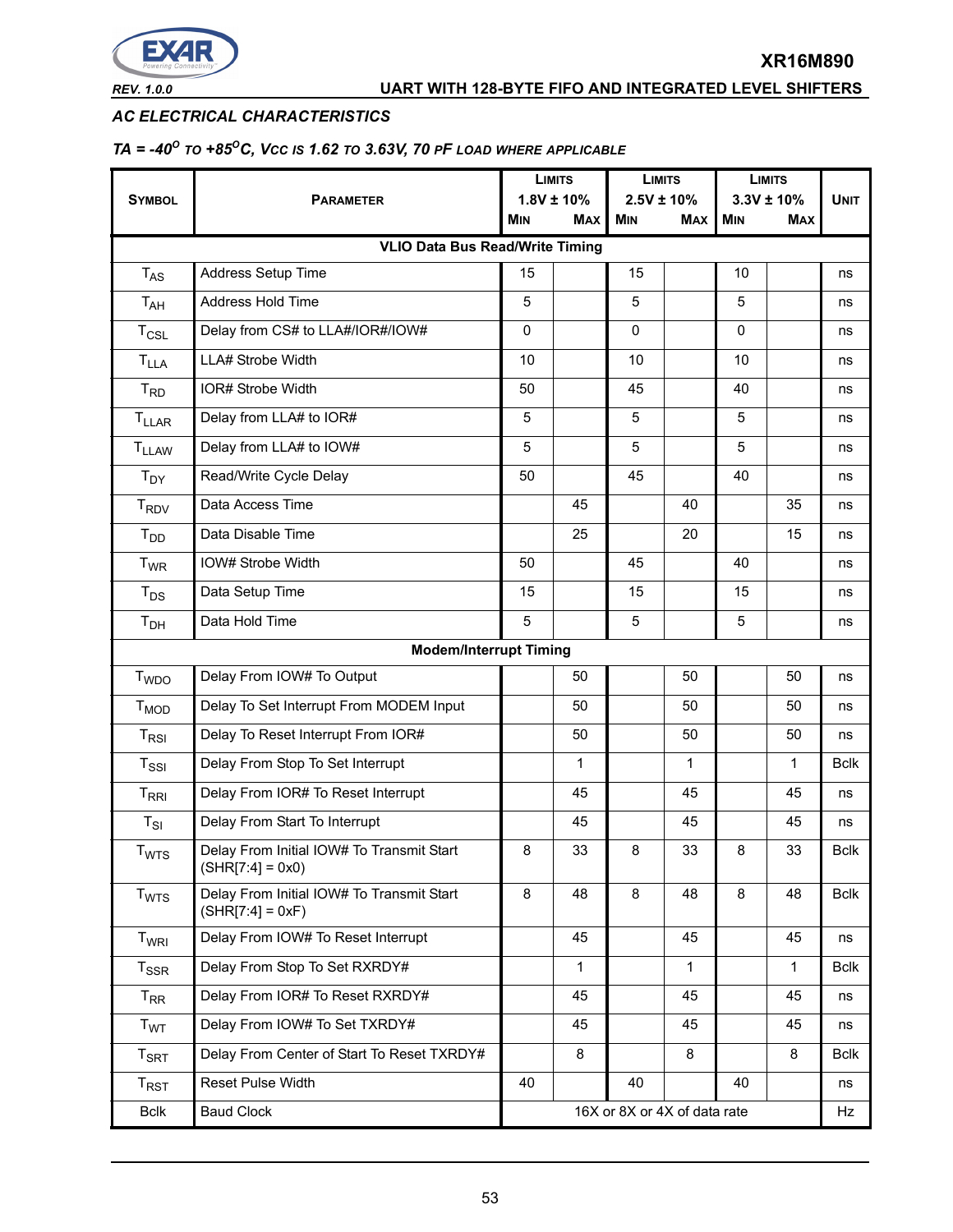# **XR16M890 UART WITH 128-BYTE FIFO AND INTEGRATED LEVEL SHIFTERS** *REV. 1.0.0*



#### **FIGURE 18. CLOCK TIMING**



#### **FIGURE 19. MODEM INPUT/OUTPUT TIMING**

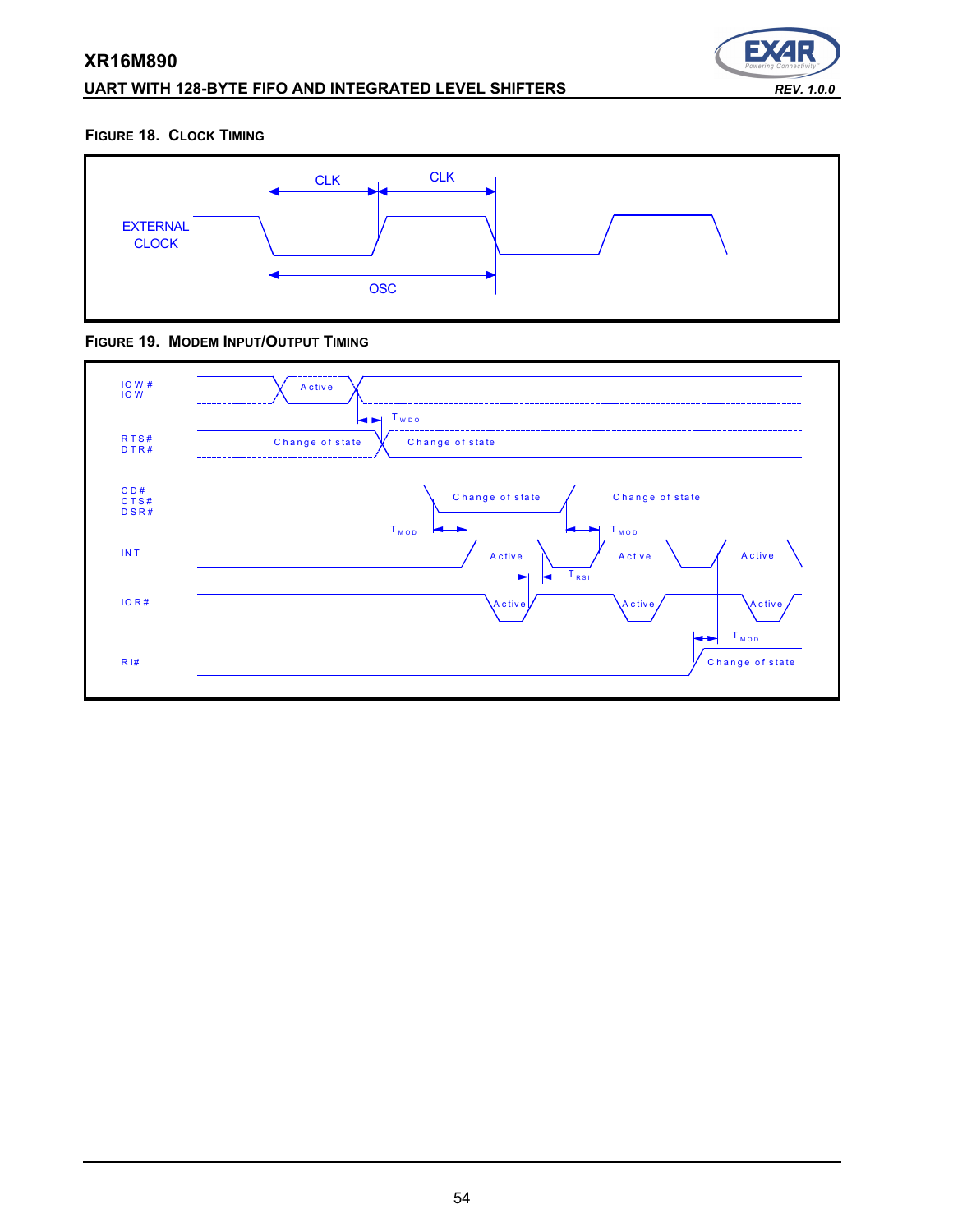

# *REV. 1.0.0* **UART WITH 128-BYTE FIFO AND INTEGRATED LEVEL SHIFTERS**

**XR16M890**

#### **FIGURE 20. 16 MODE (INTEL) DATA BUS READ TIMING**



**FIGURE 21. 16 MODE (INTEL) DATA BUS WRITE TIMING**

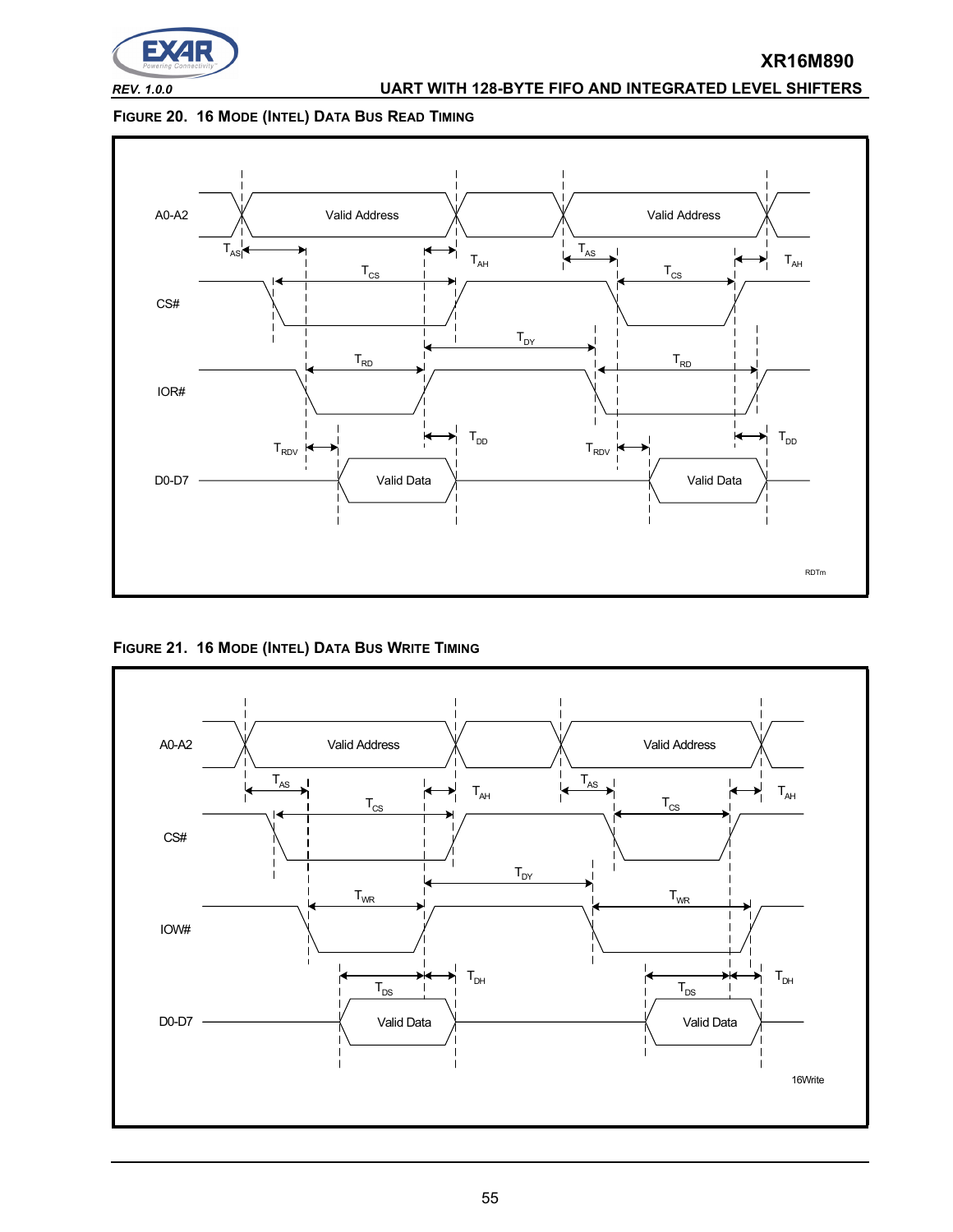#### **UART WITH 128-BYTE FIFO AND INTEGRATED LEVEL SHIFTERS** *REV. 1.0.0*

# E)

#### **FIGURE 22. 68 MODE (MOTOROLA) DATA BUS READ TIMING**



**FIGURE 23. 68 MODE (MOTOROLA) DATA BUS WRITE TIMING**

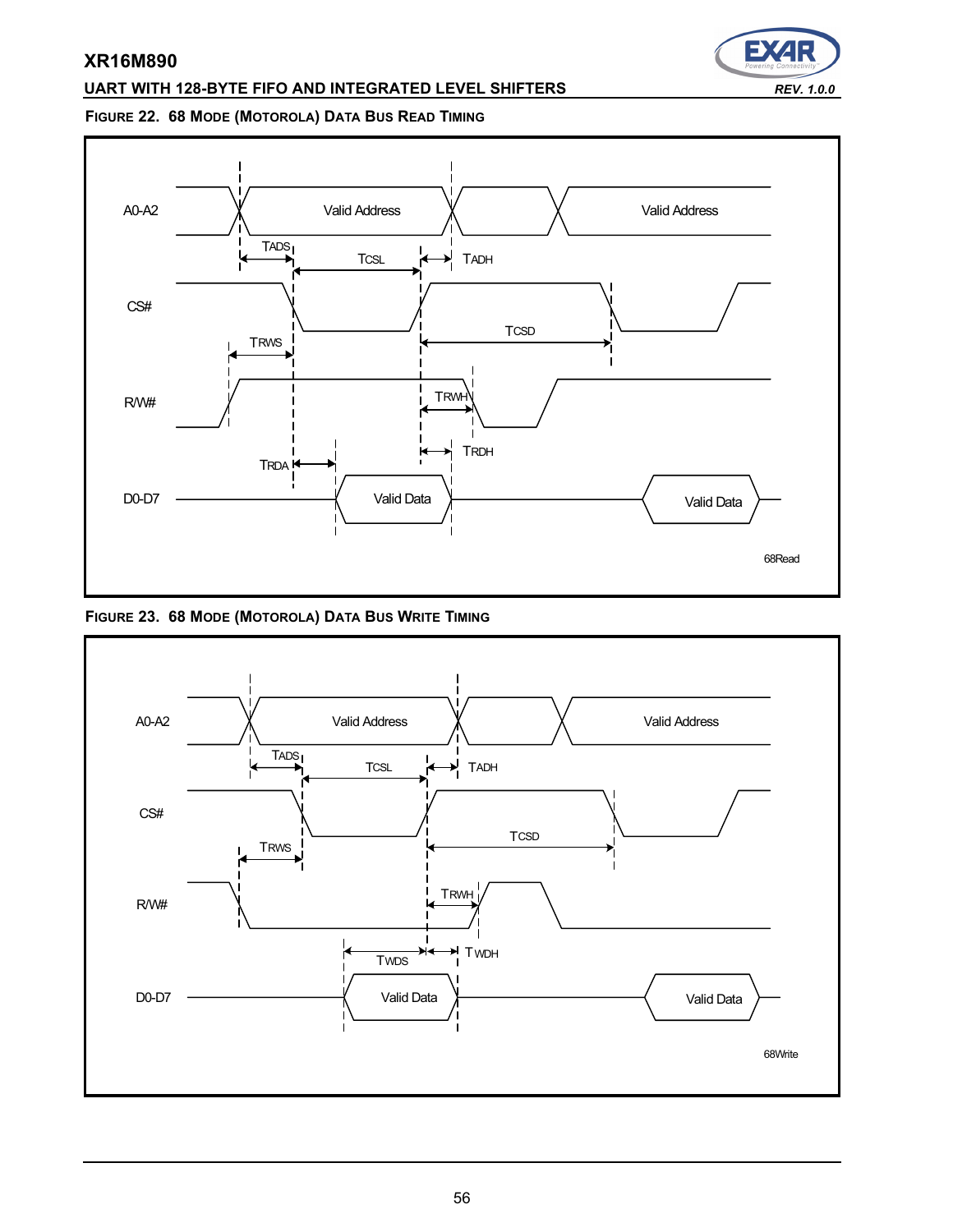

# *REV. 1.0.0* **UART WITH 128-BYTE FIFO AND INTEGRATED LEVEL SHIFTERS**

**XR16M890**

#### **FIGURE 24. VLIO MODE DATA BUS READ TIMING**



**FIGURE 25. VLIO MODE DATA BUS WRITE TIMING**

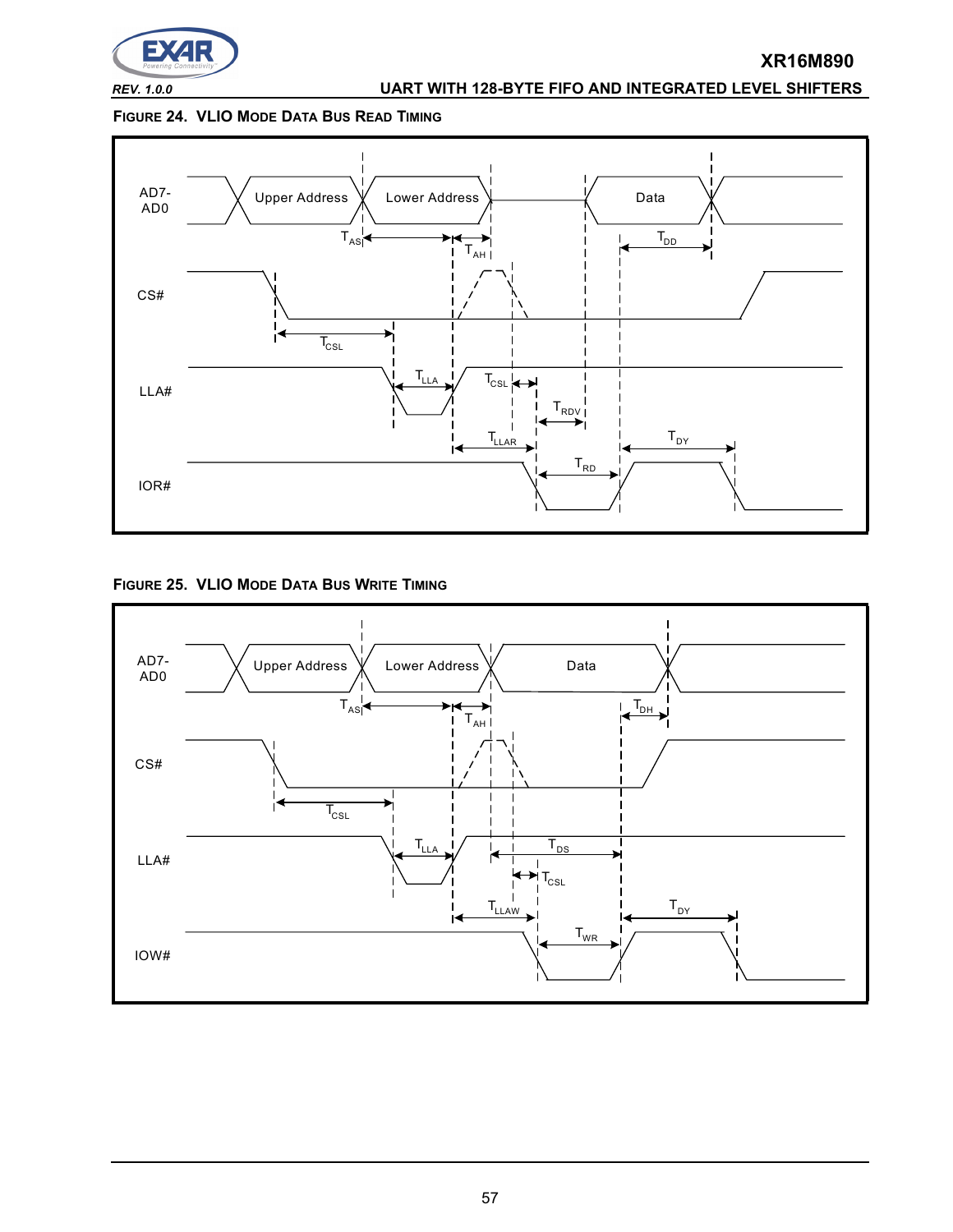

# <span id="page-57-0"></span>**FIGURE 26. RECEIVE READY & INTERRUPT TIMING [NON-FIFO MODE]**



**FIGURE 27. TRANSMIT READY & INTERRUPT TIMING [NON-FIFO MODE]**

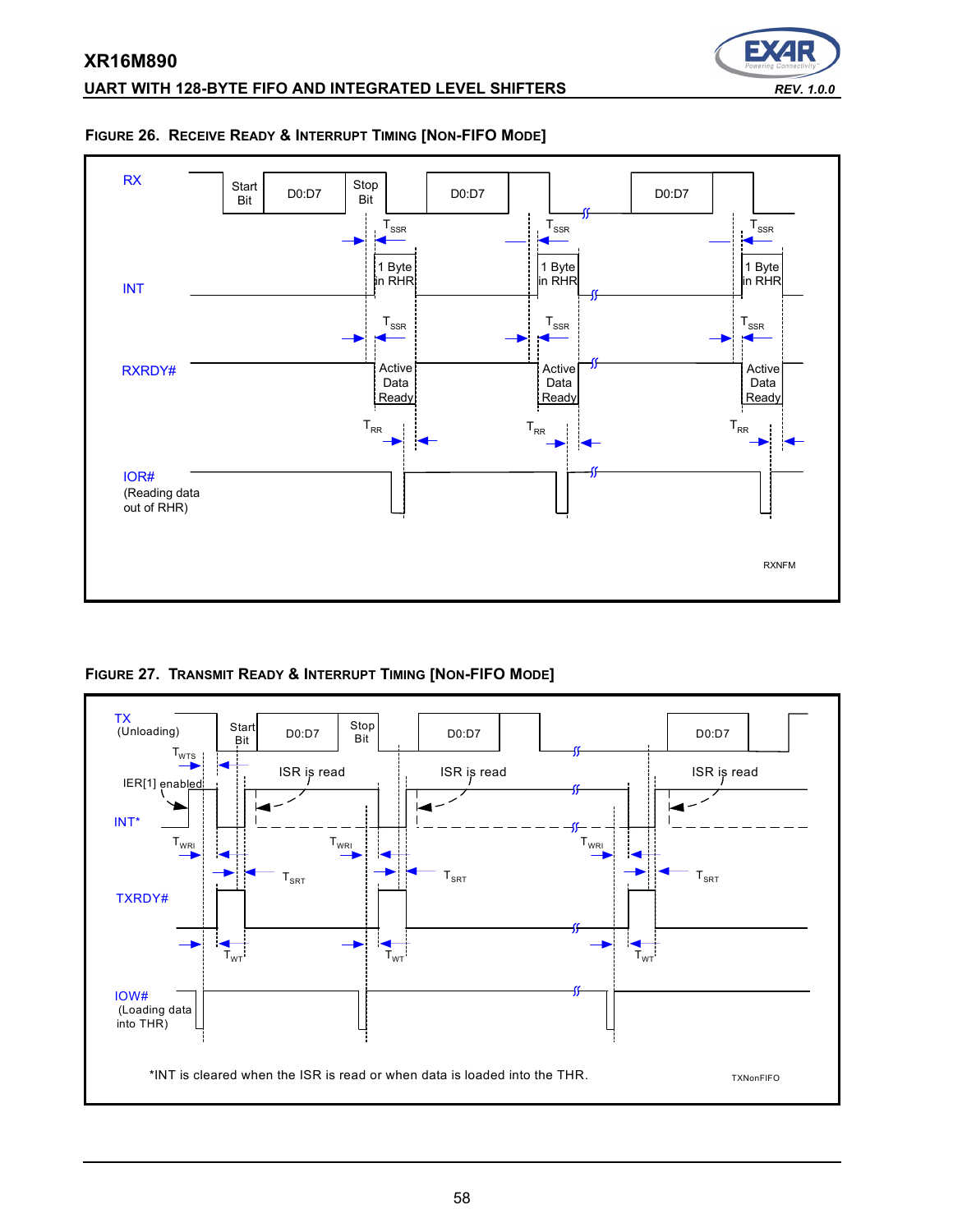





<span id="page-58-0"></span>**FIGURE 29. TRANSMIT READY & INTERRUPT TIMING [FIFO MODE]**

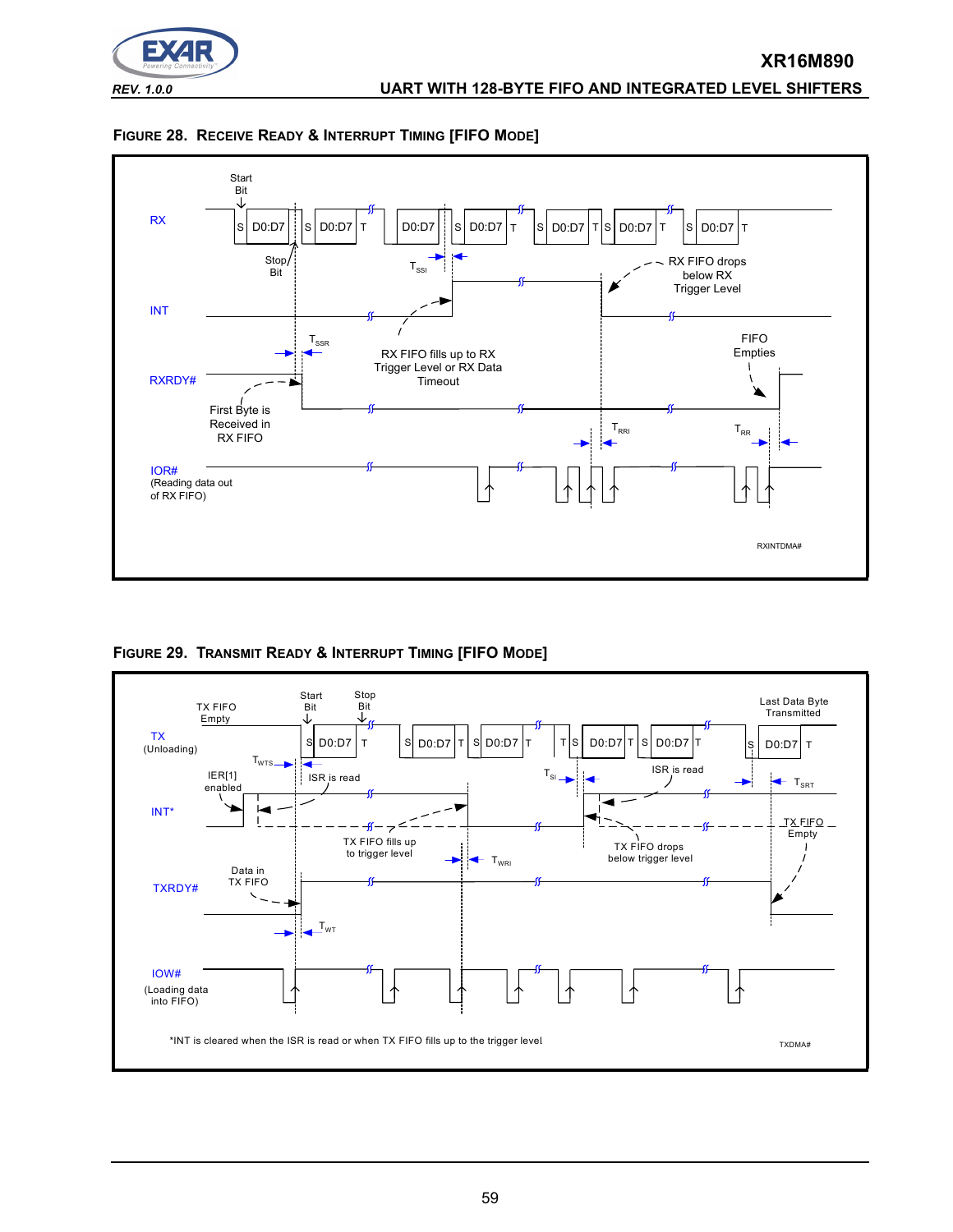

# **PACKAGE DIMENSIONS (32 PIN QFN - 5 X 5 X 0.9** mm**)**



Note: The control dimension is in millimeter.

|                |            | <b>INCHES</b> |      | <b>MILLIMETERS</b> |
|----------------|------------|---------------|------|--------------------|
| <b>SYMBOL</b>  | <b>MIN</b> | <b>MAX</b>    | MIN  | <b>MAX</b>         |
| A              | 0.031      | 0.039         | 0.80 | 1.00               |
| A <sub>1</sub> | 0.000      | 0.002         | 0.00 | 0.05               |
| A <sub>3</sub> | 0.006      | 0.010         | 0.15 | 0.25               |
| D              | 0.193      | 0.201         | 4.90 | 5.10               |
| D <sub>2</sub> | 0.138      | 0.150         | 3.50 | 3.80               |
| b              | 0.007      | 0.012         | 0.18 | 0.30               |
| e              |            | 0.0197 BSC    |      | 0.50 BSC           |
| L              | 0.012      | 0.020         | 0.35 | 0.45               |
| k              | 0.008      |               | 0.20 |                    |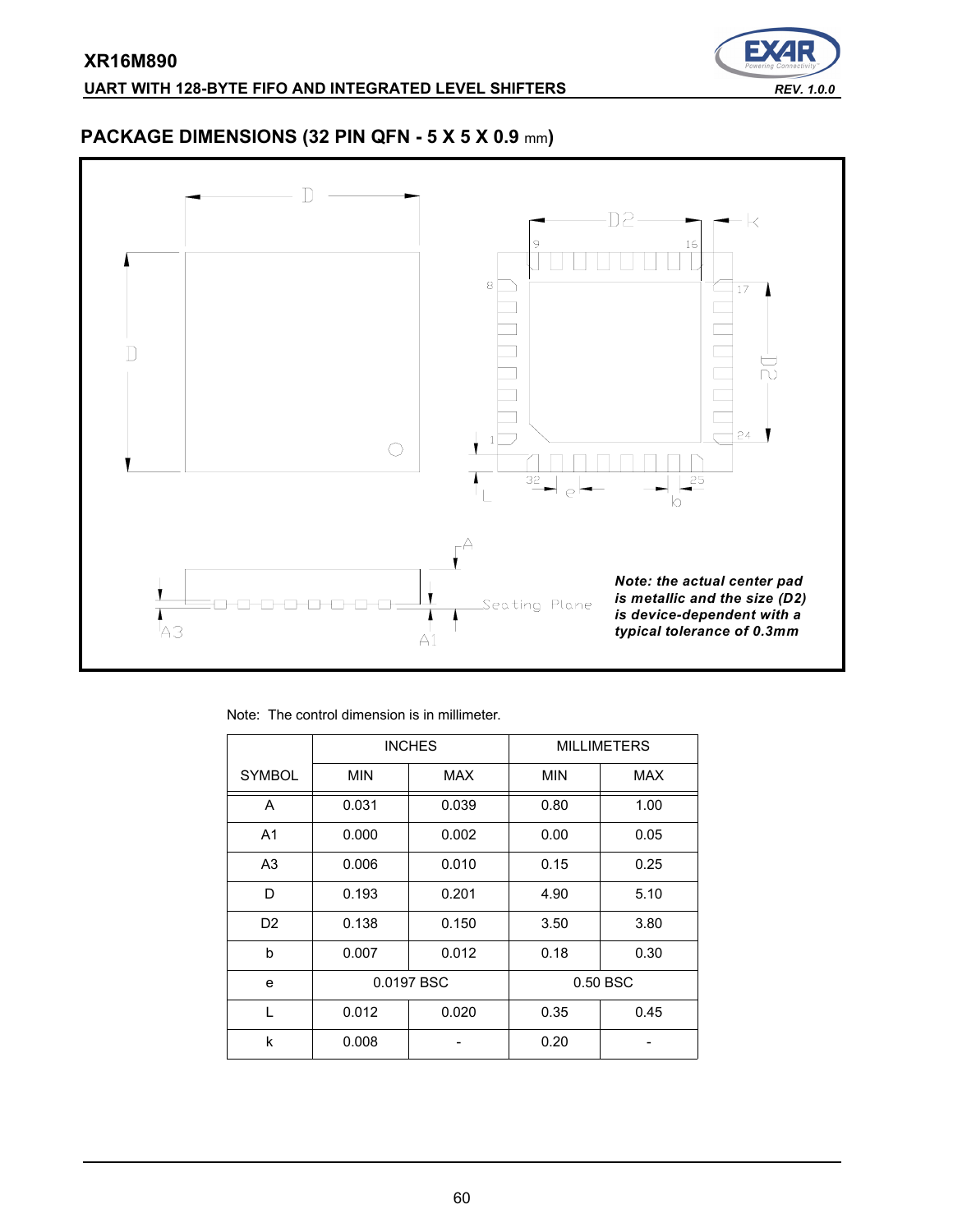

# **PACKAGE DIMENSIONS (40 PIN QFN - 6 X 6 X 0.9** mm**)**



*Note: The control dimension is in millimeter.*

|                |            | <b>INCHES</b> |            | <b>MILLIMETERS</b> |
|----------------|------------|---------------|------------|--------------------|
| <b>SYMBOL</b>  | <b>MIN</b> | <b>MAX</b>    | <b>MIN</b> | <b>MAX</b>         |
| A              | 0.031      | 0.039         | 0.80       | 1.00               |
| A <sub>1</sub> | 0.000      | 0.002         | 0.00       | 0.05               |
| A <sub>3</sub> | 0.006      | 0.010         | 0.15       | 0.25               |
| D              | 0.232      | 0.240         | 5.90       | 6.10               |
| D <sub>2</sub> | 0.189      | 0.197         | 4.80       | 5.00               |
| h              | 0.007      | 0.012         | 0.18       | 0.30               |
| e              |            | 0.0197 BSC    |            | 0.50 BSC           |
| L              | 0.014      | 0.018         | 0.35       | 0.45               |
| k              | 0.008      |               | 0.20       |                    |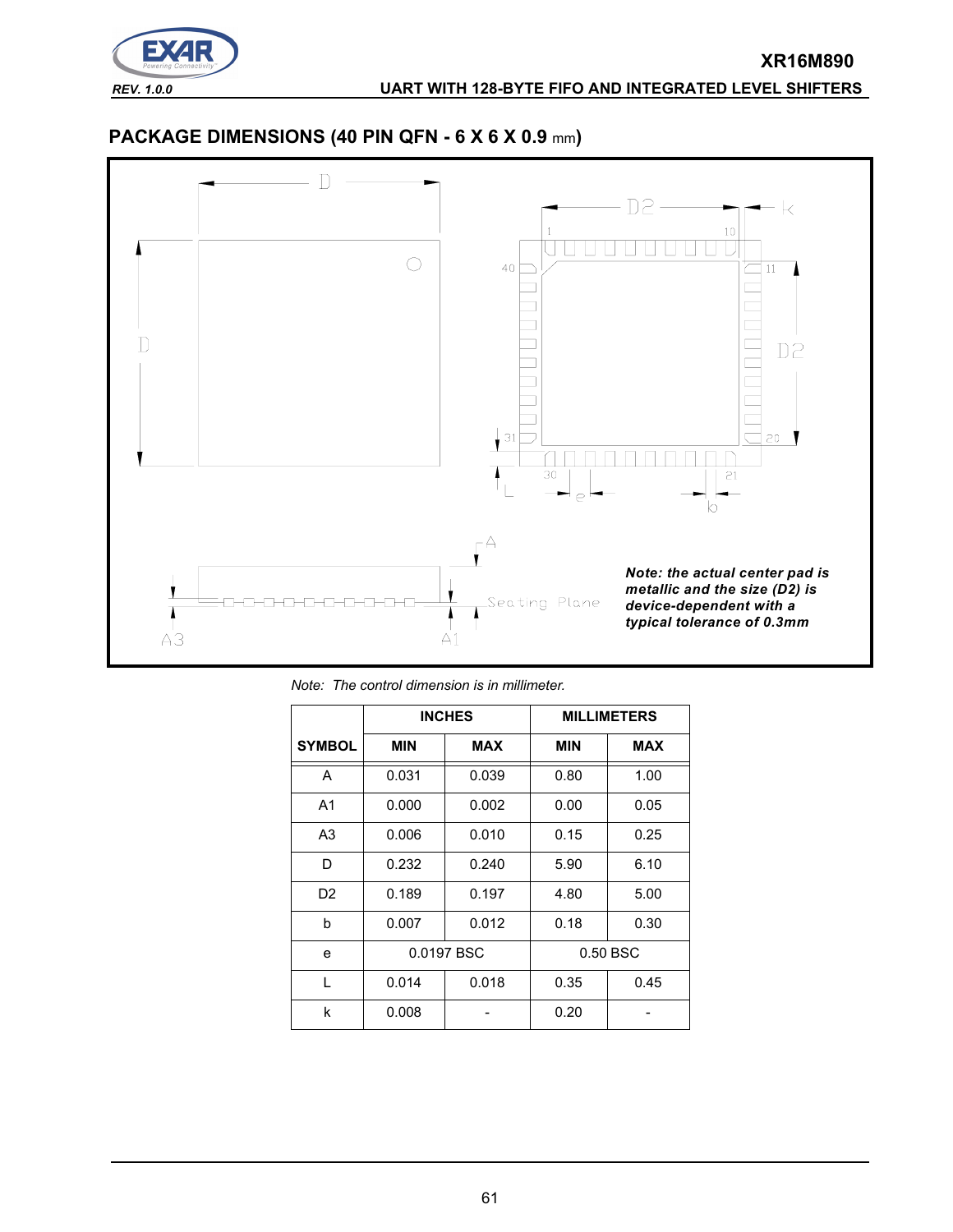

# **PACKAGE DIMENSIONS (48 PIN TQFP - 7 X 7 X 1** mm**)**



*Note: The control dimension is the millimeter column*

|                | <b>INCHES</b> |            | <b>MILLIMETERS</b> |            |
|----------------|---------------|------------|--------------------|------------|
| <b>SYMBOL</b>  | <b>MIN</b>    | <b>MAX</b> | <b>MIN</b>         | <b>MAX</b> |
| A              | 0.039         | 0.047      | 1.00               | 1.20       |
| A <sub>1</sub> | 0.002         | 0.006      | 0.05               | 0.15       |
| A2             | 0.037         | 0.041      | 0.95               | 1.05       |
| B              | 0.007         | 0.011      | 0.17               | 0.27       |
| C              | 0.004         | 0.008      | 0.09               | 0.20       |
| D              | 0.346         | 0.362      | 8.80               | 9.20       |
| D <sub>1</sub> | 0.272         | 0.280      | 6.90               | 7.10       |
| e              | 0.020 BSC     |            | 0.50 BSC           |            |
| L              | 0.018         | 0.030      | 0.45               | 0.75       |
| $\alpha$       | 0°            | $7^\circ$  | 0°                 | $7^\circ$  |